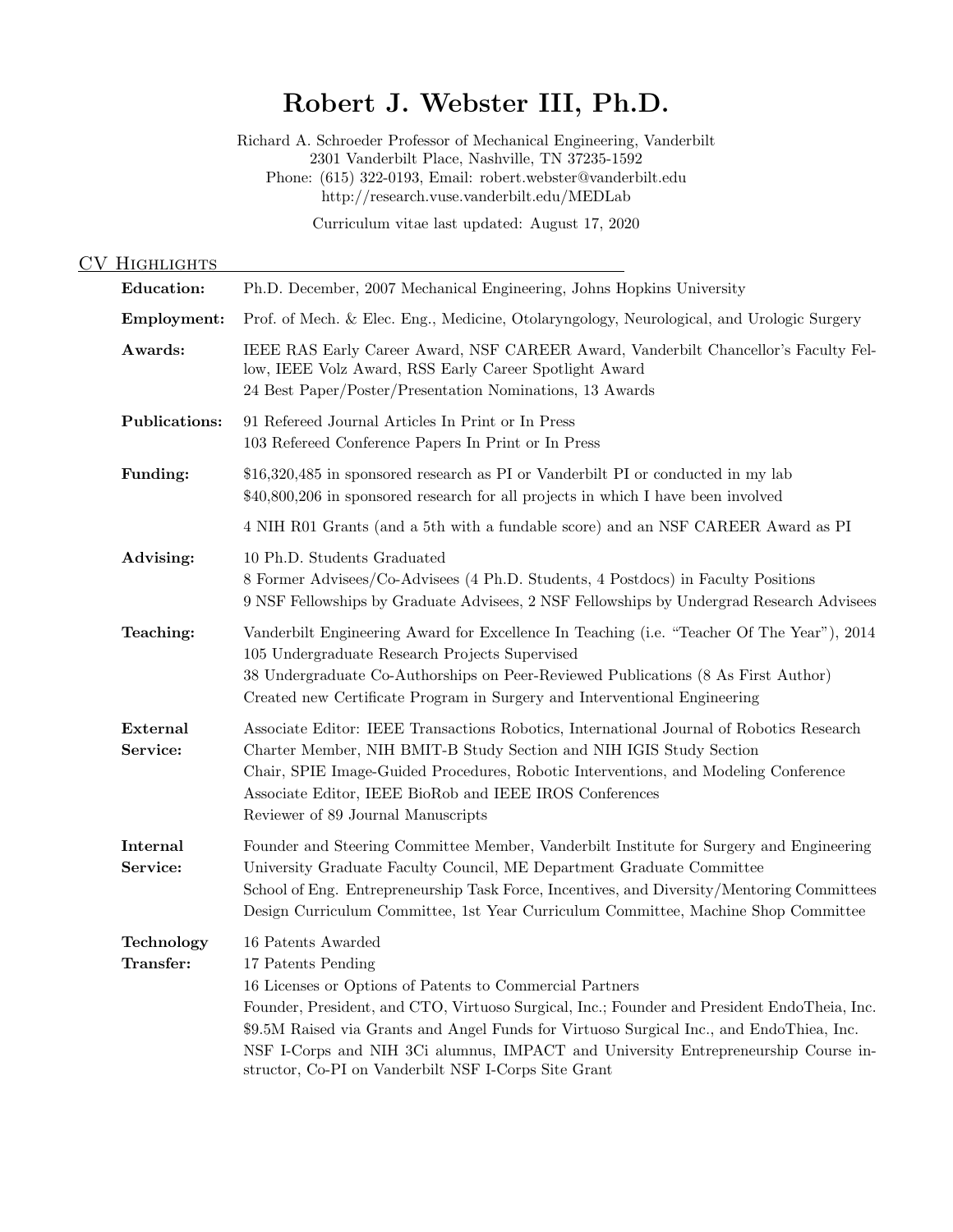## **EDUCATION**

- Ph.D. 2007 Mechanical Engineering, Johns Hopkins University, Baltimore, MD, USA Dissertation: Design and Mechanics of Continuum Robots for Surgery Advisors: Allison M. Okamura and Noah J. Cowan
- M.S. 2004 Mechanical Engineering, Johns Hopkins University, Baltimore, MD, USA
- B.S. 2002 Electrical Engineering, Clemson University, Clemson, SC, USA Summa Cum Laude, Departmental Honors

## POSITIONS HELD

| $2018$ -present | Professor, Mechanical Engineering, Vanderbilt University                                  |
|-----------------|-------------------------------------------------------------------------------------------|
| $2018$ -present | Professor, Electrical Engineering, Vanderbilt University                                  |
| $2018$ -present | Professor, Otolaryngology, Vanderbilt University Medical Center                           |
| $2018$ -present | Professor, Neurological Surgery, Vanderbilt University Medical Center                     |
| $2018$ -present | Professor, Urologic Surgery, Vanderbilt University Medical Center                         |
| $2018$ -present | Professor, Medicine (Interventional Pulmonology), Vanderbilt University Medical Center    |
| $2018$ -present | President, EndoTheia, Inc.                                                                |
| $2016$ -present | President and Chief Technology Officer, Virtuoso Surgical, Inc.                           |
| 2014-2018       | Associate Professor, Mechanical Engineering, Vanderbilt University                        |
| 2014-2018       | Associate Professor, Otolaryngology, Vanderbilt University Medical Center                 |
| 2014-2018       | Associate Professor, Electrical Engineering, Vanderbilt University                        |
| 2014-2018t      | Associate Professor, Neurological Surgery, Vanderbilt University Medical Center           |
| 2014-2018       | Associate Professor, Urologic Surgery, Vanderbilt University Medical Center               |
| 2018-2018       | Associate Professor, Medicine (Interv. Pulmonology), Vanderbilt University Medical Center |
| 2008-2014       | Assistant Professor, Mechanical Engineering, Vanderbilt University                        |
| 2011-2014       | Assistant Professor, Otolaryngology, Vanderbilt University Medical Center                 |
| 2013-2014       | Assistant Professor, Electrical Engineering, Vanderbilt University                        |
| 2013-2014       | Assistant Professor, Neurological Surgery, Vanderbilt University Medical Center           |
| 2014-2014       | Assistant Professor, Urologic Surgery, Vanderbilt University Medical Center               |
| 2002-2007       | Graduate Research Assistant, Mechanical Engineering, Johns Hopkins University             |
| 2006            | Visiting Researcher, Scuola Superiore Sant'Anna, Italy                                    |
| 2001            | Visiting Researcher, University of Newcastle, Australia                                   |
| 2001            | Research Engineer, Savannah River Technology Center                                       |
| 1998-2001       | Co-op Engineer, Adtran, Inc.                                                              |
| 1997            | Intern, Georgia Power, Vogtle Nuclear Power Plant                                         |
|                 |                                                                                           |

## Research Interests

Electromechanical design, modeling, and control, particularly as applied to medical systems. Image-guided surgery and medical robotics. Continuum (continuously flexible) robots. Needle-sized manipulators, and steerable needles. Devices to make surgery more accurate, easier to perform, and less invasive.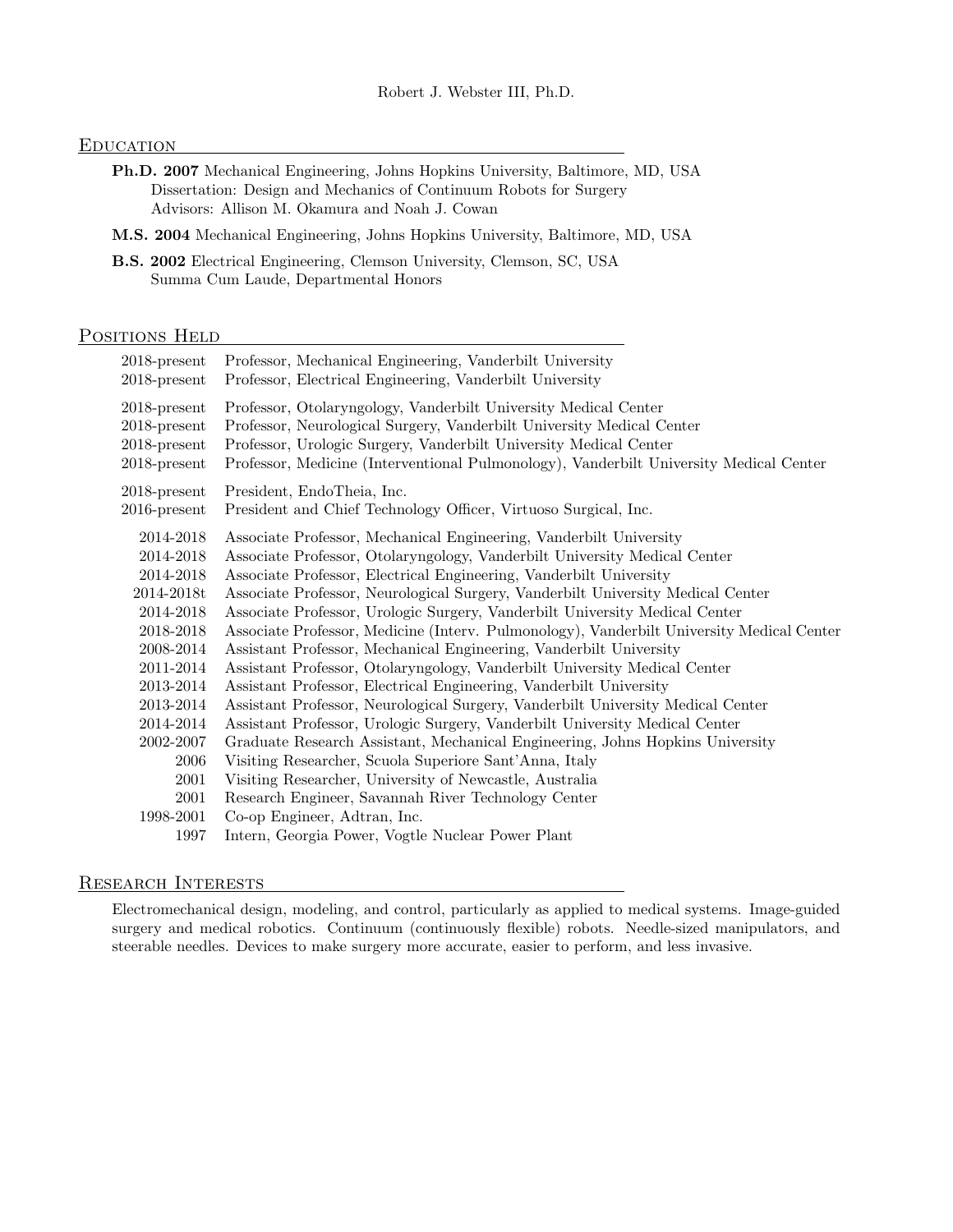## AWARDS AND HONORS

General

- 2019 Richard A. Schroeder Chair in Mechanical Engineering, Vanderbilt University
- 2019 Visiting Scholar, University of North Carolina at Chapel Hill
- 2018 Erwin Morscher Visiting Professor, University of Basel, Switzerland
- 2018 Senior Member, SPIE
- 2016 Vanderbilt Chancellor's Faculty Fellow Award
- 2015 IEEE Robotics and Automation Society Early Career Award
- 2015 Robotics Science and Systems, Early Career Spotlight Award
- 2014 Vanderbilt School of Engineering Award for Excellence in Teaching
- 2014 IEEE Senior Member
- 2011 National Science Foundation CAREER Award
- 2011 IEEE Volz Award
- 2007 Semifinalist, Damon Runyon-Rachleff Innovation Award
- 2003-2007 National Science Foundation Fellowship
- 2002-2005 National Defense Science and Engineering Graduate Fellowship
	- 2003 Best Project, Advanced Computer Integrated Surgery
	- 2002 Tau Beta Pi Graduate Fellowship
	- 2002 Rhodes Most Outstanding Undergraduate Engineer, Clemson University
- 1999-2002 Most Outstanding Electrical Engineer, Clemson University (3 times)
- 1997-2002 Dixon Fellow, Clemson University
	- 2000 Tau Beta Pi Member, Eta Kappa Nu Member, Tau Beta Pi Scholarship

Best Paper/Poster/Presentation Awards (Presentation awards won by my students included)

- 2019 Best Video Finalist American Association of Gynecologic Laparoscopists Annual Meeting
- 2019 Best Paper Award Engineering & Urology Society Annual Meeting
- 2019 Best Poster/Pres. 2nd Place Design of Medical Devices Conf. (3 in 5 Competition)
- 2017 Best Poster/Presentation Finalist Design of Medical Devices Conf. (3 in 5 Competition)
- 2017 Best Paper IEEE ICRA C4 Workshop
- 2016 Best Paper of the Year VU School of Engineering (to my students Gilbert & Hendrick)
- 2016 Best Poster Southeastern Medical Device Association Conference
- 2016 Best Commercialization Plan Runner Up Launch Tennessee Statewide Competition
- 2016 Best Commercialization Plan Vanderbilt TechVenture Challenge
- 2016 Best Paper Runner Up (Young Scientist Award) SPIE
- 2015 Best Basic Science Paper Endourological Society & the Journal of Endourology
- 2015 Best Oral Presentation Hamlyn Symposium (to my student Swaney)
- 2015 Valuation Competition Runner  $Up -$  Design of Medical Devices Conference
- 2014 Best Application Paper Finalist IEEE/RSJ Int'l. Conf. Intelligent Robots and Systems
- 2013 Best Medical Robotics Paper Finalist IEEE Int'l. Conf. Robotics and Automation
- 2013 Best Poster/Presentation Design of Medical Devices Conf. (3 in 5 Competition)
- 2012 Best Medical Robotics Paper Finalist IEEE Int'l. Conf. Robotics and Automation
- 2012 Best Paper American Society of Engineering Education Conf., ME Division
- 2012 Best Poster/Presentation Design of Medical Devices Conf. (3 in 5 Competition)
- 2010 Best Paper of the Year VU School of Engineering (to my student Rucker)
- 2010 Best Poster/Presentation Finalist Design of Medical Devices Conf. (3 in 5 Competition)
- 2009 Best Poster/Presentation Design of Medical Devices Conf. (3 in 5 Competition)
- 2006 Best Paper Finalist IEEE/RSJ Int'l. Conf. Intelligent Robots and Systems
- 2002 Best Paper IEEE Piedmont Student Paper Competition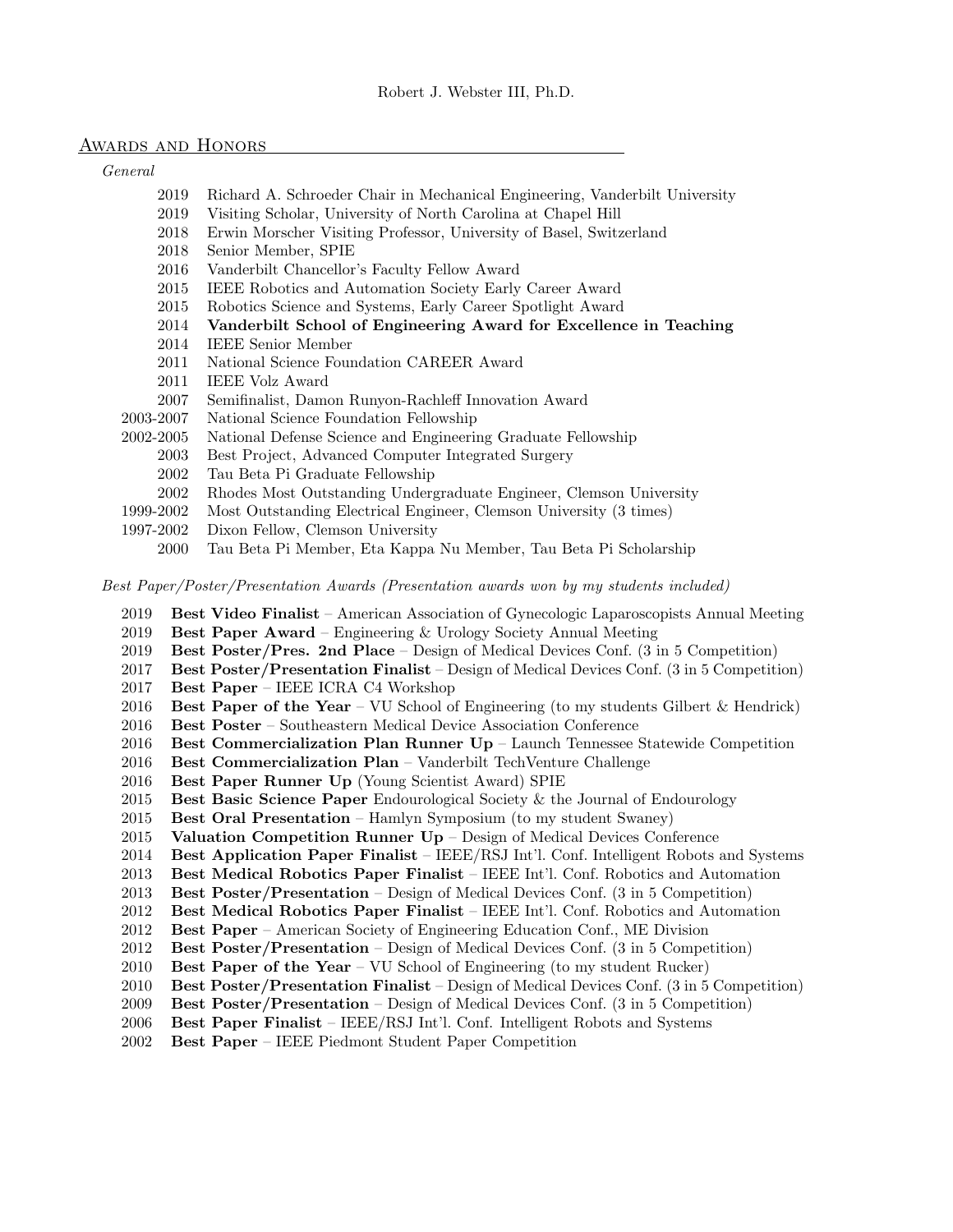## **PUBLICATIONS**

Journal Articles

- [J1] F. Campisano, A. Remirez, C. A. Landewee, S. Calo, K. Obstein, R. J. Webster III, and P. Valdastri. Teleoperation and Contact Detection of a Waterjet-Actuated Soft Continuum Manipulator for Low-Cost Gastroscopy. IEEE Robotics and Automation Letters, In Press.
- [J2] L. Harvey, R. Hendrick, N. Dillon, E. Blum, L. Branscombe, S. Webster, R. J. Webster III, and T. Anderson. A Novel Robotic Endoscopic Device Used for Operative Hysteroscopy. Journal of Minimally Invasive Gynecology, In Press.
- [J3] W. G. Morrel, K. E. Riojas, R. J. Webster III, J. H. Noble, and R. F. Labadie. Custom Mastoid-Fitting Templates to Improve Cochlear Implant Electrode Insertion Trajectory. International Journal of Computer Assisted Radiology and Surgery, In Press.
- [J4] J. Gafford, M. Freeman, L. Fichera, J. H. Noble, R. Labadie, and R. J. Webster III. Eyes in Ears: A Miniature Steerable Digital Endoscope for Trans-Nasal Diagnosis of Middle Ear Disease. Annals of Biomedical Engineering, In Press.
- [J5] J. M. Ferguson, E. B. Pitt, A. A. Remirez, M. A. Siebold, A. Kuntz, N. L. Kavoussi, E. J. Barth, S. D. Herrell III, and R. J. Webster III. Toward Practical and Accurate Touch-Based Image Guidance for Robotic Partial Nephrectomy. IEEE Transactions on Medical Robotics and Bionics, In Press.
- [J6] A. Kuntz, A. Sethi, R. J. Webster III, and R. Alterovitz. Learning the Complete Shape of Concentric Tube Robots. IEEE Transactions on Medical Robotics and Bionics, In Press.
- [J7] J. Till, V. Aloi, K. E. Riojas, P. L. Anderson, R. J. Webster III, and D. C. Rucker. A Dynamic Model for Concentric Tube Robots. IEEE Transactions on Robotics, In Press.
- [J8] F. Campisano, A. A. Remirez, S. Calo, J. J. Chandler, K. L. Obstein, R. J. Webster III, and P. Valdastri. Online Disturbance Estimation for Improving Kinematic Accuracy in Continuum Manipulators. IEEE Robotics and Automation Letters, In Press.
- [J9] P. L. Anderson, R. J. Hendrick, M. F. Rox, and R. J. Webster III. Exceeding Traditional Curvature Limits of Concentric Tube Robots Through Redundancy Resolution. International Journal of Robotics Research, In Press.
- [J10] T. L. Bruns, K. E. Riojas, Ropella D. S, M. S. Cavilla, A. J. Petruska, M. H. Freeman, R. F. Labadie, J. J. Abbott, and R. J. Webster III. Magnetically Steered Robotic Insertion of Cochlear-Implant Electrode Arrays: System Integration and First-In-Cadaver Results. IEEE Robotics and Automation Letters, 5(2):2240–2247, 02/2020 2020.
- [J11] M. F. Rox, D. S. Ropella, R. J. Hendrick, E. Blum, R. P. Naftel, H. C. Bow, S. D. Herrell, K. D. Weaver, L. B. Chambless, and R. J. Webster III. Mechatronic Design of a Two-Arm Concentric Tube Robot System for Rigid Neuroendoscopy. IEEE Transactions on Mechatronics, 25(3):1432–1443, 02/2020 2020.
- [J12] J. B. Gafford, S. Webster, N. Dillon, E. Blum, R. Hendrick, F. Maldonado, E. A. Gillaspie, O. B. Rickman, S. D. Herrell, and R. J. Webster III. A Concentric Tube Robot System for Rigid Bronchoscopy: A Feasibility Study on Central Airway Obstruction Removal. Annals of Biomedical Engineering, 48(1):181–191, 2019.
- [J13] P. S. Wellborn, P. T. Russell, and R. J. Webster III. A multi-subject accuracy study on granular jamming for non-invasive attachment of fiducial markers to patients. International Journal of Computer Assisted Radiology and Surgery, 15(1):69–74, 07/2019 2019.
- [J14] I. S. Godage, R. J. Webster III, and I. D. Walker. Center-of-Gravity-Based Approach for Modeling Dynamics of Multisection Continuum Arms. IEEE Transactions on Robotics, 35(5):1097–1108, 2019.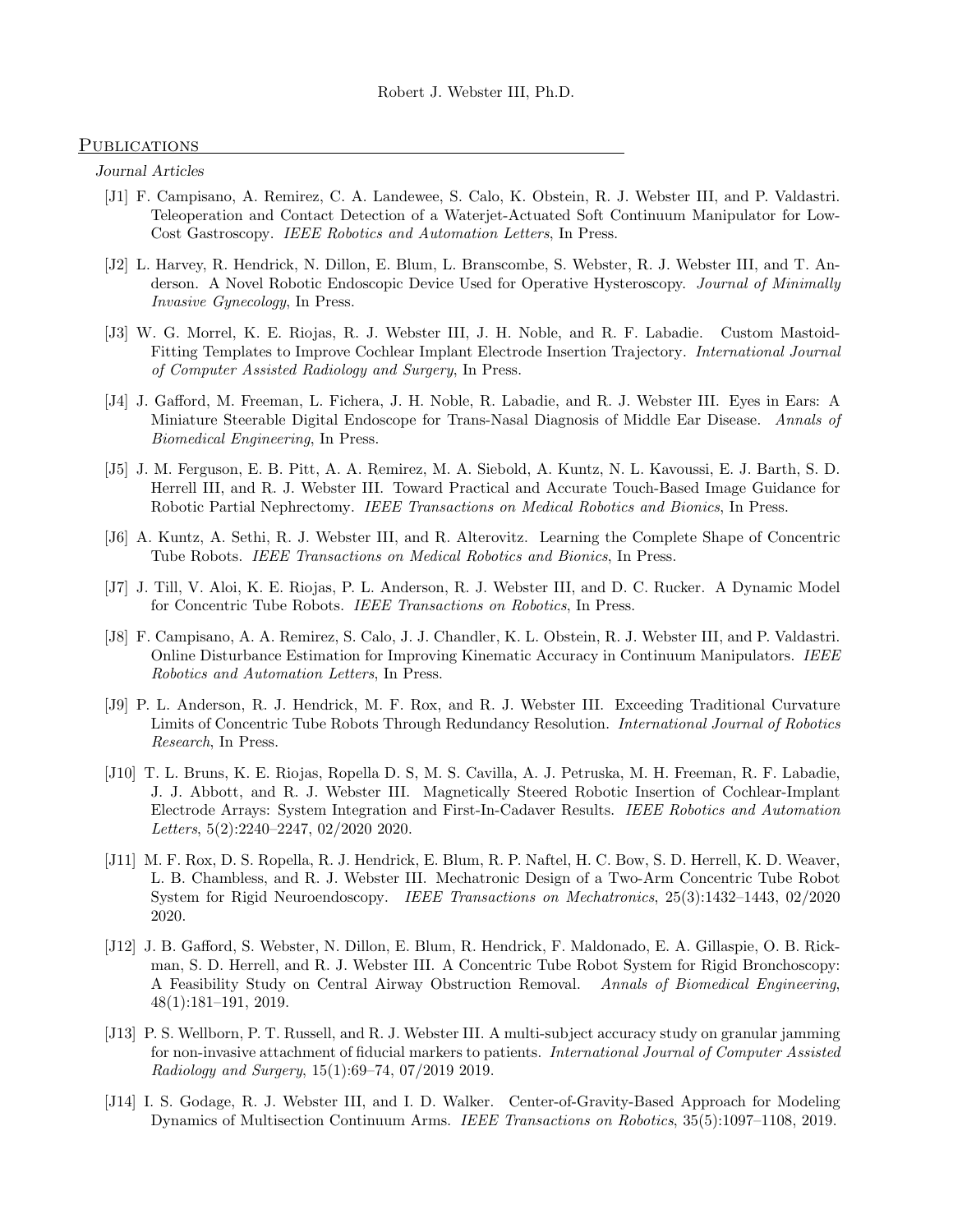- [J15] K. E. Riojas, P. L. Anderson, R. A. Lathrop, S. D. Herrell, D. C. Rucker, and R. J. Webster III. A Hand-Held Non-Robotic Surgical Tool with a Wrist and an Elbow. IEEE Transactions on Biomedical Engineering, 66(11):3176–3184, 2019.
- [J16] K. E. Riojas, R. J. Hendrick, and R. J. Webster III. Can Elastic Instability be Beneficial in Concentric Tube Robots? Robotics and Automation Letters, 3(3):1624–1630, 07/2018 2018.
- [J17] Y. Chen, I. S. Godage, Tsz Ho Tse, R. J. Webster III, and E. J. Barth. Characterization and Control of a Pneumatic Motor for MR-conditional Robotic Applications. IEEE/ASME Transactions on Mechatronics, 22(6), 2017.
- [J18] N. P. Dillon, L. Fichera, K. Kesler, M. G. Zuniga, J. E. Mitchell, R. J. Webster III, and R. F. Labadie. Pre-operative screening and manual drilling strategies to reduce the risk of thermal injury during minimally invasive cochlear implantation surgery. Annals of Biomedical Engineering, 45(9):2184– 2195, 2017.
- [J19] M. Mizuta, T. Kurita, N. P. Dillon, E. E. Kimball, C. G. Garrett, M. P. Sivasankar, R. J. Webster III, and B. Rousseau. In-Vivo Measurement of Vocal Fold Surface Resistance. The Laryngoscope, 127(10):E364–E370, 2017.
- [J20] P. L. Anderson, A. Mahoney, and R. J. Webster III. Continuum Reconfigurable Parallel Robots for Surgery: Shape Sensing and State Estimation With Uncertainty. IEEE Robotics and Automation Letters, 2(3):1617–1624, 04/2017 2017.
- [J21] P. S. Wellborn, N. P. Dillon, P. T. Russell III, and R. J. Webster III. Coffee: the key to safer imageguided surgery– a granular jamming cap for non-invasive, rigid fixation of fiducial markers to the patient. International Journal of Computer Assisted Radiology and Surgery, 12(6):1069–1077, 2017.
- [J22] L. Fichera, N. P. Dillon, D. Zhang, I. S. Godage, M. A. Siebold, B. I. Hartley, J. H. Noble, P. T. Russell III, R. F. Labadie, and R. J. Webster III. Through the Eustachian Tube and Beyond: A New Miniature Robotic Endoscope to See Into The Middle Ear. IEEE Robotics and Automation Letters, 2(3):1488–1494, 2017.
- [J23] N. P. Dillon, R. Balachandran, M. A. Siebold, R. J. Webster III, G. B. Wanna, and R. F. Labadie. Cadaveric Testing of Robot-Assisted Access to the Internal Auditory Canal for Vestibular Schwannoma Removal. Otology & Neurotology, 38(3):441–447, 2017.
- [J24] L. B. Kratchman, T. L. Bruns, J. J. Abbott, and R. J. Webster III. Guiding Elastic Rods with a Robot-Manipulated Magnet for Medical Applications. IEEE Transactions on Robotics, 33(1):227–233, 2017.
- [J25] M. A. Siebold, N. P. Dillon, L. Fichera, R. F. Labadie, R. J. Webster III, and J. M. Fitzpatrick. Safety Margins in Robotic Bone Milling: From Registration Uncertainty to Statistically Safe Surgeries. The International Journal of Medical Robotics and Computer Assisted Surgery, 13(3), 2017.
- [J26] D. B. Comber, E. B. Pitt, H. B. Gilbert, M. W. Powelson, E. Matijevich, J. S. Neimat, R. J. Webster III, and E. J. Barth. Optimization of Curvilinear Needle Trajectories for Transforamenal Hippocampotomy. Operative Neurosurgery, 13(1):15–22, 2017.
- [J27] Philip J. Swaney, Arthur W. Mahoney, Bryan I. Hartley, Andria A. Remirez, Erik P. Lamers, Richard H. Feins, Ron Alterovitz, and Robert J. Webster III. Toward Transoral Peripheral Lung Access: Combining Continuum Robots and Steerable Needles. Journal of Medical Robotics Research, 2(1):1750001, 2017.
- [J28] A. L. Tam, H. J. Lim, I. I. Wistuba, A. Tamrazi, M. D. Kuo, E. Z iv, S. Wong, A. J. Shih, R. J. Webster III, G. S. Fischer, S. Nagrath, S. E. Davis, S. B. White, and K. Ahrar. Image-guided biopsy in the era of personalized cancer care: Proceedings from the society of interventional radiology research consensus panel. Journal of Vascular and Interventional Radiology, 27(1):8–19, 2016.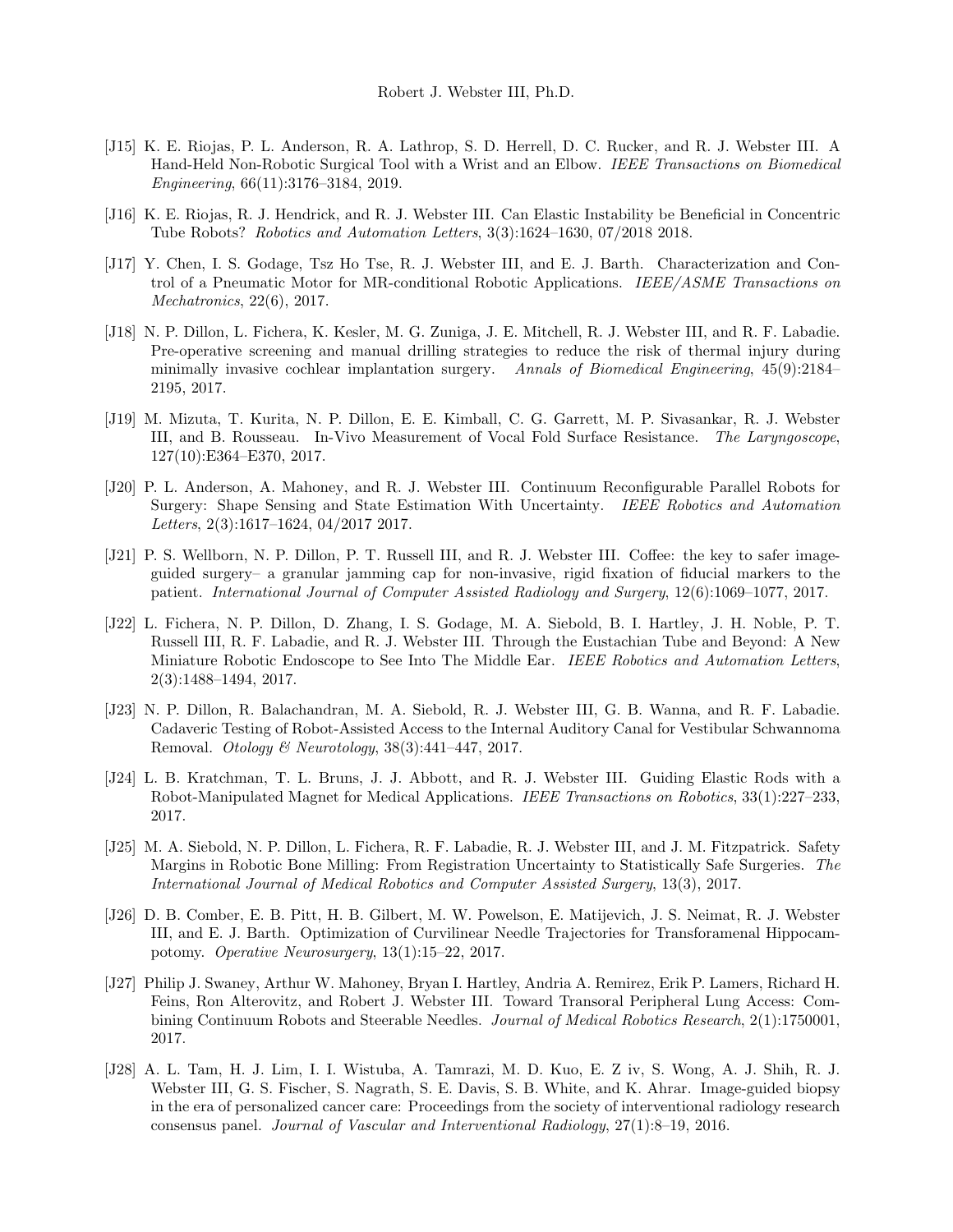- [J29] C. R. Mitchell, R. J. Hendrick, R.J. Webster III, and S. D. Herrell. Toward Improving Transurethral Prostate Surgery: Development and Initial Experiments with a Prototype Concentric Tube Robotic Platform. Journal of Endourology, 30(6):692–696, 2016. Best Basic Science Paper, Endourology Fellows Competition.
- [J30] P. S. Wellborn, P. J. Swaney, and R. J. Webster III. Curving Clinical Biopsy Needles: Can We Steer Needles and Still Obtain Core Biopsy Samples? ASME Journal of Medical Devices, 10(3):030904, 2016.
- [J31] P. J. Swaney, P. A. York, H. B. Gilbert, J. Burgner-Kahrs, and R. J. Webster III. Design, Fabrication, and Testing of a Needle-sized Wrist for Surgical Instruments. ASME Journal of Medical Devices, 11(1):014501–9, 12/2016 2016.
- [J32] N. P. Dillon, J. E. Mitchell, M. G. Zuniga, R. J. Webster III, and R. F. Labadie. Design and Thermal Testing of an Automatic Drill Guide for Less Invasive Cochlear Implantation. ASME Journal of Medical Devices, 10(2):020923, 2016.
- [J33] Y. Zhu, P. J. Swaney, I. S. Godage, R. A. Lathrop, and R. J. Webster III. A Disposable Robot for Intracerebral Hemorrhage Removal. ASME Journal of Medical Devices, 10(2):020952, 2016.
- [J34] E. B. Pitt, D. B. Comber, Y. Chen, J. S. Neimat, R. J. Webster III, and E. J. Barth. Follow-the-Leader Deployment of Steerable Needles Using a Magnetic Resonance-Compatible Robot with Stepper Actuators. ASME Journal of Medical Devices, 10(2):020945, 2016.
- [J35] P. L. Anderson, R. A. Lathrop, and R. J. Webster III. Robot-Like Dexterity Without Computers and Motors: A Review of Hand-Held Laparoscopic Instruments with Wrist-Like Tip Articulation. Expert Review of Medical Devices, 13(7):661–672, 06/2016 2016.
- [J36] P. L.. Anderson, R. A. Lathrop, S. D. Herrell, and R. J. Webster III. Comparing a Mechanical Analogue with the da Vinci User Interface: Suturing at Challenging Angles. IEEE Robotics and Automation Letters, 1(2):1060–1065, 2016.
- [J37] J. Granna, I. S. Godage, R. Wirz, K. D. Weaver, R. J. Webster III, and J. Burgner-Kahrs. A 3D Volume Coverage Path Planning Algorithm with Application to Intracerebral Hemorrhage Evacuation. IEEE Robotics and Automation Letters, 1(2):876–883, 2016.
- [J38] H. Su, G. Li, D. C. Rucker, R. J. Webster III, and G. S. Fischer. Concentric Tube Continuum Robot with Piezoelectric Actuation for MRI-Guided Closed-loop Targeting. Annals of Biomedical Engineering, 44(10):2863–2873, 2016.
- [J39] R. Ong, C. L. Glisson, J. Burgner-Kahrs, A. Simpson, A. Danilchenko, R. Lathrop, S. D. Herrell, R. J. Webster III, M. I. Miga, and R. L. Galloway. A Novel Method for Texture-mapping Conoscopic Surfaces for Minimally Invasive Image-guided Kidney Surgery. International Journal for Computer Assisted Radiology and Surgery, 11(8):1515–1526, 2016.
- [J40] H. B. Gilbert and R. J. Webster III. Rapid, Reliable Shape Setting of Superelastic Nitinol for Prototyping Robots. IEEE Robotics and Automation Letters, 1(1):98–105, 2016.
- [J41] H. B. Gilbert, R. J. Hendrick, and R. J. Webster III. Elastic Stability of Concentric Tube Robots: A Stability Measure and Design Test. IEEE Transactions on Robotics, 32(1):20–35, 2016. Best Student Paper of 2016, Vanderbilt School Of Engineering.
- [J42] I. S. Godage, R. Wirz, I. D. Walker, and R. J. Webster III. Accurate and Efficient Dynamics for Variable Length Continuum Arms: A Center of Gravity Approach. Soft Robotics, 2(3):96–106, 2015.
- [J43] R. J. Hendrick, C. R. Mitchell, S. D. Herrell, and R. J. Webster III. Hand-Held Transendoscopic Robotic Manipulators: A Transurethral Laser Prostate Surgery Case Study. International Journal of Robotics Research, 34(15):1559–1572, 2015.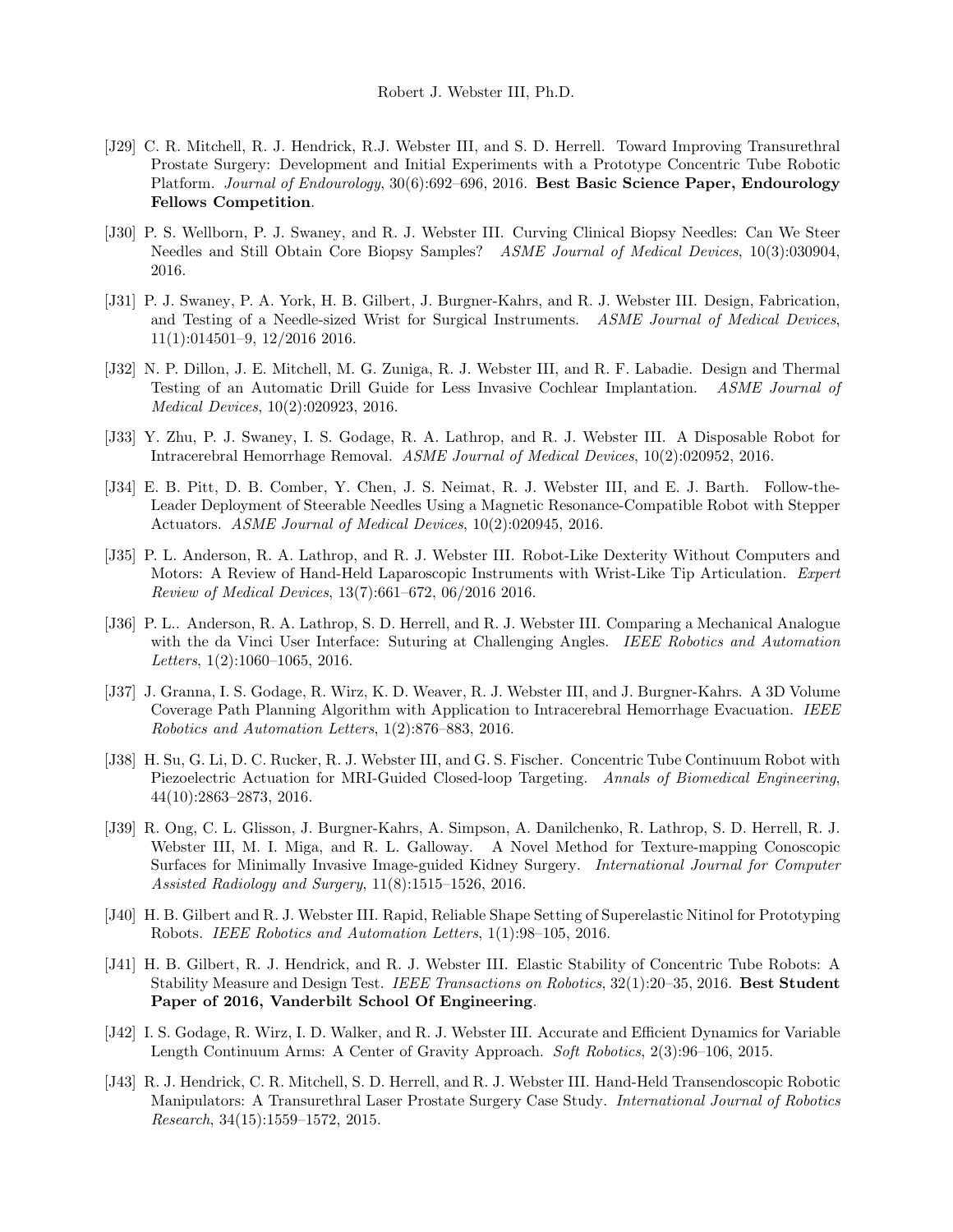- [J44] N. P. Dillon, R. Balachandran, J. M. Fitzpatrick, M. A. Siebold, R. F. Labadie, G. B. Wanna, T. J. Withrow, and R. J. Webster III. A Compact Bone-Attached Robot for Mastoidectomy. ASME Journal of Medical Devices, 9(3):031003, 2015.
- [J45] E. P. Lamers, A. A. Remirez, P. J. Swaney, and R. J. Webster III. A Bronchial Puncture Mechanism for Transoral Access to the Lung Parenchyma. ASME Journal of Medical Devices, 9(3):030921, 2015.
- [J46] A. Sarkar, R. J. Hendrick, R. A. Lathrop, B. Alvis, and R. J. Webster III. Design of a Safer Tracheostomy Tube. ASME Journal of Medical Devices, 9(2):020939, 2015.
- [J47] H. B. Gilbert, J. Neimat, and R. J. Webster III. Concentric Tube Robots as Steerable Needles: Achieving Follow-The-Leader Deployment. IEEE Transactions on Robotics, 31(2):246–258, 2015.
- [J48] P. J. Swaney, H. B. Gilbert, R. J. Webster III, P. T. Russell III, and K. D. Weaver. Endonasal Skull Base Tumor Removal Using Concentric Tube Continuum Robots: A Phantom Study. Journal of Neurological Surgery Part B: Skull Base, 76(2):145–149, 2015.
- [J49] R. Wirz, L. Torres, P. J. Swaney, H. B. Gilbert, R. Alterovitz, R. J. Webster III, K. D. Weaver, and P. T. Russell III. An Experimental Feasibility Study on Robotic Endonasal Telesurgery. Neurosurgery, 76(4):479–484, 2015.
- [J50] A. A. Remirez, R. A. Lathrop, P. T. Russell III, and R. J. Webster III. Design of a Stiff Steerable Grasper for Sinus Surgery. ASME Journal of Medical Devices, 9(3):030915, 2014.
- [J51] D. B. Comber, E. J. Barth, and R. J. Webster III. Design and Control of an Magnetic Resonance Compatible Precision Pneumatic Active Cannula Robot. ASME Journal of Medical Devices, 8(1):011003, 2014.
- [J52] H. B. Gilbert, R. Hendrick, A. Remirez, and R. J. Webster III. A Robot for Transnasal Surgery Featuring Needle-Sized Tentacle-Like Arms. Expert Review of Medical Devices, 11(1):5–7, 2014.
- [J53] S. D. Herrell, R. J. Webster III, and N. Simaan. Future Robotic Platforms in Urologic Surgery: Recent Developments. Current Opinion in Urology, 24(1):118–126, 2014.
- [J54] J. L. Gorlewicz, J. Burgner, T. J. Withrow, and R. J. Webster III. Initial Experiences Using Vibratory Touchscreens to Display Graphical Math Concepts to Students with Visual Impairments. Journal of Special Education Technology, 29(2):17–26, 2014.
- [J55] J. Burgner, D. C. Rucker, H. B. Gilbert, P. J. Swaney, P. T. Russell III, K. D. Weaver, and R. J. Webster III. A Telerobotic System for Transnasal Surgery. IEEE/ASME Transactions on Mechatronics, 19(3):996–1006, 2014.
- [J56] S. Patil, J. Burgner, R. J. Webster III, and R. Alterovitz. Needle Steering in 3D via Rapid Replanning. IEEE Transactions on Robotics, 30(4):853–864, 2014.
- [J57] J. L. Gorlewicz, L. B. Kratchman, and R. J. Webster III. Haptic Paddle Enhancements and a Formal Assessment of Student Learning in System Dynamics. ASEE Advances in Engineering Education, 4(2):1–31, 2014.
- [J58] R. J. Hendrick, R. A. Lathrop, J. S. Schneider, and R. J. Webster III. Design of an Endonasal Graft Placement Tool for Repair of Skull Base Defects. ASME Journal of Medical Devices, 7(2):020916, 2013. Best Paper/Poster Award – 3 in 5 competition.
- [J59] J. S. Schneider, J. Burgner, R. J. Webster III, and P. T. Russell III. Robotic Surgery for the Sinuses and Skull Base: What are the Possibilities and What are the Obstacles? Current Opinion in Otolaryngology  $\mathcal{B}$  Head and Neck Surgery, 21(1):11-16, 2013.
- [J60] A. L. Simpson, J. Burgner, C. L. Glisson, S. D. Herrell, B. Ma, T. S. Pheiffer, R. J. Webster III, and M. I. Miga. Comparison Study of Intraoperative Surface Acquisition Methods for Surgical Navigation. IEEE Transactions on Biomedical Engineering, 60(4):1090–1099, 2013.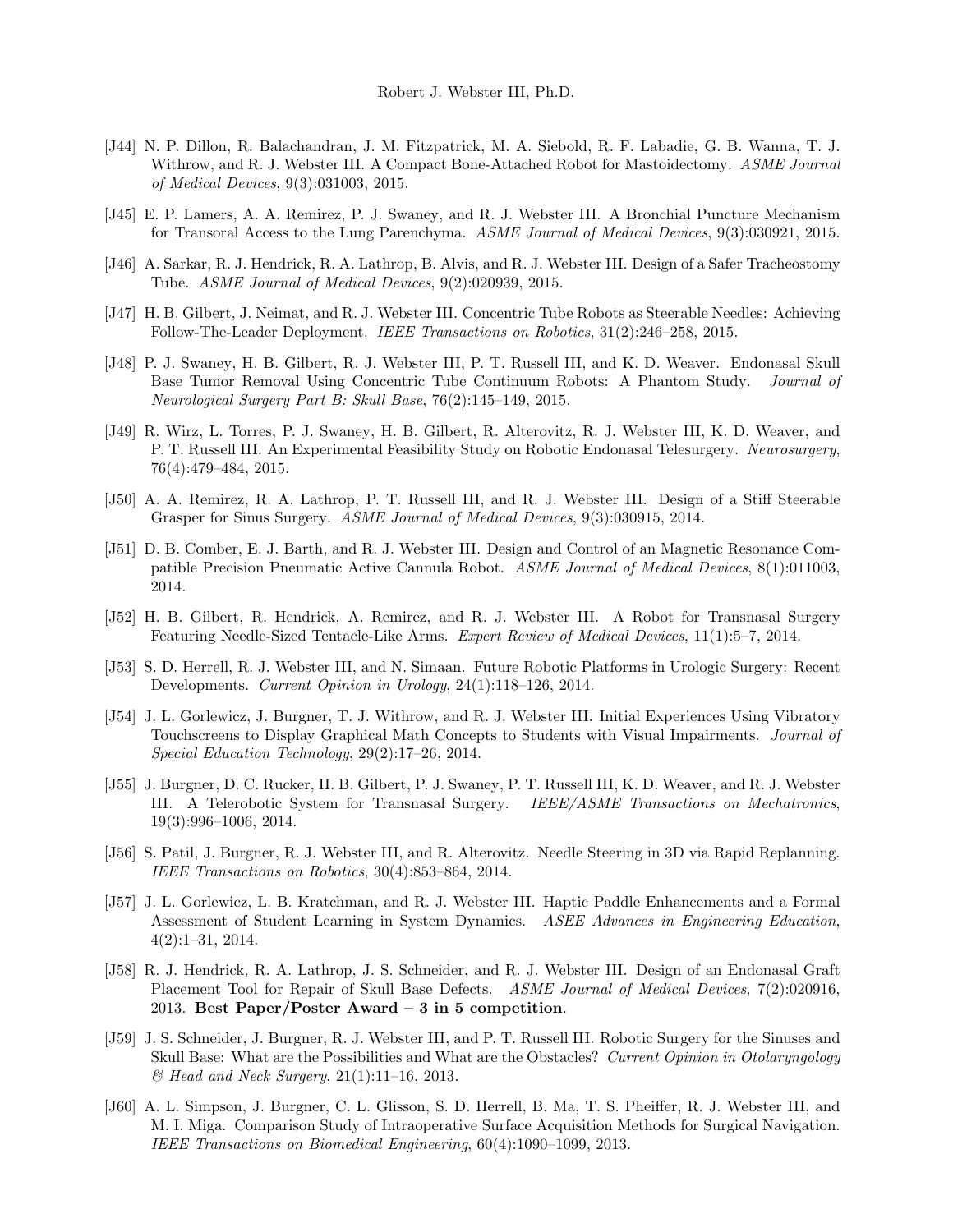- [J61] P. J. Swaney, J. Burgner, H. B. Gilbert, and R. J. Webster III. A Flexure-Based Steerable Needle: High Curvature with Reduced Tissue Damage. IEEE Transactions on Biomedical Engineering, 60(4):906– 909, 2013.
- [J62] J. L. Gorlewicz, S. Battaglia, B. F. Smith, G. Ciuti, J. Gerding, A. Menciassi, K. Obstein, P. Valdastri, and R. J. Webster III. Wireless Insufflation of the Gastrointestinal Tract. IEEE Transactions on Biomedical Engineering, 60(5):1225–1233, 2013.
- [J63] J. Ueda, D. B. Comber, J. Slightam, M. Turkseven, V. Gervasi, R. J. Webster III, and E. J. Barth. MRI-Compatible Fluid-Powered Medical Devices. Dynamic Systems and Control Magazine, 135(6):13–16, 2013.
- [J64] J. Burgner, A. L. Simpson, J. M. Fitzpatrick, R. A. Lathrop, S. D. Herrell, M. I. Miga, and R. J. Webster III. A Study on the Theoretical and Practical Accuracy of Conoscopic Holography-Based Surface Measurements: Toward Image Registration in Minimally Invasive Surgery. International Journal of Medical Robotics and Computer Assisted Surgery, 9(2):190–203, 2013.
- [J65] N. P. Dillon, L. B. Kratchman, M. S. Dietrich, R. F. Labadie, R. J. Webster III, and T. J. Withrow. An Experimental Evaluation of the Force Requirements for Robotic Mastoidectomy. Otology  $\mathcal{B}$ Neurotology, 34(7):e93–e102, 2013.
- [J66] J. Burgner, P. J. Swaney, R. A. Lathrop, K. D. Weaver, and R. J. Webster III. Debulking From Within: A Robotic Steerable Cannula for Intracerebral Hemorrhage Evacuation. IEEE Transactions on Biomedical Engineering, 60(9):2567–2575, 2013.
- [J67] J. Bekeny, P. J. Swaney, R. J. Webster III, P. T. Russell, and K. D. Weaver. Forces Applied at the Skull Base During Transnasal Endoscopic Transsphenoidal Pituitary Tumor Excision. Journal of Neurological Surgery Part B: Skull Base, 74(6):337–341, 2013.
- [J68] D. C. Rucker, J. Das, H. B. Gilbert, P. J. Swaney, M. I. Miga, N. Sarkar, and R. J. Webster III. Sliding Mode Control of Steerable Needles. IEEE Transactions on Robotics, 29(5):1289–1299, 2013.
- [J69] D. Schurzig, R. F. Labadie, A. Hussong, T. S. Rau, and R. J. Webster III. Design of a Tool Integrating Force Sensing with Automated Insertion in Cochlear Implantation. IEEE/ASME Transactions on Mechatronics, 17(2):381–389, 2012.
- [J70] P. Valdastri, M. Simi, and R. J. Webster III. Advanced Technologies for Gastrointestinal Endoscopy. Annual Review of Biomedical Engineering, 14:397–429, 2012.
- [J71] L. B. Kratchman, D. Schurzig, T. R. McRackan, R. Balachandran, J. H. Noble, R. J. Webster III, and R. F. Labadie. A Manually-Operated, Advance Off-Stylet Insertion Tool for Image-Guided, Minimally Invasive Cochlear Implantation Surgery. IEEE Transactions on Biomedical Engineering, 59(10):2792– 2800, 2012.
- [J72] J. Burgner, P. J. Swaney, T. L. Bruns, M. S. Clark, D. C. Rucker, E. C. Burdette, and R. J. Webster III. An Autoclavable Steerable Cannula Manual Deployment Device: Design and Accuracy Analysis. ASME Journal of Medical Devices, 6(4):041007, 2012.
- [J73] A. Danilchenko, R. Balachandran, J. L. Toennies, S. Baron, B. Munske, J. M. Fitzpatrick, T. J. Withrow, R. J. Webster III, and R. F. Labadie. Robotic Mastoidectomy. Otology & Neurotology, 32(1):11–16, 2011.
- [J74] D. C. Rucker and R. J. Webster III. Statics and Dynamics of Continuum Robots with General Tendon Routing and External Loading. IEEE Transactions on Robotics, 27(6):1033–1044, 2011.
- [J75] L. B. Kratchman, G. S. Blachon, T. J. Withrow, R. Balachandran, R. F. Labadie, and R. J. Webster III. Design of a Bone-Attached Parallel Robot for Percutaneous Cochlear Implantation. IEEE Transactions on Biomedical Engineering, 58(10):2904–2910, 2011.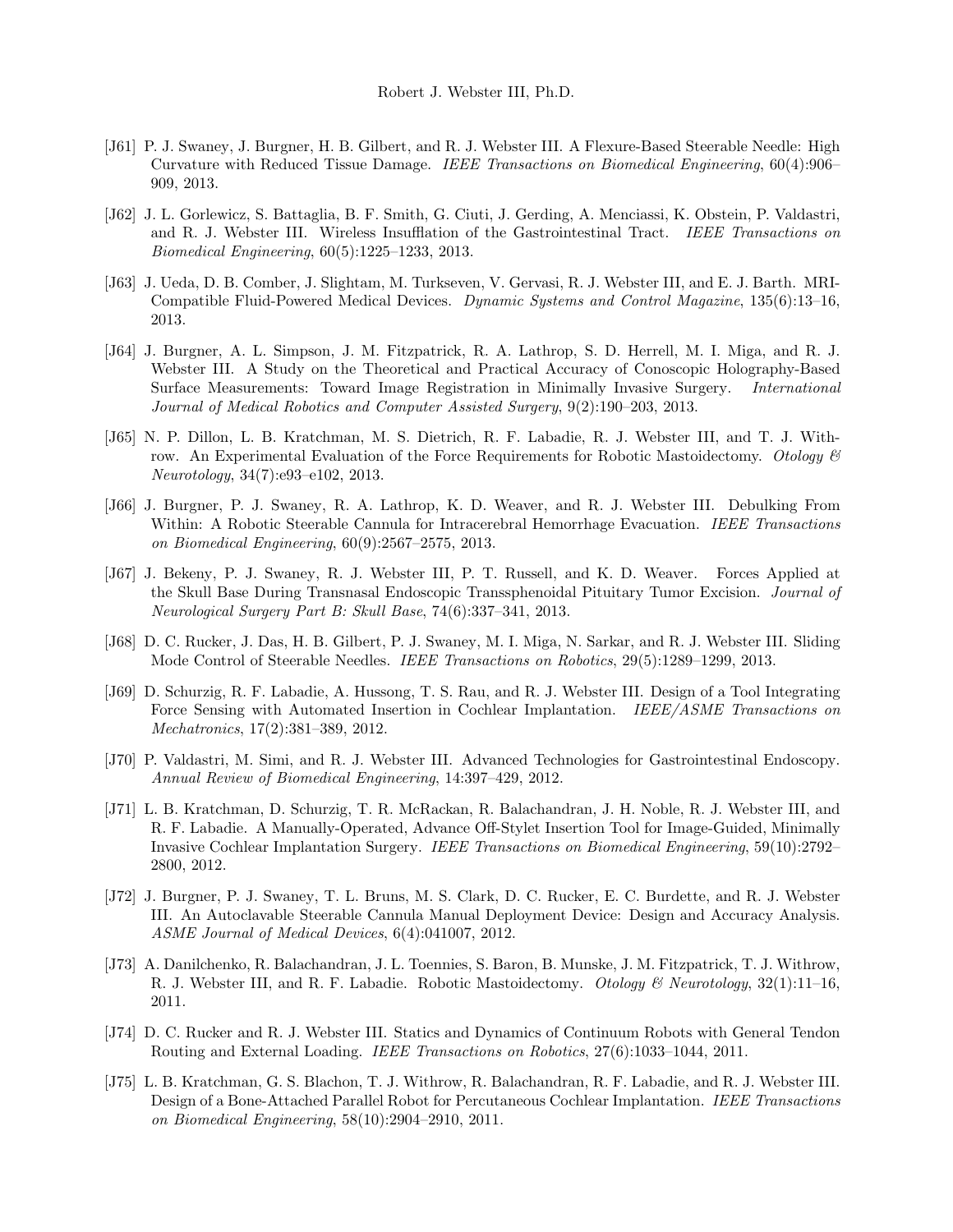- [J76] S. Baron, H. Eilers, B. Munske, J. L. Toennies, R. Balachandran, R. F. Labadie, T. Ortmaier, and R. J. Webster III. Percutaneous Inner-Ear Access Via an Image-Guided Industrial Robot System. Journal of Engineering in Medicine, 224(5):633–649, 2010.
- [J77] R. A. Lathrop, D. Hackworth, and R. J. Webster III. Minimally Invasive Holographic Surface Scanning for Soft Tissue Image Registration. IEEE Transactions on Biomedical Engineering, 57(6):1497–1506, 2010.
- [J78] J. L. Toennies, G. Tortora, M. Simi, P. Valdastri, and R. J. Webster III. Swallowable Medical Devices for Diagnosis and Surgery: The State of the Art. Proceeding of the Institute of Mechanical Engineers, Part C: Journal of Mechanical Engineering Science, 224(C7):1397–1414, 2010.
- [J79] D. C. Rucker, R. J. Webster III, G. S. Chirikjian, and N. J. Cowan. Equilibrium Conformations of Concentric-Tube Continuum Robots. International Journal of Robotics Research, 29(10):1263–1280, 2010.
- [J80] R. J. Webster III and B. A. Jones. Design and Kinematic Modeling of Constant Curvature Continuum Robots: A Review. International Journal of Robotics Research, 29(13):1661–1683, 2010.
- [J81] D. Schurzig, R. J. Webster III, M. S. Dietrich, and R. F. Labadie. Force of Cochlear Implant Electrode Insertion Performed by a Robotic Insertion Tool: Comparison of Traditional Versus Advance-Off Stylet Techniques. Otology & Neurotology, 31(8):1207–1210, 2010.
- [J82] D. C. Rucker, B. A. Jones, and R. J. Webster III. A Geometrically Exact Model for Externally Loaded Concentric Tube Continuum Robots. IEEE Transactions on Robotics, 26(5):769–780, 2010. Best Student Paper of 2010, Vanderbilt School Of Engineering.
- [J83] R. J. Webster III, J. M. Romano, and N. J. Cowan. Mechanics of Precurved-Tube Continuum Robots. IEEE Transactions on Robotics, 25(1):67–78, 2009.
- [J84] P. Valdastri, R. J. Webster III, C. Quaglia, M. Quirini, A. Menciassi, and P. Dario. A New Mechanism for Meso-Scale Legged Locomotion in Compliant Tubular Environments. IEEE Transactions on Robotics, 25(5):1047–1057, 2009.
- [J85] D. C. Rucker and R. J. Webster III. Parsimonious Evaluation of Concentric-Tube Continuum Robot Equilibrium Conformation. IEEE Transactions on Biomedical Engineering, 56(9):2308–2311, 2009.
- [J86] C. Quaglia, E. Buselli, R. J. Webster III, P. Valdastri, A. Menciassi, and P. Dario. An Endoscopic Capsule Robot: A Meso-Scale Engineering Case Study. Journal of Micromechanics and Microengineering, 19(10):105007, 2009.
- [J87] E. M. Boctor, M. A. Choti, E. C. Burdette, and R. J. Webster III. Three-Dimensional Ultrasound-Guided Robotic Needle Placement: An Experimental Evaluation. International Journal of Medical Robotics and Computer Assisted Surgery, 4(2):180–191, 2008.
- [J88] R. J. Webster III. Object Capture With a Camera-Mobile Robot System. IEEE Robotics & Automation Magazine, 13(1):85–88, 2006.
- [J89] R. J Webster III, J. S. Kim, N. J. Cowan, G. S. Chirikjian, and A. M. Okamura. Nonholonomic Modeling of Needle Steering. International Journal of Robotics Research, 25(5-6):509–525, 2006.
- [J90] R. J. Webster III, T. E. Murphy, L. N. Verner, and A. M. Okamura. A Novel Two-Dimensional Tactile Slip Display: Design, Kinematics, and Perceptual Experiments. ACM Transactions on Applied Perception, 2(2):150–165, 2005.
- [J91] E. M. Boctor, R. J. Webster III, H. Mathieu, A. M. Okamura, and G. Fichtinger. Virtual Remote Center of Motion Control for Needle Placement Robots. Journal of Computer Aided Surgery, 9(5):175–183, 2004.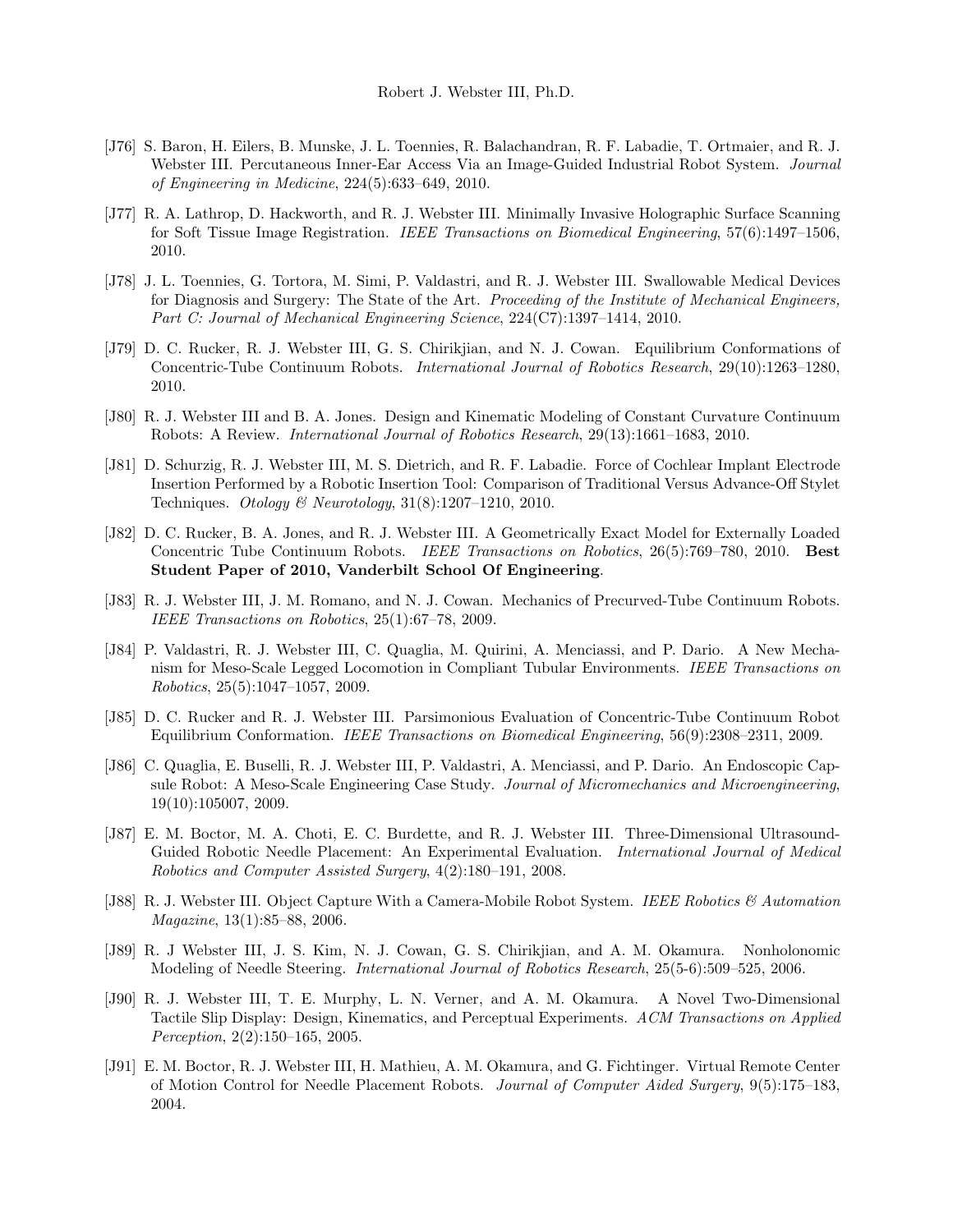Journal Abstracts

- [JA1] P. Swaney, H. Gilbert, R. J. Webster III, P. Russell, and K. Weaver. Resection of Pituitary Lesions in a Phantom Model using Concentric Tube Robots with Endoscopic Visualization. Journal of Neurological Surgery Part B: Skull Base, 76:A149, 2015.
- [JA2] R. Wirz, L. Torres, P. Swaney, H. Gilbert, R. Alterovitz, R. J. Webster III, K. Weaver, and P. Russell. Teleoperation of Concentric Tube Robots for Skull Base Applications: Pituitary Surgery at a Distance? Journal of Neurological Surgery Part B: Skull Base, 76:A151, 2015.
- [JA3] K. D. Weaver, R. J. Webster III, P. J. Swaney, J. Burgner, P. T. Russell III, H. B. Gilbert, J. Bekeny, and R. J. Hendrick. The Use of Teleoperated Concentric Tube Robots for Transsphenoidal Parasellar Surgery. Journal of Neurological Surgery Part B: Skull Base, 74-A123, 2013.
- [JA4] T. L. Bruns, J. M. Tucker, D. C. Rucker, E. M. Boctor, E. C. Burdette, J. Burgner, and R. J. Webster III. Design of an Autoclavable Active Cannula Deployment Device. ASME Journal of Medical Devices, 5(2), 2011.
- [JA5] S. Athavale, T. Dutton, and R. J. Webster III. Cuffed Inner Cannula and Flexible Outer Cannula Trachesotomy Device: Ensuring a Stable Airway. ASME Journal of Medical Devices, 4(2), 2010.
- [JA6] J. Das, D. C. Rucker, and R. J. Webster III. A Testbed for Multilumen Steerable Needle Experiments. ASME Journal of Medical Devices, 4(2), 2010.
- [JA7] D. Schurzig, Z. W. Smith, D. C. Rucker, R. F. Labadie, and R. J. Webster III. A Manual Insertion Mechanism for Percutaneous Cochlear Implantation. ASME Journal of Medical Devices, 4(2), 2010.
- [JA8] R. A. Lathrop, T. T. Cheng, and R. J. Webster III. Laparoscopic Image Guidance via Conoscopic Holography. ASME Journal of Medical Devices, 3(2), 2009.
- [JA9] J. L. Toennies and R. J. Webster III. A Wireless Insufflation System for Capsular Endoscopes. ASME Journal of Medical Devices, 3(2), 2009.
- [JA10] D. C. Rucker, J. M. Croom, and R. J. Webster III. Aiming Surgical Lasers With an Active Cannula. ASME Journal of Medical Devices, 3(2), 2009.

Book Chapters/Collections

- [B1] A. A. Remirez, M. F. Rox, T. L . Bruns, P. T. Russell, and R. J. Webster III. A Teleoperated Surgical Robot System. Neuromethods H. J. Marcus and C. J. Payne (Eds): Neurosurgical Robotics, In Press.
- [B2] A. W. Mahoney, T. L. Bruns, R. Alterovitz, and R. J. Webster III. Design, Sensing, and Planning: Fundamentally Coupled Problems for Continuum Robots, pages 267–282. 17th International Symposium on Robotics Research 2015, Springer Tracts on Advanced Robotics, 2018.
- [B3] A. W. Mahoney, H. B. Gilbert, and R. J. Webster III. A Review of Concentric Tube Robots: Modeling, Control, Design, Planning, and Sensing, volume Minimally Invasive Surgical Robotics, chapter 7, pages 181–202. Encyclopedia of Medical Robotics, 2018.
- [B4] H. B. Gilbert, D. C. Rucker, and R. J. Webster III. Concentric Tube Robots: The State of the Art and Future Directions, volume 114, pages 253–269. 16th International Symposium on Robotics Research 2013, Springer Tracts in Advanced Robotics, 2016.
- [B5] R. J. Hendrick, S. D. Herrell, C. R. Mitchell, and R. J. Webster III. Experiments on the Simultaneous Hand-Held Control of Rigid Endoscopes and Robots Passing Through Them, pages 73–87. 14th International Symposium on Experimental Robotics 2014, Springer Tracts in Advanced Robotics, 2016.
- [B6] D. C. Rucker and R. J. Webster III. Mechanics of Continuum Robots with General Tendon Routing Paths Under External Loading, volume 79, pages 645–654. 12th International Symposium on Experimental Robotics (2010). Springer Tracts in Advanced Robotics, 2014.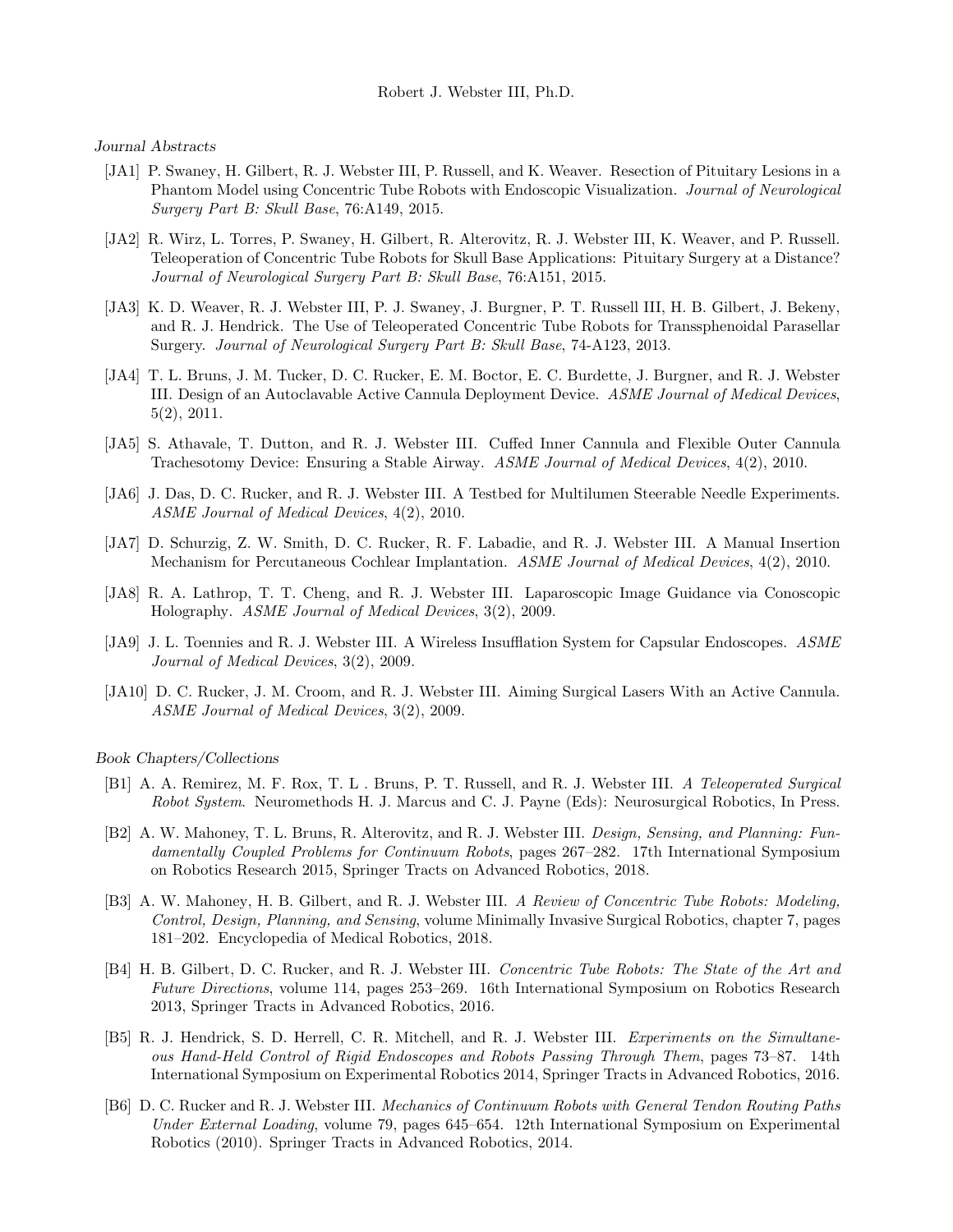- [B7] J. L. Gorlewicz, R. J. Webster III, and P. Valdastri. Mesoscale Mobile Robots for Gastrointestinal Minimally Invasive Surgery (MIS), volume 51, pages 224–251. Robotics for Minimally Invasive Surgery, Woodhead Publishing Ltd., 2012.
- [B8] R. J. Webster III, J. P. Swensen, J. M. Romano, and N. J. Cowan. Closed-Form Differential Kinematics for Concentric-Tube Continuum Robots with Application to Visual Servoing, volume 54, pages 485– 494. 11th International Symposium on Experimental Robotics (2008). Springer Tracts in Advanced Robotics, 2009.
- [B9] R. J. Webster III, N. J. Cowan, G. S. Chirikjian, and A. M. Okamura. Nonholonomic Modeling of Needle Steering, volume 21, pages 35–44. 9th International Symposium on Experimental Robotics (2004). Springer Tracts in Advanced Robotics, 2006.
- [B10] D. Stoianovici, R. J. Webster III, and L. R. Kavoussi. Surgical Robotic Applications in Minimally Invasive Uro-Oncology Surgery, pages 353–363. Minimally Invasive Uro-Oncologic Surgery, Taylor & Francis, London & New York, 2005.

#### Refereed Conference Articles

- [C1] T. E. Ertop, M. Emerson, M. Rox, J. Granna, F. Maldonado, E. Gillaspie, M. Lester, A. Kuntz, C. Rucker, M. Fu, J. Hoelscher, I. Fried, R. Alterovitz, and R. J. Webster III. Steerable Needle Trajectory Following In The Lung: Torsional Deadband Compensation And Full Pose Estimation With 5DOF Feedback For Needles Passing Through Flexible Endoscopes. In ASME Dynamic Systems and Control Conference, In Press.
- [C2] A. Chiluisa, F. Van Rossum, J. B. Gafford, R. Labadie, R. J. Webster III, and L. Fichera. Computational Optimization of Notch Spacing for a Transnasal Ear Endoscopy Continuum Robot. In 2020 International Symposium on Medical Robotics (ISMR), In Press.
- [C3] M. Siebold, J. Ferguson, B. Pitt, N. Kavoussi, N. Nimmagadda, S. D. Herrell, and R. J. Webster III. Choosing Statistically Safe, Variable-Thickness Margins in Robot-Assisted Partial Nephrectomy. In International Symposium on Medical Robotics, 2020.
- [C4] M. Vu, R. A. Banalagay, D. Zhang, A. Rivas, L. Fichera, R. J. Webster III, R. F. Labadie, and J. H. Noble. Analysis of Middle Ear Morphology for Design of a Transnasal Endoscope. In SPIE Medical Imaging, 2019.
- [C5] S. R. Amack, M. F. Rox, J. E. Mitchell, T. E. Ertop, M. Emerson, A. Kuntz, F. Maldonado, J. Akulian, J. B. Gafford, R. Alterovitz, and R. J. Webster III. Design and Control of a Compact, Modular Robot for Transbronchial Lung Biopsy. In SPIE Medical Imaging, volume 10951, 2019.
- [C6] N. Narasimhan, K. E. Riojas, T. L Bruns, J. E. Mitchell, R. J. Webster III, and R. F. Labadie. A Simple Manual Roller Wheel Insertion Tool for Electrode Array Insertion in Minimally Invasive Cochlear Implant Surgery. In Design of Medical Devices Conference, 2019.
- [C7] K. E. Riojas, N. Narasimhan, W. G.Morrel, J. E. Mitchell, T. L. Bruns, R. J. Webster III, and R. F. Labadie. A New Manual Insertion Tool for Minimally Invasive, Image-Guided Cochlear Implant Surgery. In SPIE Medical Imaging, volume 10951, pages 122–128, 2019.
- [C8] P. L. Anderson, T. E. Ertop, A. Kuntz, F. Maldonado, R. Alterovitz, and R. J. Webster III. Sand Blasting Inside a Patient: A CRISP Robot for Spraying Powder inside the Chest Cavity to Preclude Lung Collapse. In Hamlyn Symposium on Medical Robotics, 2018.
- [C9] M. Rox, K. Riojas, M. Emerson, K. Oliver-Butler, D. C. Rucker, and R. J. Webster III. Luminal Robots Small Enough to Fit Through Endoscope Ports: Initial Tumor Resection Experiments in the Airways. In Hamlyn Symposium on Medical Robotics, 2018.
- [C10] M. Fu, A. Kuntz, R. J. Webster III, and R. Alterovitz. Safe Motion Planning for Steerable Needles Using Cost Maps Automatically Extracted from Pulmonary Images. In IEEE/RSJ International Conference on Intelligent Robots and Systems, pages 4942–4949, 2018.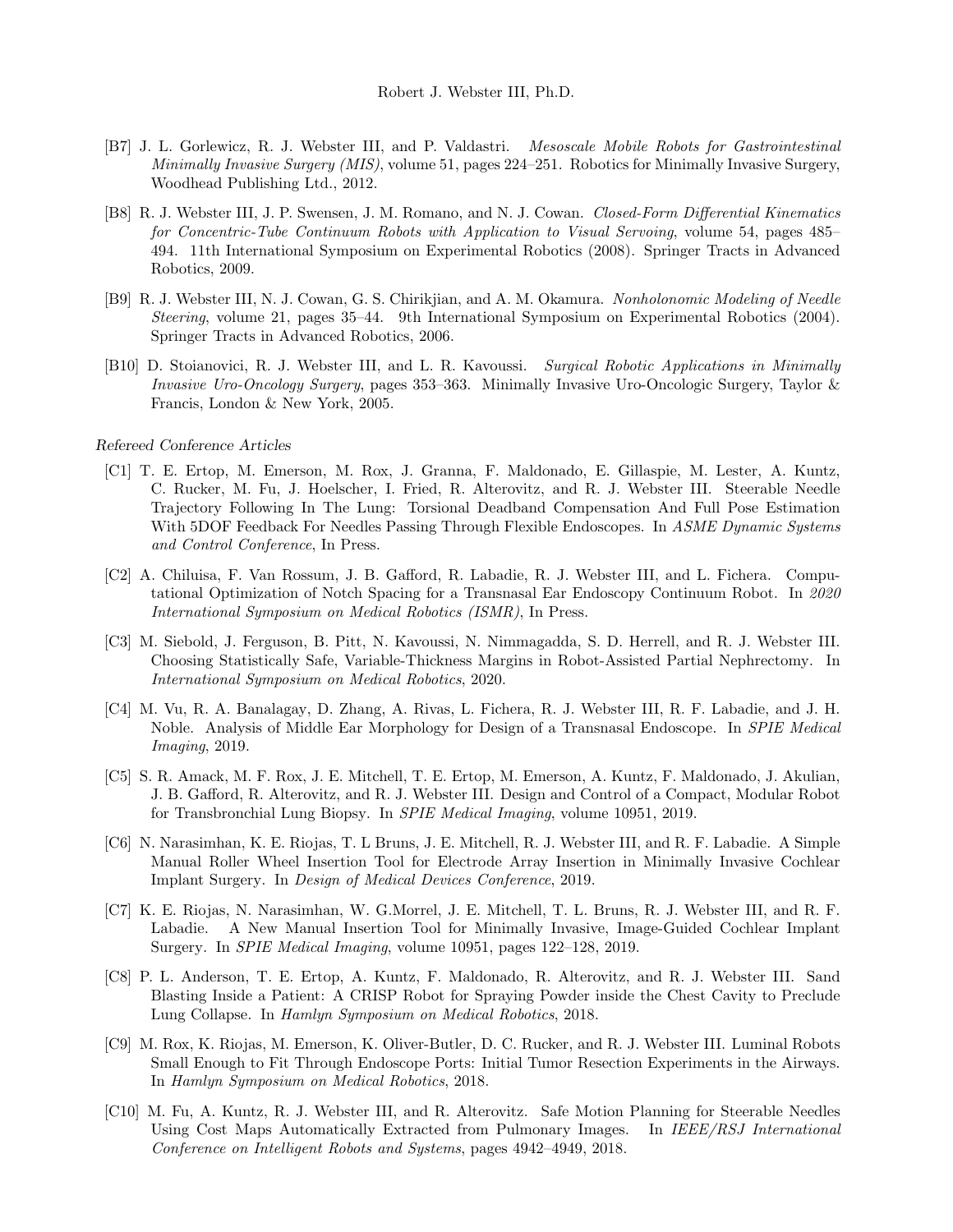- [C11] A. Kuntz, C. Bowen, C. Baykal, A. W. Mahoney, P. L. Anderson, F. Maldonado, R. J. Webster III, and R. Alterovitz. Kinematic Design Optimization of a Parallel Surgical Robot to Maximize Anatomical Visibility via Motion Planning. In IEEE International Conference on Robotics and Automation, pages 926–933, 2018.
- [C12] M. E. Poorman, Y. Chen, R. J. Webster III, E. J. Barth, and W. A. Grissom. MR Imaging Simulator and Optimized Multi-echo Z-shimmed Sequence for Temperature Mapping Near Metallic Ablation Probes. In 26th Meeting of the International Society for Magnetic Resonance in Medicine, 2018.
- [C13] J. M. Ferguson, L. Y. Cai, A. Reed, M. Siebold, S. De, S. D. Herrell III, and R. J. Webster III. Toward Image-Guided Partial Nephrectomy with the da Vinci Robot: Exploring Surface Acquisition Methods for Intraoperative Re-Registration. In SPIE Medical Imaging, 2018.
- [C14] R. Odenbach, Y. Chen, S. Sengupta, R. J. Webster III, E. J. Barth, and M. Friebe. 3D-printed Z-frame marker for MRI-guided interventions. In *CURAC*, 2017.
- [C15] A. W. Mahoney, P. L. Anderson, F. Maldonado, and R. J. Webster III. More Ports = Less Invasive? A Multi–Needle Robot for Lung Ablation. In Hamlyn Symposium on Medical Robotics, 2017.
- [C16] A. Kuntz, A. W. Mahoney, N. E. Peckman, P. L. Anderson, R. J. Webster III, and R. Alterovitz. Motion Planning for Continuum Reconfigurable Incisionless Surgical Parallel Robots. In IEEE/RSJ International Conference on Intelligent Robots and Systems, pages 6463–6469, 2017.
- [C17] M. F. Rox, R. J. Hendrick, S. D. Herrell, and R. J. Webster III. An Experimental Comparison of Two User Interface Designs for a Hand-Held Surgical Robot. In Design of Medical Devices Conference, 2017.
- [C18] T. L. Bruns and R. J. Webster III. An Image Guidance System for Positioning Robotic Cochlear Implant Insertion Tools. In SPIE Medical Imaging, volume 10135, pages 199–204, 2017.
- [C19] Y. Chen, I. S. Godage, S. Sengupta, C. Liu, K. D. Weaver, E. J. Barth, and R. J. Webster III. An MRI-compatible Robot Steerable Needle for Intracerebral Hemorrhage Removal. In Design of Medical Devices Conference, 2017. 3 in 5 competition, 3rd place.
- [C20] Y. Chen, M. E. Poorman, D. B. Comber, E. B. Pitt, C. Liu, I. S. Godage, H. Yu, W. A. Grissom, E. J. Barth, and R. J. Webster III. Treating Epilepsy via Thermal Ablation: Initial Experiments with an MRI-Guided Concentric Tube Robot. In Design of Medical Devices Conference, 2017.
- [C21] S. Narasimhan, J. A. Weis, I. S. Godage, R. J. Webster III, K. D. Weaver, and M. I. Miga. Development of a Mechanics-Based Model of Brain Deformations during Intracerebral Hemorrhage Evacuation. In SPIE Medical Imaging, 2017.
- [C22] S. Lin, L. Fichera, M. J. Fulton, and R. J. Webster III. Don't Get Burned: Thermal Monitoring of Vessel Sealing using a Miniature Infrared Camera. In SPIE Medical Imaging, volume 10135, pages 101350Y–101350Y–7, 2017.
- [C23] A. Kuntz, P. J. Swaney, A. Mahoney, R. H. Feins, Y. Z. Lee, R. J. Webster III, and R. Alterovitz. Toward Transoral Peripheral Lung Access: Steering Bronchoscope-deployed Needles through Porcine Lung Tissue. In Hamlyn Symposium on Medical Robotics, pages 9–10, 2016.
- [C24] P. S. Wellborn, P. T. Russell, and R. J. Webster III. Can Coffee Improve Surgical Robot Accuracy? In Hamlyn Symposium on Medical Robotics, pages 70–71, 2016.
- [C25] E. B. Pitt, P. J. Swaney, H. B. Gilbert, Y. Chen, R. J. Webster III, and E. J. Barth. Enabling Helical Needle Trajectories with Minimal Actuation: A Screw-Based Approach to Concentric Tube Needle Deployment. In Hamlyn Symposium on Medical Robotics, pages 56–57, 2016.
- [C26] A. W. Mahoney, P. L. Anderson, P. J. Swaney, F. Maldonado, and R. J. Webster III. Reconfigurable Parallel Continuum Robots for Incisionless Surgery. In IEEE/RSJ International Conference on Intelligent Robots and Systems, pages 4330–4336, 2016.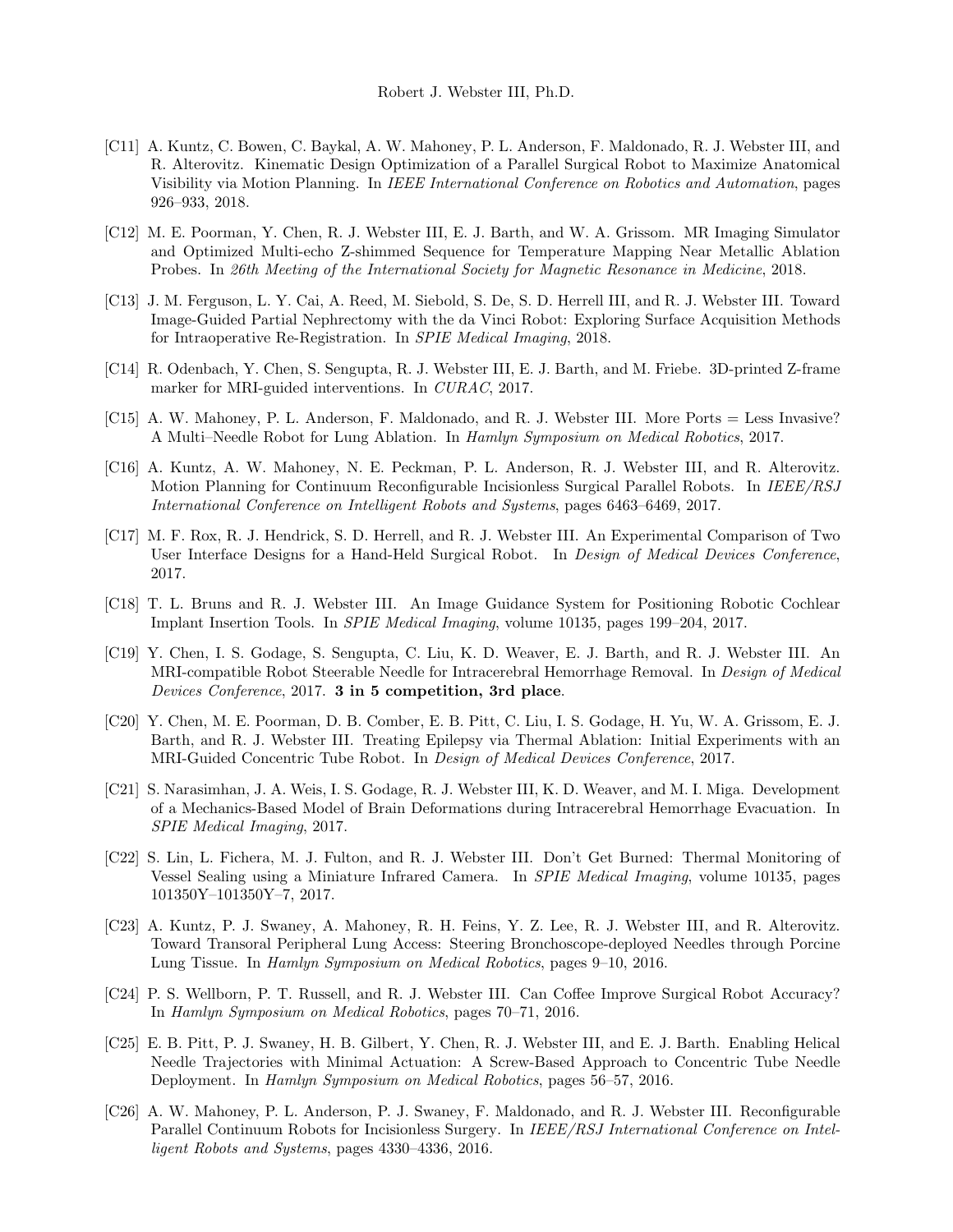- [C27] N. P. Dillon, L. Fichera, P. S. Wellborn, R. F. Labadie, and R. J. Webster III. Making Robots Mill Bone More Like Human Surgeons: Using Bone Density and Anatomic Information to Mill Safely and Efficiently. In IEEE/RSJ International Conference on Intelligent Robots and Systems, pages 1837– 1843, 2016.
- [C28] A. A. Remirez and R. J. Webster III. Endoscopes and Robots for Tight Surgical Spaces: Use of Precurved Elastic Elements to Enhance Curvature. In SPIE Medical Imaging, volume 9786, 2016.
- [C29] A. Mahoney, T. Bruns, P. J. Swaney, and R. J. Webster III. On the Inseparable Nature of Sensor Selection, Sensor Placement, and State Estimation in Continuum Robots or 'Where to Put Your Sensors and How to Use Them'. In IEEE International Conference on Robotics and Automation, pages 4472–4478, 2016.
- [C30] N. P. Dillon, M. A. Siebold, J. E. Mitchell, J. M. Fitzpatrick, and R. J. Webster III. Increasing Safety of a Robotic System for Inner Ear Surgery Using Probabilistic Error Modeling Near Vital Anatomy. In SPIE Medical Imaging, page 97861G, 2016. Young Scientist Award Presented by Siemens, Runner-Up.
- [C31] A. Kuntz, L. G. Torres, R. H. Feins, R. J. Webster III, and R. Alterovitz. Motion Planning for a Three-Stage Multilumen Transoral Lung Access System. In IEEE/RSJ International Conference on Intelligent Robots and Systems, pages 3255–3261, 2015.
- [C32] Y. Guo, J. Granna, K. D. Weaver, R. J. Webster III, and J. Burgner-Kahrs. Comparison of Optimization Algorithms for a Tubular Aspiration Robot for Maximum Coverage in Intracerebral Hemorrhage Evacuation. In Hamlyn Symposium on Medical Robotics, 2015.
- [C33] T. A. Travaglini, P. J. Swaney, K. D. Weaver, and R. J. Webster III. Initial Experiments with the Leap Motion as a User Interface in Robotic Endonasal Surgery. In IFTOMM International Symposium on Robotics & Mechatronics, pages 171–179, 2015.
- [C34] I. S. Godage, R. Wirz, I. D. Walker, and R. J. Webster III. Efficient spatial dynamics for continuum arms. In ASME Dynamic Systems and Control Conference, 2015.
- [C35] I. S. Godage, A. A. Remirez, R. Wirz, K. D. Weaver, J. Burgner-Kahrs, and R. J. Webster III. Robotic Intracerebral Hemorrhage Evacuation: An In-Scanner Approach with Concentric Tube Robots. In IEEE/RSJ International Conference on Intelligent Robots and Systems, pages 1447–1452, 2015.
- [C36] A. A. Remirez and R. J. Webster III. A New Continuum Robot with Crossed Elastic Strips: Extensible Sections with Only One Actuator per Section. In ASME Dynamic Systems and Control Conference, 2015.
- [C37] P. J. Swaney, H. B. Gilbert, R. J. Hendrick, O. Commichau, R. Alterovitz, and R. J. Webster III. Transoral Steerable Needles in The Lung: How Non-Annular Concentric Tube Robots Can Improve Targeting. In Hamlyn Symposium on Medical Robotics, 2015. Best Oral Presentation.
- [C38] R. J. Hendrick, H. B. Gilbert, and R. J. Webster III. Designing snap-free concentric tube robots: A local bifurcation approach. In IEEE International Conference on Robotics and Automation, pages 2256–2263, 2015.
- [C39] P. York, P. J. Swaney, H. B. Gilbert, and R. J. Webster III. A wrist for needle-sized surgical robots. In IEEE International Conference on Robotics and Automation, pages 1776–1781, 2015.
- [C40] P. J. Swaney, A. Mahoney, A. Remirez, E. Lamers, B. Hartley, R. Feins, R. Alterovitz, and R. J. Webster III. Tendons, concentric tubes, and a bevel tip: Three steerable robots in one transoral lung access system. In IEEE International Conference on Robotics and Automation, pages 5378–5383, 2015.
- [C41] L. G. Torres, A. Kuntz, H. B. Gilbert, P. J. Swaney, R. J. Hendrick, R. J. Webster III, and R. Alterovitz. A motion planning approach to automatic obstacle avoidance during concentric tube robot teleoperation. In IEEE International Conference on Robotics and Automation, pages 2361–2367, 2015.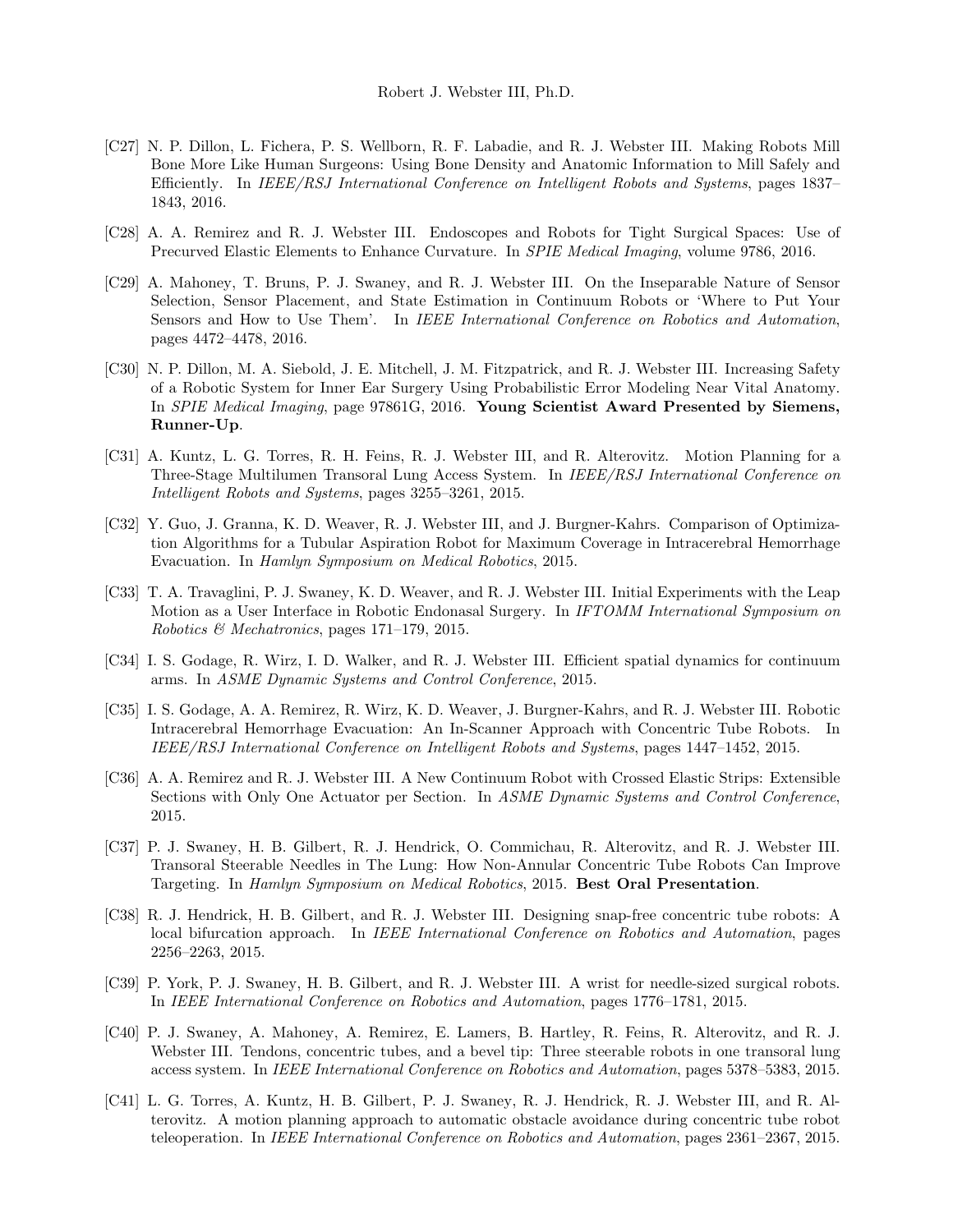- [C42] R. Wirz, R. A. Lathrop, I. Godage, J. Burgner-Kahrs, P. T. Russell III, and R. J. Webster III. Can Coffee Improve Image Guidance? In SPIE Medical Imaging, 2015.
- [C43] M. A. Siebold, N. P. Dillon, R. J. Webster III, and J. M. Fitzpatrick. Incorporating Target Registration Error Into Robotic Bone Milling. In SPIE Medical Imaging, page 94150R, 2015.
- [C44] R. J. Webster III. Can We Do da Vinci-Like Surgery With Steerable Needles? In IEEE Engineering in Medicine and Biology Society Conference, 2014.
- [C45] R. J. Hendrick, C. R. Mitchell, S. D. Herrell, and R. J. Webster III. Concentric Tube Robots for Transurethral Prostate Surgery: Matching the Workspace to the Endoscopic Field of View. In Hamlyn Symposium on Medical Robotics, 2014.
- [C46] J. Burgner-Kahrs, H. B. Gilbert, J. Granna, P. J. Swaney, and R. J. Webster III. Workspace Characterization for Concentric Tube Continuum Robots. In IEEE/RSJ International Conference on Intelligent Robots and Systems, pages 1269–1275, 2014. Best Application Paper Finalist.
- [C47] R. J. Hendrick, S. D. Herrell, and R. J. Webster III. A Multi-Arm Hand-Held Robotic System for Transurethral Laser Prostate Surgery. In IEEE International Conference on Robotics and Automation, pages 2850–2855, 2014.
- [C48] N. P. Dillon, R. Balachandran, A. M. dit Falisse, G. B. Wanna, R. F. Labadie, T. J. Withrow, J. M. Fitzpatrick, and R. J. Webster III. Preliminary Testing of a Compact, Bone-Attached Robot for Otologic Surgery. In SPIE Medical Imaging, page 903614. International Society for Optics and Photonics, International Society for Optics and Photonics, 2014.
- [C49] D. B. Comber, J. Slightam, E. J. Barth, V. Gervasi, and R. J. Webster III. Design and Precision Control of an MR-Compatible Flexible Fluidic Actuator. In ASME/BATH Symposium on Fluid Power & Motion Control, 2013.
- [C50] N. P. Dillon, R. J. Webster III, and T. J. Withrow. Design of a Bone-Attached Robot for Mastoidectomy. In Hamlyn Symposium on Medical Robotics, pages 3–4, 2013.
- [C51] D. B. Comber, R. J. Webster III, J. Neimat, and E. J. Barth. Open-Loop Tip Accuracy of an MRI-Compatible Active Cannula Robot. In Hamlyn Symposium on Medical Robotics, pages 112–113, 2013.
- [C52] J. Burgner, H. B. Gilbert, and R. J. Webster III. On the Computational Design of Concentric Tube Robots: Incorporating Volume-Based Objectives. In IEEE International Conference on Robotics and Automation, pages 1185–1190, 2013. Best Medical Robotics Paper Finalist.
- [C53] H. B. Gilbert and R. J. Webster III. Can Concentric Tube Robots Follow The Leader? In IEEE International Conference on Robotics and Automation, pages 4866–4872, 2013.
- [C54] P. J. Swaney, J. Burgner, R. A. Lathrop, H. B. Gilbert, K. D. Weaver, and R. J. Webster III. Minimally-Invasive Intracerebral Hemorrhage Removal Using An Active Cannula. In IEEE International Conference on Robotics and Automation, pages 219–224, 2013.
- [C55] D. P. Losey, P. A. York, P. J. Swaney, J. Burgner, and R. J. Webster III. A Flexure-Based Wrist for Needle-Sized Surgical Robots. In SPIE Medical Imaging, 2013.
- [C56] J. Burgner, P. J. Swaney, R. A. Lathrop, K. D. Weaver, and R. J. Webster III. Robot-Assisted Intracerebral Hemorrhage Evacuation: An Experimental Evaluation. In SPIE Medical Imaging, 2013.
- [C57] J. Burgner, H. B. Gilbert, P. J. Swaney, P. T. Russell III, and R. J. Webster III. Continuum Robots Based on Precurved Nitinol Tubes: Evaluation of a Prototype for Transnasal Skull Base Surgery (Orig Title: 'Kontinuumsroboter auf Basis vorgebogener Nitinolröhrchen: Evaluierung eines Prototypen für die Transnasale Schädelbasischirurgie'). In Annual Meeting of the German Society for Computer and Robot-assisted Surgery, 2012.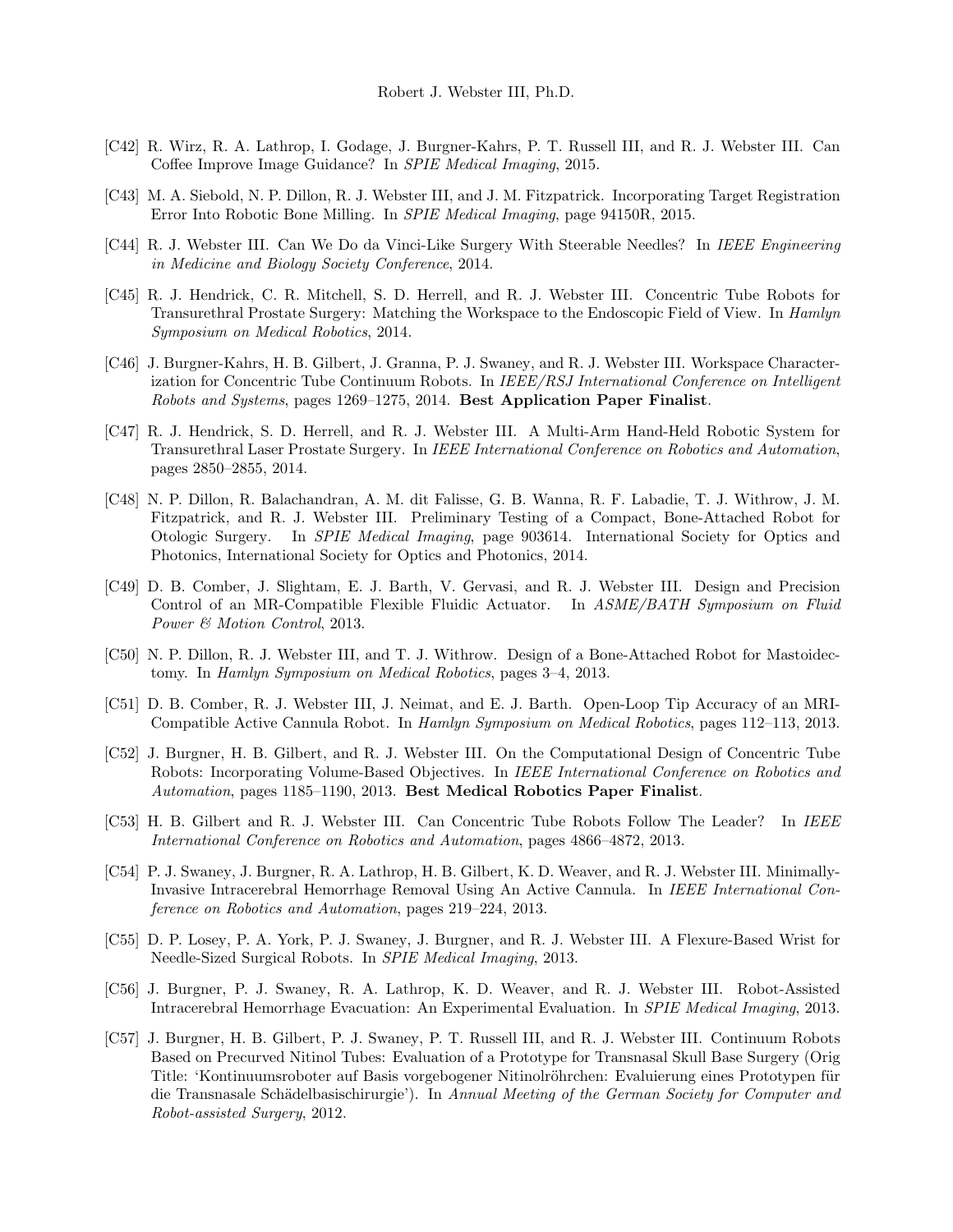- [C58] L. G. Torres, R. J. Webster III, and R. Alterovitz. Task-Oriented Design of Concentric Tube Robots using Mechanics-based Models. In IEEE/RSJ International Conference on Intelligent Robots and Systems, pages 4449–4455, 2012.
- [C59] D. B. Comber, D. Cardona, R. J. Webster III, and E. J. Barth. Sliding mode control of an MRIcompatible pneumatically actuated robot. In Fluid Power  $\mathcal{C}_{i}$  Motion Control Symposium, pages 283– 293, 2012.
- [C60] P. J. Swaney, J. M. Croom, J. Burgner, H. B. Gilbert, D. C. Rucker, P. T. Russell III, K. D. Weaver, and R. J. Webster III. Design of a Quadramanual Robot for Single-Nostril Skull Base Surgery. In ASME Dynamic Systems and Control, 2012.
- [C61] H. B. Gilbert, P. J. Swaney, J. Burgner, K. D. Weaver, P. T. Russell III, and R. J. Webster III. A Feasibility Study on the use of Concentric Tube Continuum Robots for Endonasal Skull Base Tumor Removal. In Hamlyn Symposium on Medical Robotics, 2012.
- [C62] J. L. Gorlewicz and R. J. Webster III. A Formal Assessment of the Haptic Paddle Laboratories in Teaching System Dynamics. In American Society of Engineering Education, 2012. Best Paper, Mechanical Engineering Division.
- [C63] H. Su, D. Cardona, W. Shang, A. Camilo, G. A. Cole, D. C. Rucker, R. J. Webster III, and G. S. Fischer. A MRI-Guided Concentric Tube Continuum Robot with Piezoelectric Actuation: A Feasibility Study. In IEEE International Conference on Robotics and Automation, pages 1939–1945, 2012. Best Medical Robotics Paper Finalist.
- [C64] M. S. Clark, J. Burgner, P. J. Swaney, and R. J. Webster III. Manual Active Cannula Deployment: Experimental Accuracy Evaluation in Free Space. In Design of Medical Devices Conference, 2012.
- [C65] D. B. Comber, D. Cardona, R. J. Webster III, and E. J. Barth. Precision Pneumatic Robot for MRI-Guided Neurosurgery. In *Design of Medical Devices Conference*, 2012. Best Paper/Poster (3 in 5 Competition).
- [C66] P. J. Swaney, J. Burgner, T. S. Pheiffer, D. C. Rucker, H. B. Gilbert, J. E. Ondrake, A. L. Simpson, E. C. Burdette, M. I. Miga, and R. J. Webster III. Tracked 3D Ultrasound Targeting with an Active Cannula. In SPIE Medical Imaging, 2012.
- [C67] A. L. Simpson, J. Burgner, I. Chen, T. S. Pheiffer, K. Sun, R. C. Thompson, R. J. Webster III, and M. I. Miga. Intraoperative Brain Resection Cavity Characterization with Conoscopic Holography. In SPIE Medical Imaging, 2012.
- [C68] P. Foroughi, J. Burgner, M. A. Choti, R. J. Webster III, G. D. Hager, and E. M. Boctor. Towards Intraoperative Monitoring of Ablation Using Tracked 3D Ultrasound Elastography and Internal Palpation. In SPIE Medical Imaging, volume 8320, 2012.
- [C69] J. Burgner, P. J. Swaney, D. C. Rucker, H. B. Gilbert, S. T. Nill, P. T. Russell III, K. D. Weaver, and R. J. Webster III. A Bimanual Teleoperated System for Endonasal Skull Base Surgery. In IEEE/RSJ International Conference on Intelligent Robots and Systems, pages 2517–2523, 2011.
- [C70] D. C. Rucker and R. J. Webster III. Deflection-Based Force Sensing for Continuum Robots: A Probabilistic Approach. In IEEE/RSJ International Conference on Intelligent Robots and Systems, pages 3764–3769, 2011.
- [C71] J. Burgner, S. D. Herrell, and R. J. Webster III. Toward Fluoroscopic Shape Reconstruction for Control of Steerable Medical Devices. In ASME Dynamic Systems and Control Conference, pages 791–794, 2011.
- [C72] C. L. Glisson, R. E. Ong, A. L. Simpson, J. Burgner, R. A. Lathrop, R. J. Webster III, and R. L. Galloway. Registration Methods for Gross Motion Correction During Image-Guided Kidney Surgery. In International Journal of Computer Assisted Radiology and Surgery, volume 6(S1), pages 160–161, 2011.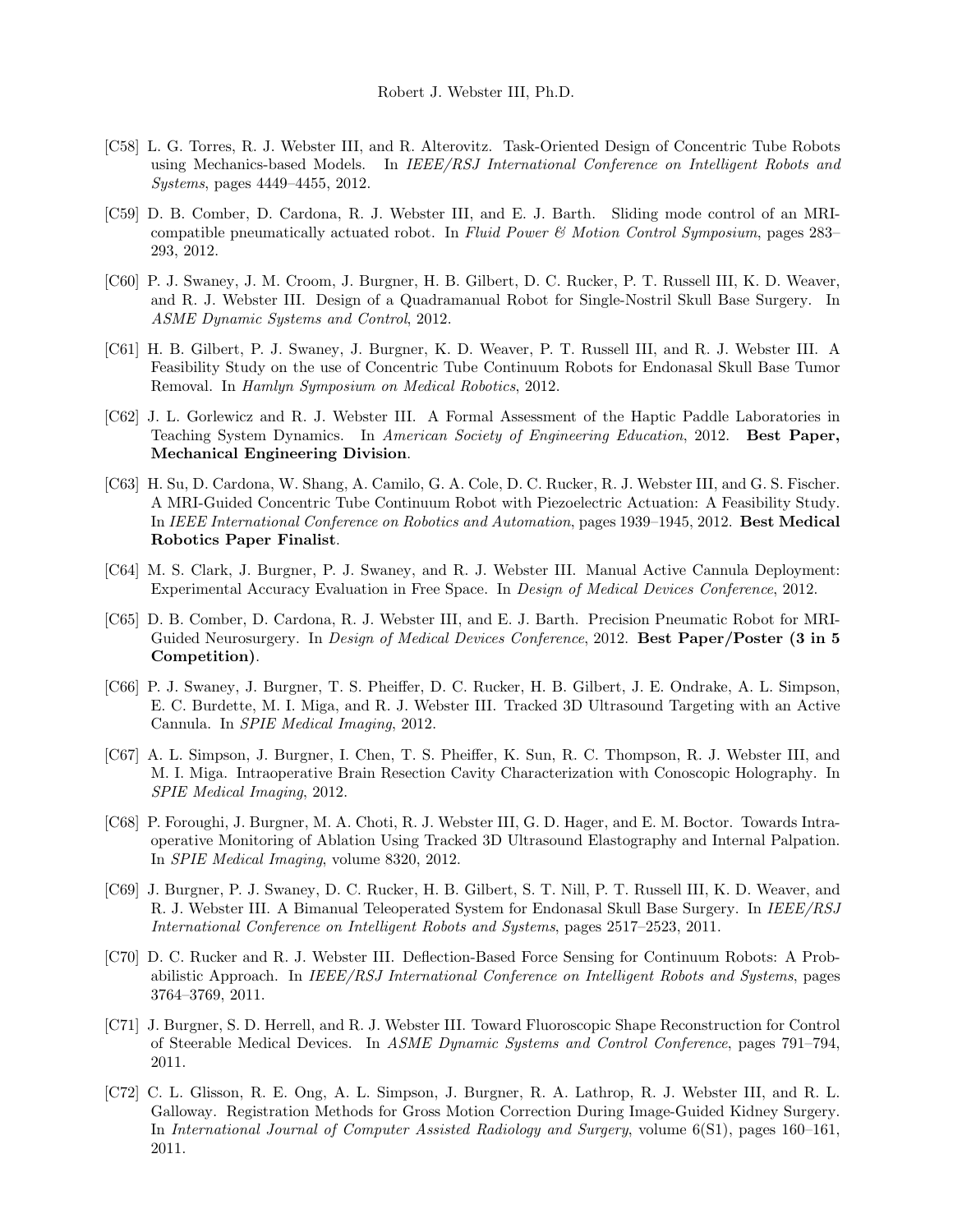- [C73] J. L. Toennies, J. Burgner, T. J. Withrow, and R. J. Webster III. Toward Haptic/Aural Touchscreen Display of Graphical Mathematics for the Education of Blind Students. In World Haptics Conference, pages 373–378, 2011.
- [C74] T. L. Bruns, J. M. Tucker, D. C. Rucker, P. J. Swaney, E. M. Boctor, E. C. Burdette, J. Burgner, and R. J. Webster III. Design of an Autoclavable Active Cannula Deployment Device. In Design of Medical Devices Conference, 2011.
- [C75] D. C. Rucker and R. J. Webster III. Computing Jacobians and Compliance Matrices for Externally Loaded Continuum Robots. In IEEE International Conference on Robotics and Automation, pages 945–950, 2011.
- [C76] R. Balachandran, J. E. Mitchell, J. H. Noble, D. Schurzig, G. S. Blachon, T. R. McRackan, R. J. Webster III, B. M. Dawant, J. M. Fitzpatrick, and R. F. Labadie. Insertion of electrode array using percutaneous cochlear implantation technique: a cadaveric study. In SPIE Medical Imaging, 2011.
- [C77] L. B. Kratchman, M. M. Rahman, J. R. Saunders, P. J. Swaney, and R. J. Webster III. Toward Robotic Needle Steering in Lung Biopsy: A Tendon-Actuated Approach. In SPIE Medical Imaging, 2011.
- [C78] J. L. Toennies, G. Ciuti, B. F. Smith, A. Menciassi, P. Valdastri, and R. J. Webster III. Toward Tetherless Insufflation of the GI Tract. In Annual International Conference of the IEEE Engineering in Medicine and Biology Society, pages 1946–1949, 2010.
- [C79] D. C. Rucker, B. A. Jones, and R. J. Webster III. A Model for Concentric Tube Continuum Robots Under Applied Wrenches. In IEEE International Conference on Robotics and Automation, pages 1047–1052, 2010.
- [C80] D. Schurzig, R. F. Labadie, A. Hussong, T. S. Rau, and R. J. Webster III. A Force Sensing Automated Insertion Tool for Cochlear Electrode Implantation. In IEEE International Conference on Robotics and Automation, pages 3674–3679, 2010.
- [C81] L. A. Lyons, R. J. Webster III, and R. Alterovitz. Planning Active Cannula Configurations Through Tubular Anatomy. In IEEE International Conference on Robotics and Automation, pages 2082–2087, 2010.
- [C82] R. A. Lathrop, D. C. Rucker, and R. J. Webster III. Guidance of a Steerable Cannula Robot in Soft Tissue Using Preoperative Imaging and Conoscopic Surface Contour Sensing. In IEEE International Conference on Robotics and Automation, pages 5601–5606, 2010.
- [C83] E. C. Burdette, D. C. Rucker, P. Prakash, C. J. Diederich, J. M. Croom, C. Clarke, P. J. Stolka, T. Juang, E. M. Boctor, and R. J. Webster III. The ACUSITT Ultrasonic Ablator: The First Steerable Needle with an Integrated Interventional Tool. In Proceedings of SPIE Medical Imaging, 2010.
- [C84] J. M. Croom, D. C. Rucker, J. M. Romano, and R. J. Webster III. Visual Sensing of Continuum Robot Shape Using Self-Organizing Maps. In IEEE International Conference on Robotics and Automation, pages 4591–4596, 2010.
- [C85] E. M. Boctor, P. Stolka, H. Kang, C. Clarke, D. C. Rucker, J. M. Croom, E. C. Burdette, and R. J. Webster III. Precisely Shaped Acoustic Ablation of Tumors Utilizing Steerable Needle and 3D Ultrasound Image Guidance. In Proceedings of SPIE Medical Imaging, 2010.
- [C86] D. Schurzig, Z. W. Smith, D. C. Rucker, R. F. Labadie, and R. J. Webster III. A Manual Insertion Mechanism for Percutaneous Cochlear Implantation. In Design of Medical Devices Conference, 2010. Best Paper/Poster (3 in 5 Competition).
- [C87] J. Das, D. C. Rucker, and R. J. Webster III. A Testbed for Multi-Lumen Steerable Needle Experiments. In Design of Medical Devices Conference, 2010.
- [C88] L. A. Lyons, R. J. Webster III, and R. Alterovitz. Motion Planning for Active Cannulas. In IEEE/RSJ International Conference on Intelligent Robots and Systems, pages 801–806, 2009.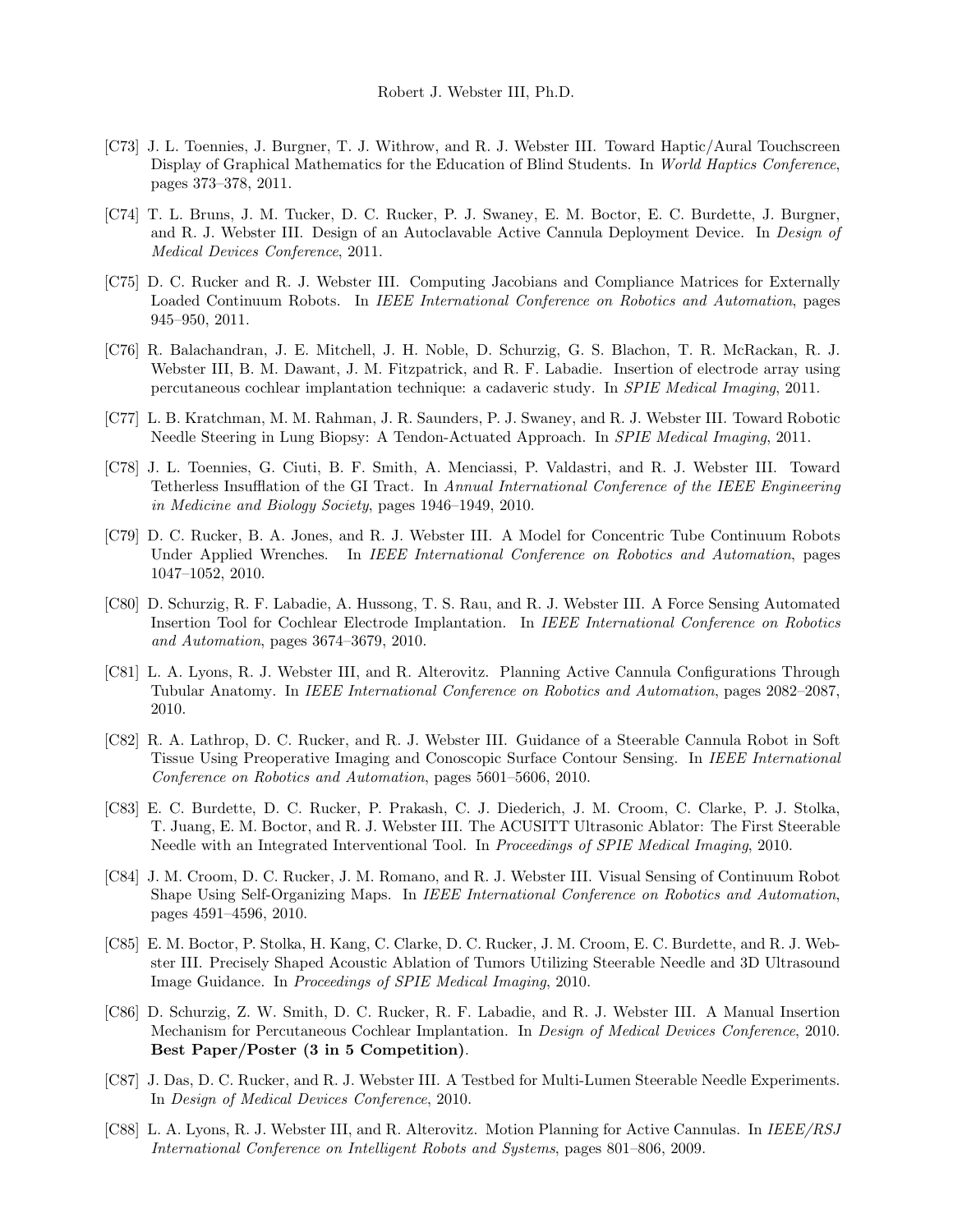- [C89] D. C. Rucker and R. J. Webster III. Mechanics of Bending, Torsion, and Variable Precurvature in Multi-Tube Active Cannulas. In IEEE International Conference on Robotics and Automation, pages 2533–2537, 2009.
- [C90] R. A. Lathrop, T. T. Cheng, and R. J. Webster III. Conoscopic Holography for Image Registration: A Feasibility Study. In SPIE Medical Imaging, volume 7261, 2009.
- [C91] M. Matinfar, R. J. Webster III, L. Ford, I. Iordichata, C. C. Edwards II, and R. H. Taylor. Nerve Tensiometer for Spondyloptosis Surgery. In IEEE Northeast Bioengineering Conference, pages 1–2, 2009.
- [C92] D. C. Rucker and R. J. Webster III. Mechanics-Based Modeling of Bending and Torsion in Active Cannulas. In IEEE RAS/EMBS International Conference on Biomedical Robotics and Biomechatronics, pages 704–709, 2008.
- [C93] R. J. Webster III, J. M. Romano, and N. J. Cowan. Kinematics and Calibration of Active Cannulas. In IEEE International Conference on Robotics and Automation, pages 3888–3895, 2008.
- [C94] M. Quirini, R. J. Webster III, A. Menciassi, and P. Dario. Design of a Pill-Sized 12-legged Endoscopic Capsule Robot. In IEEE International Conference on Robotics and Automation, pages 1856–1862, 2007.
- [C95] Ng Pak, R. J. Webster III, A. Menciassi, and P. Dario. Electrolytic Silicone Bourdon Tube Microactuator for Reconfigurable Surgical Robots. In IEEE International Conference on Robotics and Automation, pages 3371–3376, 2007.
- [C96] J. M. Romano, R. J. Webster III, and A. M. Okamura. Teleoperation of Steerable Needles. In International Conference on Robotics and Automation, pages 934–939, 2007.
- [C97] R. J. Webster III, A. M. Okamura, and N. J. Cowan. Toward Active Cannulas: Miniature Snake-Like Surgical Robots. In IEEE/RSJ International Conference on Intelligent Robots and Systems, pages 2857–2863, 2006. Best Paper Award Finalist.
- [C98] R. J. Webster III, J. Memisevic, and A. M. Okamura. Design Considerations for Robotic Needle Steering. In IEEE International Conference on Robotics and Automation, pages 3599–3605, 2005.
- [C99] E. M. Boctor, R. J. Webster III, M. A. Choti, R. H. Taylor, and G. Fichtinger. Robotically Assisted Ablative Treatment Guided By Freehand 3D Ultrasound. In Computer Assisted Radiology and Surgery, pages 503–508, 2004.
- [C100] T. E. Murphy, R. J. Webster III, and A. M. Okamura. Design and Performance of a Two-Dimensional Tactile Slip Display. In Eurohaptics, pages 130–137, 2004.
- [C101] E. M. Boctor, R. J. Webster III, H. Mathieu, A. M. Okamura, and G. Fichtinger. Virtual Remote Center of Motion Control for Needle Placement Robots. In Medical Image Computing and Computer-Assisted Intervention, volume 2878, pages 157–164, 2003.
- [C102] A. M. Okamura, R. J. Webster III, J. T. Nolan, K. W. Johnson, and H. Jafry. The Haptic Scissors: Cutting in Virtual Environments. In IEEE International Conference on Robotics and Automation, pages 828–833, 2003.
- [C103] R. J. Webster III and A. S. Brannon. The Electronic Ball Boy: A Reactive Visually Guided Mobile Robot For the Tennis Court. In IEEE International Conference on Robotics and Automation, pages 2054–2059, 2002.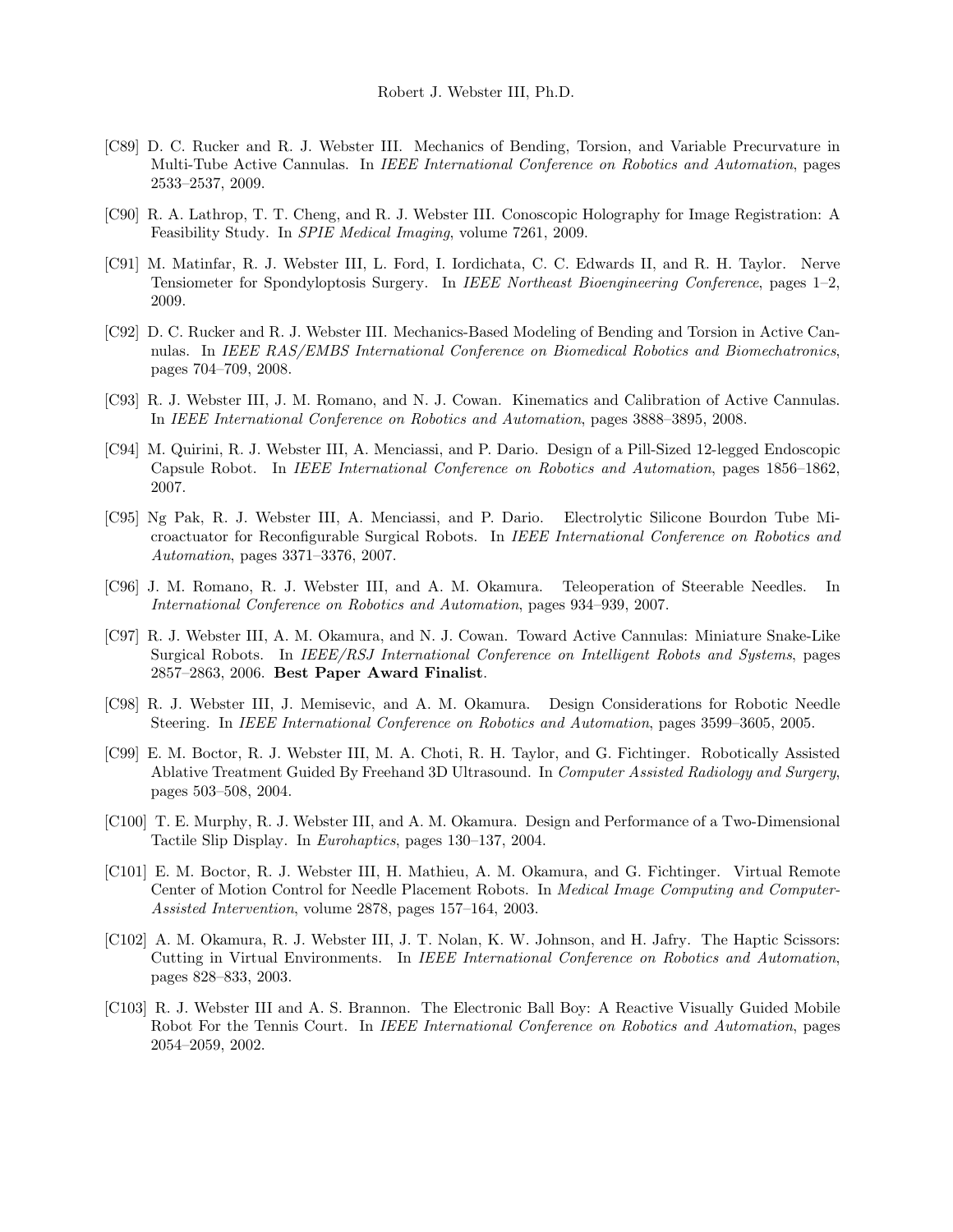## Robert J. Webster III, Ph.D.

#### Poster/Invited/Non-refereed/Abstract Publications

- [Oth1] M. Emerson, T. E. Ertop, M. F. Rox, M. Fu, I. Fried, J. Hoelscher, A. Kuntz, J. Granna, J. Mitchell, M. Lester, F. Maldonado, E. Gillaspie, J. Akulian, R. Alterovitz, and R. J. Webster III. A New Sheath for Highly Curved Steerable Needles. IEEE/ASME International Conference on Advanced Intelligent Mechatronics, 2020.
- [Oth2] M. F. Rox, M. Emerson, T. E. Ertop, M. Fu, I. Fried, J. Hoelscher, A. Kuntz, J. Granna, J. Mitchell, M. Lester, F. Maldonado, E. Gillaspie, J. Akulian, R. Alterovitz, and R. J. Webster III. An Aiming Device for Steerable Needles. IEEE/ASME International Conference on Advanced Intelligent Mechatronics, 2020.
- [Oth3] M. Freeman, J. Gafford, L. Fichera, R. J. Webster III, and R. Labadie. A Steerable Trans-Eustachian Endoscope for Middle Ear Examination. American Neurotology Society, 2020.
- [Oth4] E. B. Pitt, J. M. Ferguson, N. L. Kavoussi, E. J. Barth, R. J. Webster III, and S. D. Herrell. Intraoperative Guidance for Robotic Partial Nephrectomy Using Surface-Based Registration: Initial Model Assessment. Engineering and Eurology Society, 2019. Best Paper Award.
- [Oth5] W. G. Morrel, K. E. Riojas, N. Narasimhan, R. J. Webster III, J. H. Noble, and R. F. Labadie. Custom Mastoid-Fitting Templates to Improve Cochlear Implant Electrode Insertion Trajectory. American Neurotology Society 54th Annual Spring Meeting, 2019.
- [Oth6] D. A. Watkins, A. Bernardo-Colon, R. J. Webster III, and T. S. Rex. A Blast Device for Inducing Ocular Trauma in Mouse Models. 6th Military Vision Symposium on Ocular & Vision Injury, 2017.
- [Oth7] M. Samuelson, P. Russell, R. Gonzalez, A. Remirez, and R. J. Webster III. Use of the Concentric Tube Robot in the Maxillary Sinus. *International Forum of Allergy* & Rhinology, 2017.
- [Oth8] P. L. Anderson, R. J. Hendrick, and R. J. Webster III. Real-Time Redundancy Resolution for Concentric Tube Robots to Avoid Elastic Instability. IEEE International Conference on Robotics and Automation C4 Workshop, 2017. Best Poster, ICRA 2017 C4 Surgical Robotics Workshop.
- [Oth9] M. Mizuta, T. Kurita, N. P. Dillon, E. E. Kimball, C. G. Garrett, M. P. Sivasankar, R. J. Webster III, and B. Rousseau. In-Vivo Measurement of Vocal Fold Epithelial Surface Resistance. American Bronchoesophagological Association, Combined Otolaryngology Spring Meetings, pages E364–E370, 2017.
- [Oth10] N. P. Dillon, J. E. Mitchell, L. Fichera, R. J. Webster III, and R. F. Labadie. Image-guided, minimally invasive cochlear implantation using customized microstereotactic frames. Southeastern Medical Device Association, 2016.
- [Oth11] D. B. Comber, E. B. Pitt, J. E. Slightam, V. R. Gervasi, R. J. Webster III, and E. J. Barth. Design and Control of a Pneumatic, Additively Manufactured Robot. Fluid Power Innovation  $\mathcal{B}$  Research Conference, 2015.
- [Oth12] A. Sivaganesan, A. Arain, D. Comber, E. Barth, R. J. Webster III, K. Haas, and J. S. Neimat. Directional Laser Ablation of the Hippocampus – A First Step in Lesioning Irregular Contours. Congress of Neurological Surgeons Annual Meeting, 2015.
- [Oth13] C. R. Mitchell, R. J. Hendrick, R. J. Webster III, and S. D. Herrell. A Novel Concentric Tube Robotic Platform for Transurethral Prostate Surgery. Proceedings of 30th EUS Annual Meeting, page 20, 2015.
- [Oth14] P. T. Russell III, R. Wirz, I. Godage, M. Clavenna, R. A. Lathrop, and R. J. Webster III. Fiducial Shift Error Consequences in Image Guidance Endonasal Surgery. American Rhinologic Society, 2015.
- [Oth15] H. B. Gilbert, R. A. Lathrop, R. J. Hendrick, and R. J. Webster III. Towards a Clinically-Ready Transnasal Concentric Tube System. IDEAS Conference, 2015.
- [Oth16] A. Mahoney, P. J. Swaney, and R. J. Webster III. Using Continuum Robots to Enable Transoral Access to the Peripheral Lung for Minimally Invasive Biopsy. IDEAS Conference, 2015.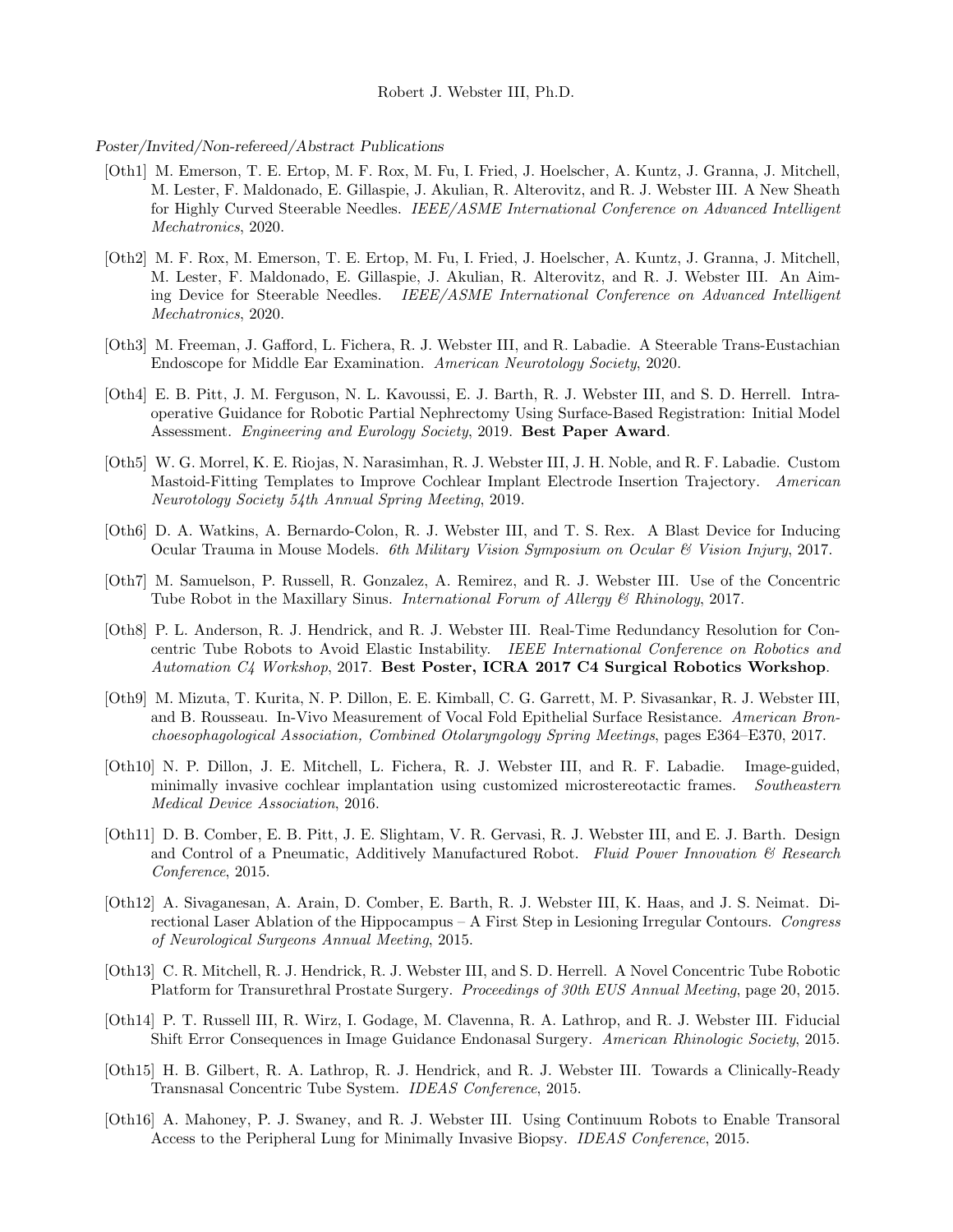- [Oth17] R. A. Lathrop, R. J. Webster III, H. B. Gilbert, and R. Wirz. Stable Cranial Mount. Southeastern Medical Device Association, 2015.
- [Oth18] R. Wirz, L. Torres, P. J. Swaney, H. B. Gilbert, R. Alterovitz, R. J. Webster III, K. D. Weaver, and Paul T Russell. Teleoperation of Concentric Tube Robots for Skull Base Applications: Pituitary Surgery at a Distance? North American Skull Base Society, 2015.
- [Oth19] P. J. Swaney, H. B. Gilbert, R. J. Webster III, P. T. Russell, and K. D. Weaver. Resection of Pituitary Lesions in a Phantom Model Using Concentric Tube Robots with Endoscopic Visualization. North American Skull Base Society, 2015.
- [Oth20] N. P. Dillon, R. Balachandran, R. J. Webster III, T. J. Withrow, G. B. Wanna, and R. F. Labadie. Surgical workflow considerations for mastoidectomy using a bone-attached robot. American Triological Society, Combined Otolaryngology Spring Meetings, 2015.
- [Oth21] R. Balachandran, N. P. Dillon, T. J. Withrow, R. J. Webster III, and R. F. Labadie. Mastoidectomy using a bone-attached robot. 12th Annual Conference of Cochlear Implant Group of India, 2014.
- [Oth22] R. J. Hendrick, R. A. Lathrop, J. S. Schneider, and R. J. Webster III. Design of an Endonasal Graft Placement Tool for Repair of Skull Base Defects. Design of Medical Devices Conference, 06/2013 2013. Best Paper/Poster Award – 3 in 5 competition.
- [Oth23] M. S. Clark, J. Burgner, P. J. Swaney, and R. J. Webster III. Manual Active Cannula Deployment: Experimental Accuracy Evaluation. Design of Medical Devices Conference, 2012.
- [Oth24] D. A. Carnegie, E.M. Boctor, X. Guo, H.-J. Kang, N. Deshmukh, P. Foroughi, E. C. Burdette, R. J. Webster III, J. Burgner, and M. A. Choti. Accurate High-Intensity Focused Ultrasound Ablation in a Porcine Liver Model Through Integration of Real-Time Image Guidance, Robotic Navigation, and Elastographic Monitoring. SAGES, 2012.
- [Oth25] H. B. Gilbert, P. J. Swaney, J. Burgner, K. D. Weaver, P. T. Russell III, and R. J. Webster III. A Feasibility Study on the use of Concentric Tube Continuum Robots for Endonasal Skull Base Tumor Removal. Hamlyn Symposium on Medical Robotics, 2012.
- [Oth26] H. B. Gilbert, J. Burgner, S. Patil, P. J. Swaney, D. A. Watkins, R. Alterovitz, and R. J. Webster III. Toward Planning As Control and Tissue Sparing Needles. In the Pathways to Clinical Needle Steering: Recent Advances and Future Applications Workshop at the IEEE International Conference on Robotics and Automation, 2012.
- [Oth27] J. L. Gorlewicz and R. J. Webster III. The Promise of Haptics in Teaching Math to the Blind. NSF Advocacy Day, Washington D.C., 2012.
- [Oth28] D. B. Comber, D. Cardona, R. J. Webster III, and E. J. Barth. Precision Pneumatic Robot for MRI-Guided Neurosurgery. Design of Medical Devices Conference, 2012.
- [Oth29] D. C. Cardona and R. J. Webster III. MRI Compatible Robot with an Active Cannula. International Exposition for Power Transmission, 2011.
- [Oth30] J. L. Toennies, J. Burgner, T. J. Withrow, and R. J. Webster III. Toward Haptic/Aural Touchscreen Display of Graphical Mathematics for the Education of Blind Students. World Haptics Conference, 2011.
- [Oth31] J. L. Gorlewicz, L. B. Kratchman, B. Gadhia, P. Marayong, and R. J. Webster III. Modeling and Control of an Educational Haptic Device Using Matlab/Simulink. American Society of Engineering Education Conference (Oral Panel Presentation), 2011.
- [Oth32] J. L. Gorlewicz, L. B. Kratchman, and R. J. Webster III. A Hands-On Approach to Teaching System Dynamics. Center for the Integration of Research, Teaching, and Learning National Forum, 2011.
- [Oth33] A. Danilchenko, J. L. Toennies, R. Balachandran, S. Baron, B. Munske, R. J. Webster III, and R. F. Labadie. Robotic Mastoidectomy. American Otological Society Spring Meeting, 2010.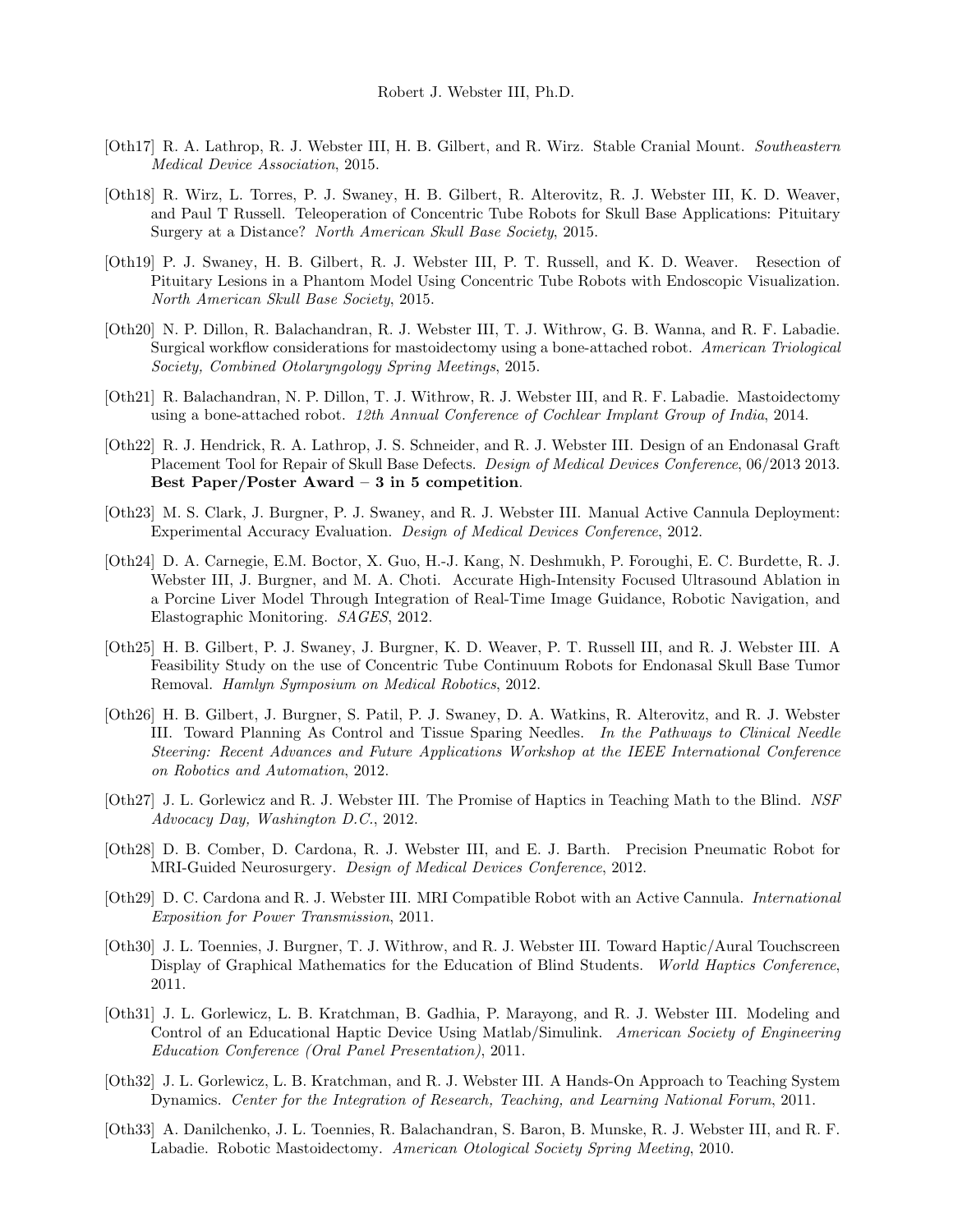- [Oth34] J. Das, D. C. Rucker, and R. J. Webster III. A Testbed for Multi-Lumen Steerable Needle Experiments. Design of Medical Devices Conference, 2010.
- [Oth35] D. Schurzig, Z. W. Smith, D. C. Rucker, R. F. Labadie, and R. J. Webster III. A Manual Insertion Mechanism for Percutaneous Cochlear Implantation. Design of Medical Devices Conference, 2010.
- [Oth36] J. L. Toennies, G Ciuti, B. Smith, P. Valdastri, A. Menciassi, and R. J. Webster III. Initial Feasibility Studies on Wireless Insufflation of the GI Tract. IEEE International Conference on Robotics and Automation 2010 - Workshop on Meso-Scale Robotics for Medical Interventions, 2010.
- [Oth37] L. B. Kratchman, G. S. Blachon, T. J. Withrow, R. Balachandran, R. F. Labadie, and R. J. Webster III. Toward Automation of Image-Guided Microstereotactic Frames: A Bone-Attached Parallel Robot for Percutaneous Cochlear Implantation. Robotics, Science and Systems- Workshop on Enabling Technologies for Image-Guided Robotic Interventional Procedures, 2010.
- [Oth38] R. A. Lathrop, T. T. Cheng, and R. J. Webster III. Laparoscopic Image Guidance via Conoscopic Holography. Design of Medical Devices Conference, 2009.
- [Oth39] D. C. Rucker, J. M. Croom, and R. J. Webster III. Aiming Surgical Lasers With an Active Cannula. Design of Medical Devices Conference, 2009.
- [Oth40] J. L. Toennies and R. J. Webster III. A Wireless Insufflation System for Capsular Endoscopes. Design of Medical Devices Conference, 2009. Best Poster (3 in 5 Competition).
- [Oth41] J. P. Swensen and R. J. Webster III. Active Cannula: Applications to Steerable Needles. Medical Image Computing and Computer-Assisted Intervention, 2008.
- [Oth42] X. Xie and R. J. Webster III. A 3D Trajectory-Following Controller for Bevel-Steered Needles. Medical Image Computing and Computer-Assisted Intervention, 2008.
- [Oth43] D. C. Rucker, N. J. Cowan, G. S. Chirikjian, and R. J. Webster III. Toward a General Active Cannula Model. Medical Image Computing and Computer-Assisted Intervention, 2008.
- [Oth44] R. A. Lathrop, R. L. Smith, and R. J. Webster III. Needle-Membrane Puncture Mechanics. Medical Image Computing and Computer-Assisted Intervention, 2008.

#### Patents

Patents Awarded

[P16] A. A. Remirez, D. C. Rucker, and R. J. Webster III, "Continuum Devices and Control Methods Thereof." VU Invention VU14026. US Patent 10,737,398.

[P15] R. A. Lathrop, R. J. Webster III, J. Netterville, A. Prasad, S. D. Herrell, "Dexterous Surgical Manipulator and Method of Use." VU Invention VU1157. US Patent 10,653,491.

[P14] P. J. Swaney, R. Lathrop, J. Burgner, K. Weaver, H. B. Gilbert, R. J. Webster, D. B. Comber, "System, Method, and Apparatus for Configuration, Design, and Operation of an Active Cannula Robot." VU Invention VU14092. US Patent 10,548,630. Optioned Once.

[P13] P. Swaney and R. J. Webster III, "Steerable Surgical Needle." VU Invention VU13052. US Patent 10,548,628. Optioned Once.

[P12] S. D. Herrell, R. J. Webster III, R. Lathrop, P. Swaney, R. Hendrick, "Concentric Tube Robot." VU Invention VU16035. US Patent 10,441,371. Licensed Once.

[P11] S. D. Herrell, R. J. Webster III, R. Lathrop, H. Gilbert, P. Swaney, T. Bruns, R. Hendrick, K. Weaver, A. Mahoney, P. Russell, "Modular Sterilizable Robotic System for Endonasal Surgery." VU Invention VU16064. US Patent 10,307,214.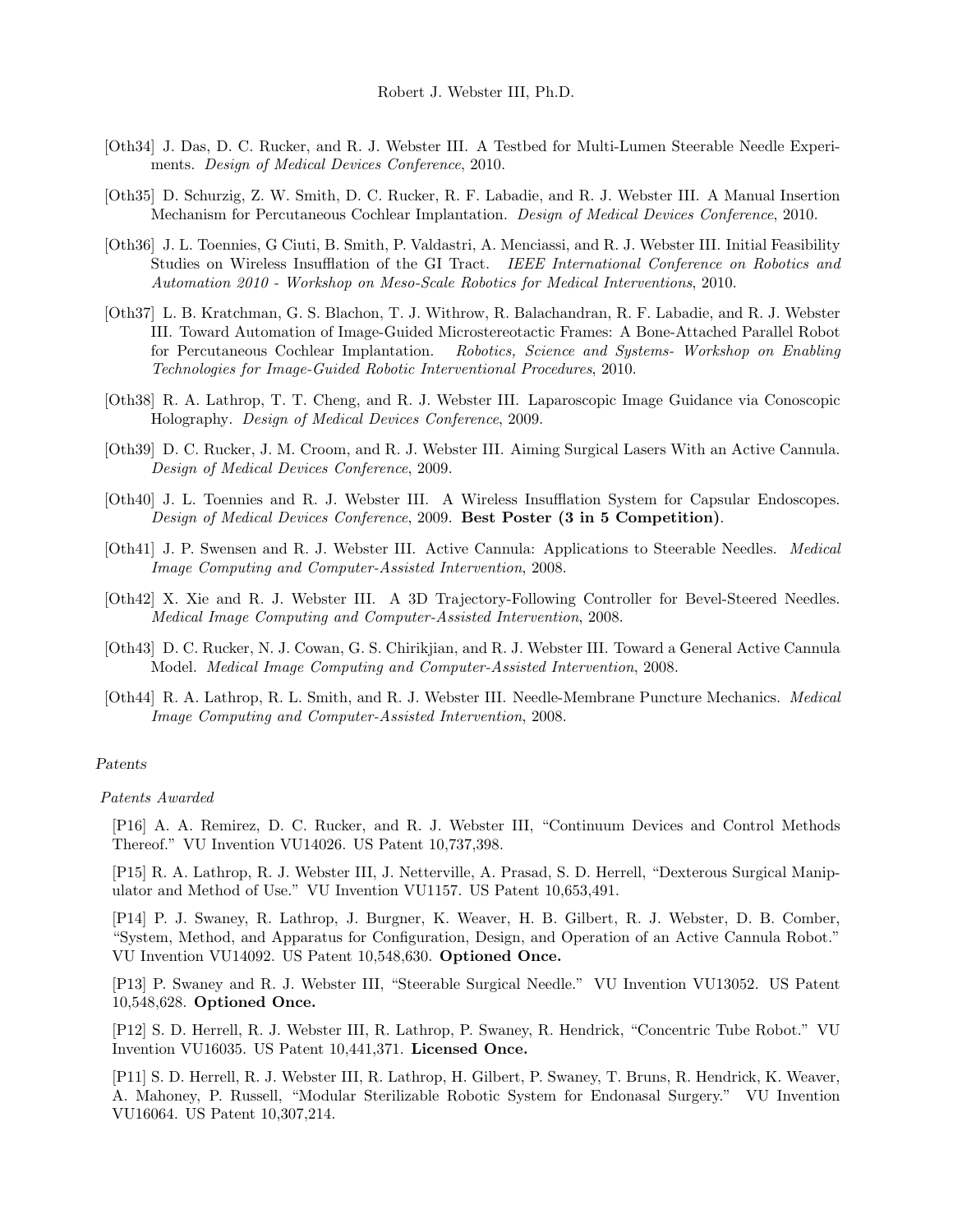[P10] S. D. Herrell, R. J. Webster III, T. Bruns, P. J. Swaney, R. Hendrick, "System and Method for Endoscopic Deployment of Robotic Concentric Tube Manipulators for Performing Surgery." VU Invention VU13034. US Patent 10,238,457. Licensed Once.

[P9] R. A. Lathrop, R. J. Webster III. "Energy Balance Mechanism for Flexure Joint." VU Invention VU14011. US Patent 10,149,694.

[P8] R. A. Lathrop, R. J. Webster III, J. Netterville, A. Prasad, S. D. Herrell, "Dexterous Surgical Manipulator And Method of Use," VU Invention VU1157. US Patent 9,901,412.

[P7] D. B. Comber, E. J. Barth, and R. J. Webster III, "Motive Device for Use in Magnetically-Sensitive Environments." VU Invention VU12045. US Patent 9,492,234.

[P6] D. C. Rucker and R. J. Webster III, "Continuum Robots and Control Thereof." VU Invention VU10124. US Patent 9,289,899.

[P5] R. F. Labadie, J. M. Fitzpatrick, J. E. Mitchell, G. S. Blachon, J. Toennies, and R. J. Webster III, "Apparatus and Methods for Percutaneous Cochlear Implantation." VU Invention VU10126. US Patent 8,886,331.

[P4] M. Quirini, R. J. Webster III, A. Menciassi, P. Dario, "Teleoperated Endoscopic Capsule." International Publication WO 2008/122997 Al. Patents awarded in Europe (EP 2,136,698 B1), Korea (1020097021103), Japan (JP 4977776 B2), and Germany (DE602007007995D1).

[P3] R. J. Webster III, A. M. Okamura, N. J. Cowan, and R. H. Taylor. "Active Cannula for Bio-Sensing and Surgical Intervention." US Patent 8,152,756. Canadian Patent 2,630,061. Chinese and European Patents Pending. Licensed Twice.

[P2] R. J. Webster III, A. M. Okamura, N. J. Cowan, and R. H. Taylor. "Active Cannula for Bio-Sensing and Surgical Intervention." US Patent 8,715,226. Canadian, Chinese and European Patents Pending. Licensed Twice.

[P1] R. J. Webster III, A. M. Okamura, N. J. Cowan, G. S. Chirikjian, K. Y. Goldberg, and R. Alterovitz, "Distal bevel-tip needle control device and algorithm." US Patent 7,822,458. Licensed Twice.

## Patents Pending

[PP17] E. Amanov, D. Ropella, N. Nimmagadda, N. Kavoussi, N. Dillon, R. Hendrick, S. Herrell, R. J. Webster III, "Suturing Method." VU Invention VU029395.

[PP16] R. J. Webster III, and J. Gafford "Steerable Digital Endoscope" VU Invention VU20078.

[PP15] P. Swaney and R. J. Webster III, "Steerable Surgical Needle." US Divisional Filed 10/30/2019. Invention VU13052.

[PP14] R. J. Wester III, W. Merryman, M. Bersi, G. Michaud, J. Gafford, "Sheath for Ablation Probe and Methods of Use Thereof." PCT Application Filed 11/20/2019. VU Invention VU18063.

[PP13] Robert Webster, Trevor Bruns, "System and Method for Real-Time Cochlear Implant Localization." US Provisional Application 62/825,548 Filed 3/28/2019. VU Invention VU18139. PCT/US2020/028835

[PP12] R. J. Webster III, T. Bruns, "System and Method for Real-Time Cochlear Implant Localization." US Provisional Application 62/835,912. VU Invention VU18139.

[PP11] R. J. Webster III, J. Mitchell, P. Wellborn, "Magnetorheological Brake with High Torque and Fast Response Background." US Provisional Application 62/800,622 Filed 2/4/2019. VU Invention VU18199.

[PP10] P. Swaney, P. York, H. Gilbert, R. J. Webster III, A. Mahoney, P. Wellborn. "Surgical Device Tip with Arc Length Varying Curvature". Patent application US20190083749. VU Invention VU15143. Published Dec. 1, 2016. Optioned Twice.

[PP9] R. J. Webster III, R. Lathrop, R. Hendrick, P. Wellborn, "Variable Rigidity, Conformable Apparatus for Non-Invasively Affixing Surgical Fiducials and Surgical Tools to Patients." VU Invention VU17021. Published as US20190314112A1.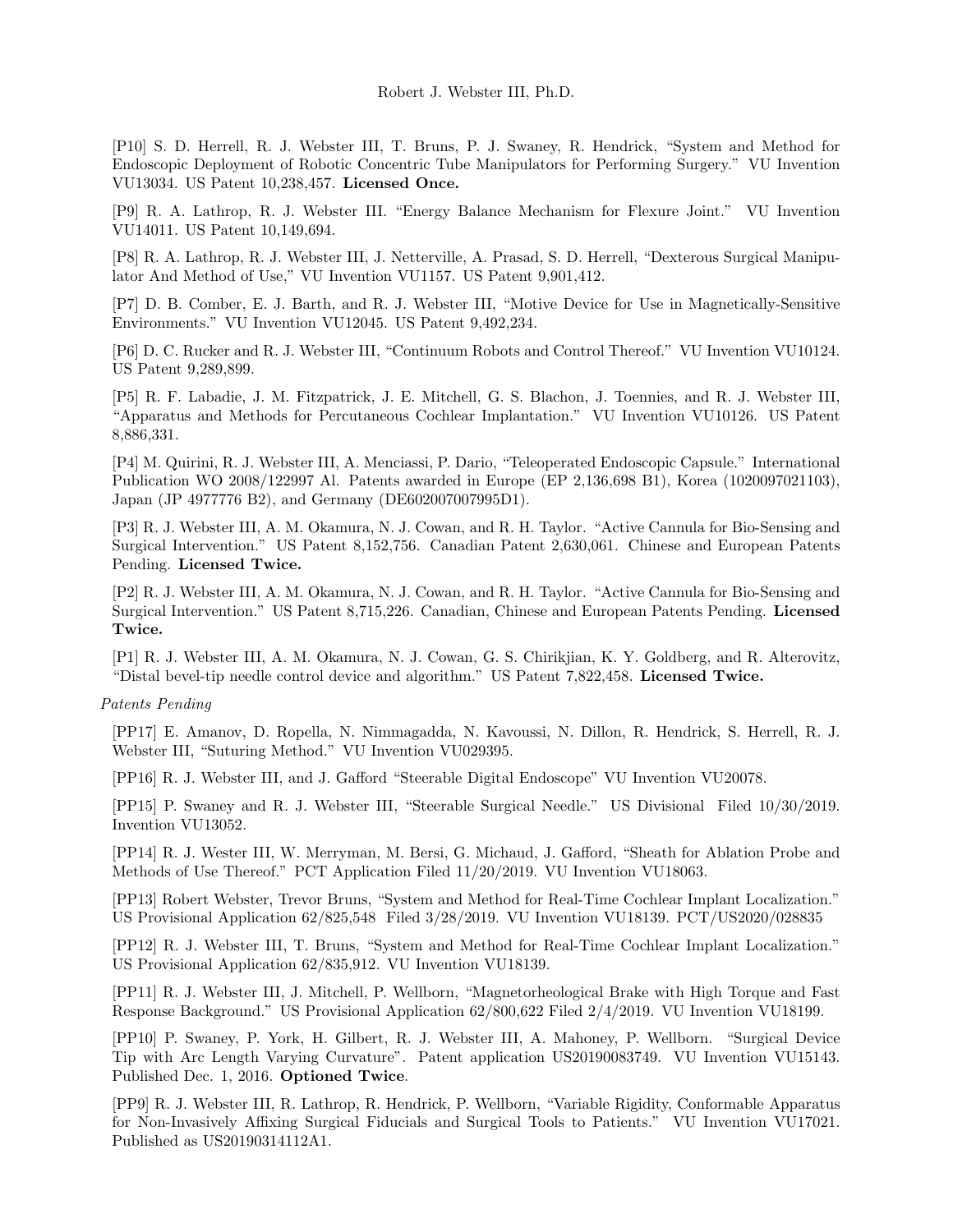[PP8] R. J. Webster III, R. Lathrop, R. Hendrick, P. Wellborn, "Variable Rigidity, Conformable Apparatus for Non-Invasively Affixing Surgical Fiducials and Surgical Tools to Patients." PCT Publication number WO 2018084869. VU Invention Number: VU17021. Filed Nov. 7, 2016, Published May 11, 2018.

[PP7] R. J. Webster III, D. C. Rucker, K. Riojas, K. Oliver-Butler, R. Ponten, "Surgical Device Tip with Deflectable Joint," VU Invention number: VU18056. US Application number US20190133705A1. Licensed Once.

[PP6] R. J. Webster III, D. C. Rucker, K. Riojas, K. Oliver-Butler, R. Ponten, "Surgical Device Tip with Deflectable Joint," VU Invention number: VU18056. Filed internationally as WO2019/089053. Licensed Once.

[PP5] R. J. Webster III, H. Gilbert, P. Swaney, R. Hendrick, R. Alterovitz, "Methods, Systems, and Computer Readable Media for Controlling a Concentric Tube Probe." USPTO Published application number US 20180232951. VU Invention VU15157. Filed May 23, 2016, Published Aug. 16, 2018. Optioned Once.

[PP4] R. J. Webster III, P. Swaney, A. Remirez, B. Hartley, A. Mahoney, E. Lamers, R. Alterovitz, R. Feins, A. Kuntz, "Methods, Systems, and Computer Readable Media for Transoral Lung Access." USPTO Published application number US 20180214010. VU Invention VU15155. Filed May 23, 2016, Published Aug. 2, 2018. Optioned Once.

[PP3] R. J. Webster III, A. Mahoney, P. Anderson, "Snare Tool Manipulation System," PCT Publication number WO 2017120516. VU Invention VU16086. Filed Jan. 6, 2017. Published July 13, 2017. Nationalized in US and EPO.

[PP2] R. J. Webster III, A. Mahoney, P. Anderson, "Snare Tool Manipulator System," VU Invention VU16086. Published as US20190015166A1.

[PP1] J. Neimat, E. J. Barth, R. J. Webster III, D. B. Comber, "System and apparatus for performing transforminal therapy." Filed internationally as PCT/US14/65898 (published WO2015073943A1). VU Invention VU14049.

#### GRANTS AND CONTRACTS

Pending

- 1. NIH R01 EB031568 "Saving Patients from Invasive Colectomies via Dexterous Luminal Instruments" R. J. Webster III (PI), R. Alterovitz (PI), and D. C. Rucker (PI). For \$2,777,929 over four years  $(4/1/21-3/31/25).$
- 2. NIH R01 NS120518 "An MRI-Guided Steerable Needle to Replace Open Brain Surgery for Epilepsy Patients" E. J. Barth (PI), R. J. Webster III (PI), W. Grissom, D. Englot, R. Naftel, and J. Neimat. For \$2,521,722 over four years (1/1/21-12/31/24). Scored 13th percentile.
- 3. NIH R21 "A Whole-Cortex fNIR System to Shine Light on the Problem of Post-Operative Delirium" A. Bowden (PI), A. Shah, and R. J. Webster III. For \$436,508 over two years (4/1/21-3/31/23).

## Current

- 1. NIH R01 DC008408 (Renewal) "Clinical Validation and Testing of Percutaneous Cochlear Implantation" R. F. Labadie (PI), J. M. Fitzpatrick, J. Noble, B. M. Dawant and R. J. Webster III. For  $$1,686,436$  over four years  $(7/1/18-6/30/23)$ . Webster portion approximately \$87,000.
- 2. NIH R01 EB023717 "Image Guided Robotic Nephron Sparing Surgery" R. J. Webster III (PI), S. D. Herrell (PI), M. I. Miga (PI). For  $\text{\$1,394,189}$  over four years (9/1/17–5/31/21). (Additional administrative supplement of \$95,421 awarded 8/1/18.)
- 3. NIH R01 DC013168 "Magnetic Guidance for Improved Cochlear Implant Insertion" J. J. Abbott (PI), T. A Ameel, R. J. Webster III, and F Warren. For \$1,842,850 over five years (8/1/14–7/31/19. NCE to 7/31/21). Received a perfect 10 Impact/Priority score. Webster subcontract \$525,895.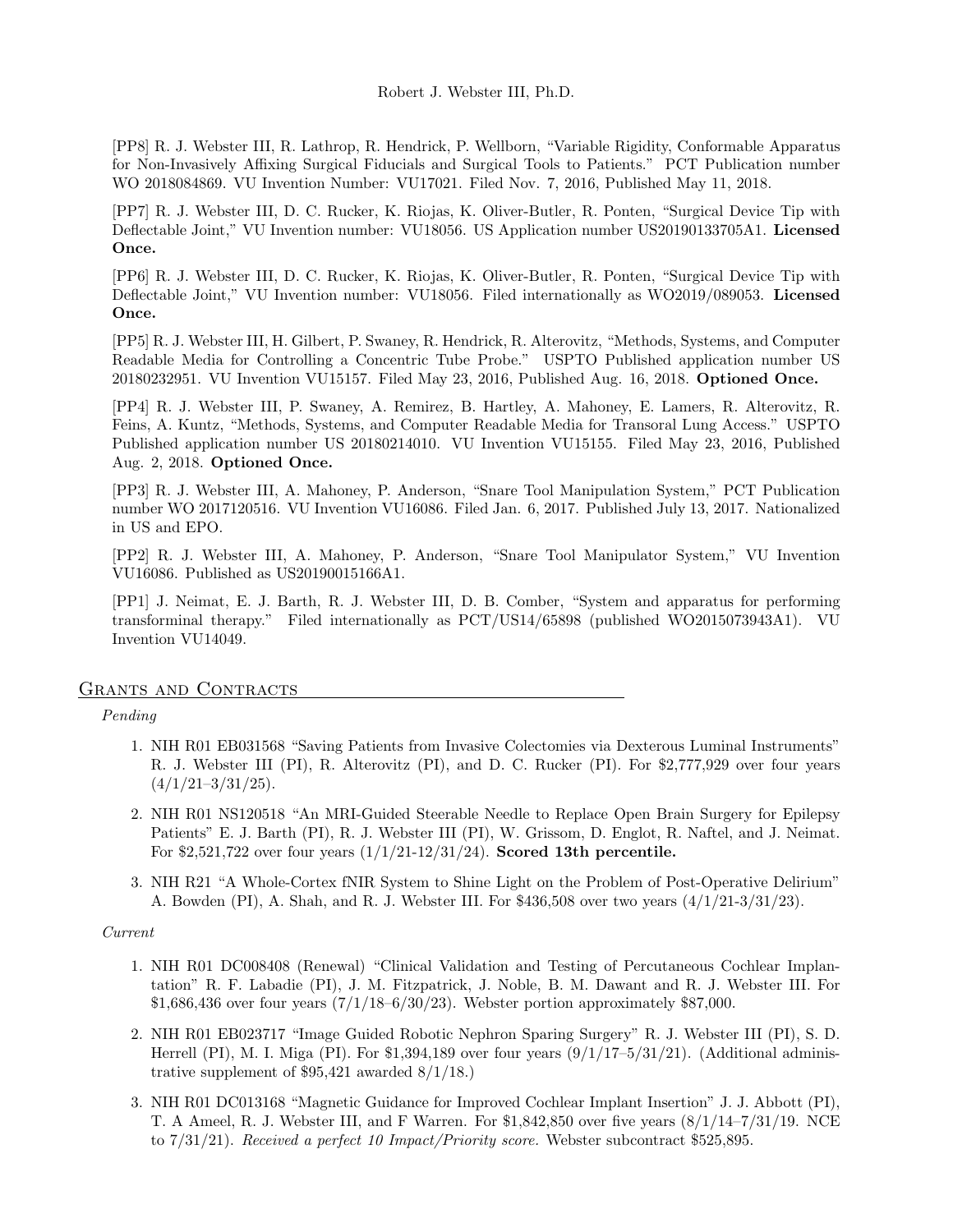- 4. NIH R01 EB024864 "Bronchoscopic Steerable Needles for Transparenchymal Access to Lung Nodules" R. Alterovitz (PI), R. J. Webster III, R. H. Feins, J. Akulian, F. Maldonado. For \$2,059,085 over four years (9/15/17–6/30/21). Webster subcontract: \$791,267.
- 5. NSF IIS-1718755 "Small: Collaborative Research: A Modular Approach to Robot Systems Incorporating Compliant and Soft Elements" I. Godage (PI), I Walker, K. Galloway, and R. J. Webster III. For \$289,900 over three years (9/1/17–8/31/20). Webster subcontract: \$44,346.
- 6. NIH R21 DC016153 "Transnasal Diagnosis of Middle Ear Disease" R. J. Webster III (PI), R. Labadie, P. Russell, and J. Noble. For \$446,415 over two years (12/1/17–11/30/19 NCE to 11/30/20).
- 7. NIH R01 EB026901 "Robot-Enabled Natural Orifice Prostatectomy" R. J. Webster III (PI), S. D. Herrell (PI), and N. Miller. For \$2,136,284 over four years (4/1/19–12/31/22).
- 8. NIH R21 EB025258 "Actively Shimmed Needles for Interventional MRI" S. Sengupta (PI), T. L. Hoyt, and R. J. Webster III. For approximately \$638,621 over three years (8/1/18-4/30/21). Webster subcontract \$103,596.
- 9. NIH R41 EB028229 "Enabling Dexterous Surgery at the Tip of a Flexible Endoscope: A Low-Cost, Disposable, Steerable Sheath" R. J. Webster III (PI), J. Gafford, S. Webster, D. C. Rucker, K. Obstein. For \$222,389 over one year (8/1/19–7/31/20). NCE to 7/31/21.
- 10. R44 HL140709 "Reopening the Central Airway With Needle-Size Tentacle Manipulators" R. J. Hendrick (PI), R. J. Webster III, S. D. Herrell, F. Maldonado, E. Gillaspie, and O. Rickman. For \$1,497,162 over two years (8/5/19–7/31/21). Vanderbilt Subcontract \$54,485. Diversity supplement of \$96,006 awarded  $5/1/19$ .
- 11. NSF EFMA-1935278 "EFRI C3 SoRo: Model-Based Design and Control of Power-Dense Soft Hydraulic Robots for Demanding and Uncertain Environments" For \$1,999,872 over three years (1/1/20- 12/31/23). Webster portion approx. \$120,000.
- 12. NIH R44 EB024423 "A Hand-Held Robot to Cure BPH" R. J. Hendrick (PI), R. J. Webster III, S. D. Herrell, N. L. Miller, and M. Pickrell. For \$1,459,524 over two years (9/4/17–8/31/19, NCE to 8/31/20). Received a perfect 10 Impact/Priority score. Vanderbilt subcontract \$58,569. Administrative supplement of \$30,000 for C3i awarded 9/15/17. Diversity Supplement of \$72,004 awarded 7/9/2019.
- 13. NIH R44 DK126606 "Squashing the Scope Superbug: A Disposable System for ERCP that Saves Patients from Bacterial Cross-Contamination" J. B. Gafford, S. J. Webster, R. J. Webster III, K. Obstein, D. C. Rucker, P.L. Anderson, and R. L. Galloway. For \$1,157,591 over two years (8/1/20- 7/31/22). Vanderbilt Subcontract \$100,357.
- 14. NSF IIP-1735762 "Type I: Vanderbilt University I-Corps Site" R. Grajewski (PI) and R. J. Webster III (Co-PI). For \$499,680 over five years (8/15/17–8/14/22).
- 15. NSF GRFP: Nine of my students have won NSF Fellowships. Each is worth approximately \$125,000 in tuition and stipend. Together these are worth approximately \$1,125,000.

#### Completed

- 1. R41 HL140709 "Reopening the Central Airway With Needle-Size Tentacle Manipulators" R. J. Webster III (PI), R. J. Hendrick, F. Maldonado, E. Gillaspie, and O. Rickman. For \$224,598 over one year  $(12/15/17-8/4/19).$
- 2. Industry Contract from a major MedTech company for investigating robotic access to internal organs in the human body. R. J. Webster III (PI), R. Alterovitz, R. Feins, F. Maldonado, E. Gillaspie. For \$760,401 over one year (4/19–12/19).
- 3. Vanderbilt Discovery Grant, "Lifesaving Needle Robots for Ultra-Early Lung Cancer Interventions" R. J. Webster III (PI) and Maldonado. For  $$100,000$  over two years  $(7/1/17-6/30/19)$ .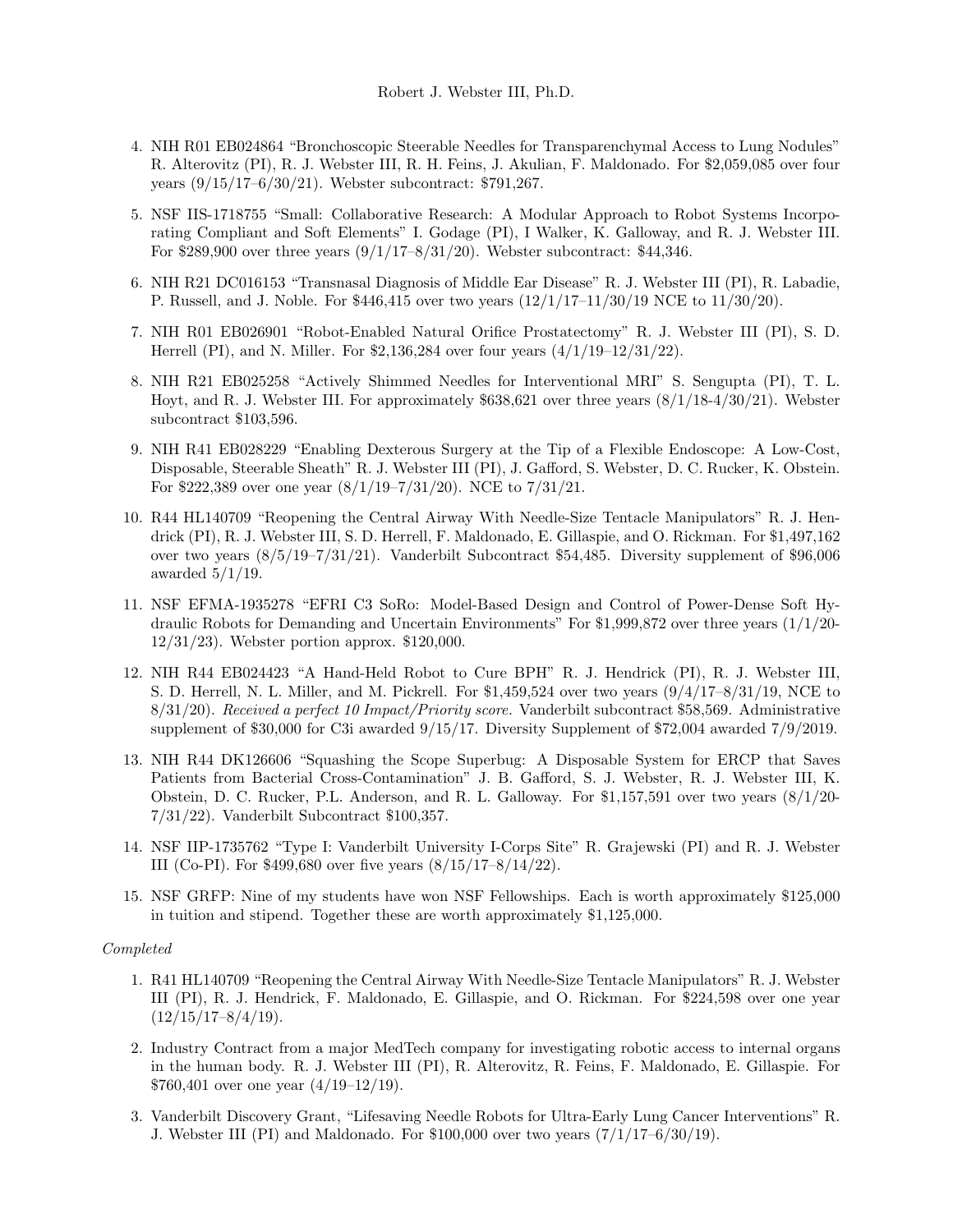- 4. NSF IIP-1646269 "I-Corps: Ultra Minimally Invasive Surgical Tools" R. J. Webster III (PI). For \$50,000 over one year 7/1/2016–6/30/2018, NCE until 1/1/2018.
- 5. NIH R21 NS091735 "Curing Epilepsy with a Needle" R. J. Webster III (PI), E. J. Barth (PI), W. A. Grissom, and J. S. Neimat. For \$426,050 over two years (6/1/15–5/31/17, NCE until 5/31/18).
- 6. NIH R01 DC012593 "Safe, Rapid Access to the Internal Auditory Canal for Acoustic Neuroma" R. J. Webster III (PI), J. M. Fitzpatrick, R. Balachandran, G. B. Wanna, T. J. Withrow, R. F. Labadie, B, Dawant, and B. Gibson for \$1,456,393 over four years (2/15/13–2/14/17, NCE until 2/14/18).
- 7. NIH R01 EB017467 "Robotic Natural Orifice Skull Base Surgery" R. J. Webster III (PI), R. Alterovitz, R. L. Galloway, P. T. Russell, and K. D. Weaver. For \$1,790,618 over four years (7/1/13–6/30/17, NCE until 6/30/18).
- 8. NSF CAREER IIS-1054331 "Lifesaving Robotic Tentacles" R. J. Webster III (PI). For \$400,000 over five years  $(7/1/11-6/30/16,$  NCE until  $6/30/17$ ).
- 9. NIH R01 DC008408 "Clinical Validation and Testing of Percutaneous Cochlear Implantation" R. F. Labadie (PI), J. M. Fitzpatrick, R. Balachandran, J. Noble, B. M. Dawant and R. J. Webster III. For  $$3,048,215$  over four years  $(7/1/12-6/30/17)$ . Webster portion approximately \$125,000
- 10. VISE Seed Grant "A Multi-Needle Robot for Percutaneous Ablation" R. J. Webster III (PI). For \$40,000 over one year (12/16–6/17).
- 11. NIH R21 NS087796 "Debulking From Within: A Steerable Needle for Intracerebral Hemorrhage Aspiration" R. J. Webster (PI), M. I. Miga (PI), P. Williams, J. Burgner, and K. D. Weaver. For \$383,248 over two years  $(9/30/14-9/29/16)$ .
- 12. NSF CCEFP-ERC EEC-0540834 Project "Fluid-Powered Surgery & Rehabilitation via Compact, Integrated Systems" R. J. Webster III (PI), J. Ueda (PI), E. J. Barth, and V. Gervasi. For \$888,275 over six years  $(6/8/10-6/7/16)$ . Note: This was a subproject within the NSF Engineering Research Center for Compact and Efficient Fluid Power, K. A. Stelson (PI).
- 13. Vanderbilt Discovery Grant "Curvilinear Brain Surgery: Hope for Inoperable Patients" R. J. Webster III (PI) and K. D. Weaver. For  $$100,000$  over two years  $(6/1/13-5/31/16)$ . No cost extension until 5/31/16.
- 14. Korea Institute of Science and Technology research contract "Development of Next-Generation Micro Surgical Robot Based on Open Platform" R. J. Webster III (PI). For \$115,955 over three years  $(11/1/13-10/31/16).$
- 15. NIH R01 CA162477 "Clinical Translation of Deformation Compensation for Image-Guided Liver Surgery" M. I. Miga (PI), R. L. Galloway, and R. J. Webster III. For \$3,030,384 over 5 years (7/1/11–6/31/16). Webster portion approximately \$300,000.
- 16. NSF CPS-1239355 "Synergy: Integrated Modeling, Analysis and Synthesis of Miniature Medical Devices" P. Valdastri (PI), A. Ledeczi, P. Volgyesi, and R. J. Webster III. For \$1,000,000 over four years  $(12/1/12-11/30/16).$
- 17. NIH R21 EB017952 "Multi-lumen steerable needles for transoral access to lung nodules" Alterovitz (PI), R. H. Feins, and R. J. Webster III. For  $$414,572$  over two years  $(09/01/13-8/31/15)$ . Webster subcontract \$161,064. No cost extension until 8/31/16.
- 18. NSF 1263346 "REU Site: Research Experiences for Undergraduates in Fluid Power" K. Stelson (PI), R. J. Webster III and many other Co-Is. For  $$390,000$  over three years  $(7/1/13-6/30/16)$ .
- 19. Vanderbilt Center for Technology Transfer and Commercialization "Dexterous Surgical Manipulator" R. J. Webster III (PI). For \$10,000 over one year (2/1/13–9/30/13).
- 20. Vanderbilt Center for Technology Transfer and Commercialization "Bone Graft Holder" R. J. Webster III (PI). For \$1,500 over one year  $(5/1/13-9/30/13)$ .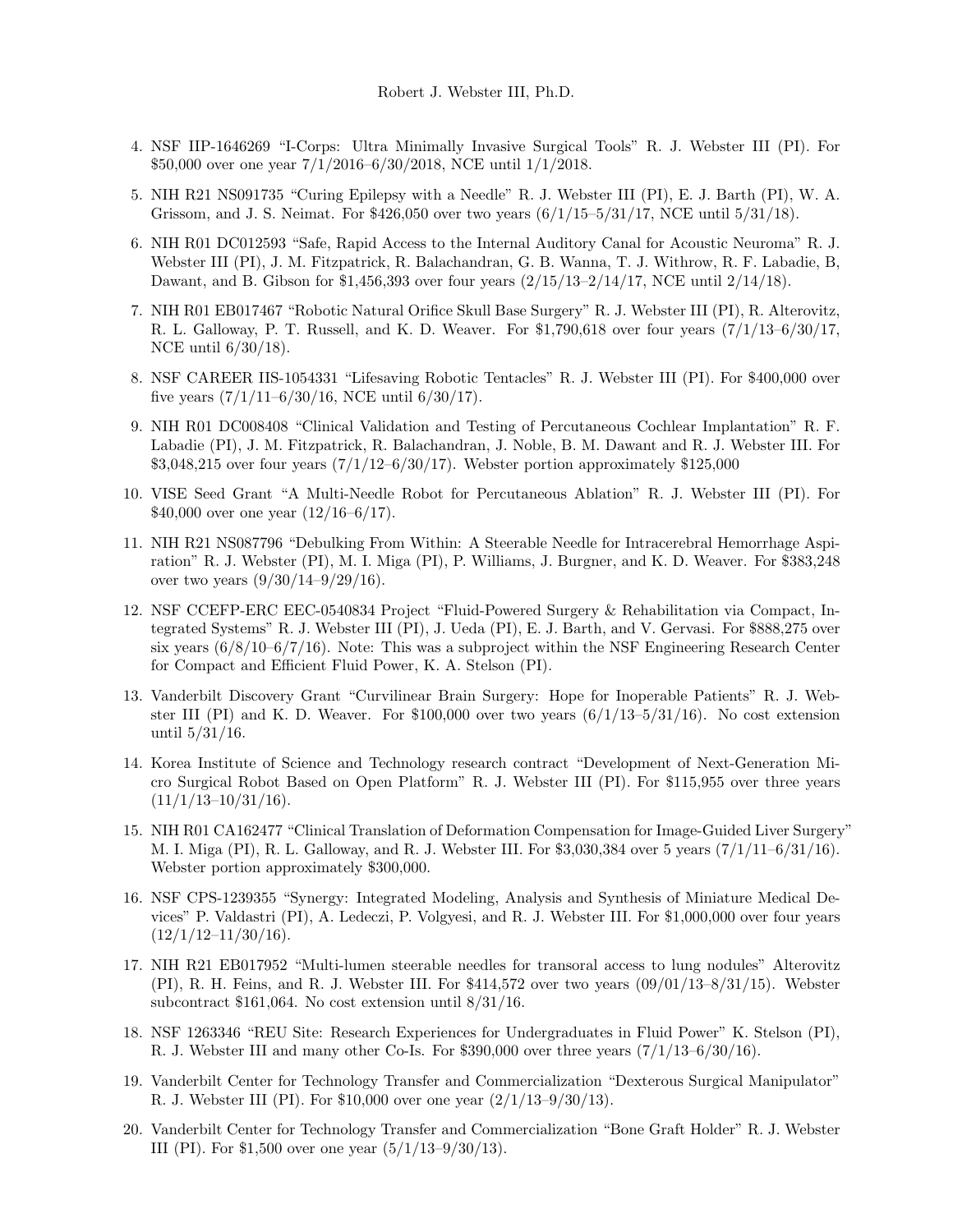- 21. Vanderbilt Initiative in Surgery and Engineering: "Transurethral Robotic Radical Prostatectomy for Prostate Cancer" R. J. Webster III (PI), S. D. Herrell (PI). For \$30,000 over one year  $(6/1/12-5/31/13)$ .
- 22. Korea Institute of Science and Technology research contract "Needle Sized Robots That Move Like Tentacles for Skull Base Surgery" R. J. Webster III (PI) for \$79,964 over one year (2/1/12-12/31/12).
- 23. Vanderbilt Institute for Clinical and Translational Research "Translating Parallel Robots from the Benchtop to Clinical Practice in Otolaryngology" R. J. Webster III (PI). For \$9,947 over one year  $(1/1/12-12/31/12).$
- 24. Intuitive Surgical "Needle-Diameter Patient Side Manipulators" R. J. Webster III (PI). For \$16,200 over one year  $(1/1/11-12/31/11)$ .
- 25. MathWorks, Inc. Contract "Modeling and Control of an Educational Haptic Robot Using Matlab / Simulink" R. J. Webster III (PI) and P. Marayong. For  $$38,341$  over one year  $(7/1/10-6/30/11)$ .
- 26. NIH R21 EB011628: "Reaching Inaccessible Anatomy Percutaneously Via Multi-Lumen Steerable Needles" R. J. Webster III (PI) and R. Alterovitz (PI). For \$414,923 over two years (6/1/10–5/31/12). No cost extension until 5/31/13.
- 27. NIH R01 DC010184: "Pediatric Percutaneous Cochlear Implantation: Clinical Validation and Implementation" R. F. Labadie (PI), J. M. Fitzpatrick, B. M. Dawant and R. J. Webster III. For \$2,970,077 over four years  $(9/1/09-8/31/13)$ . Webster portion approximately \$100,000.
- 28. Vanderbilt Discovery Grant "Fluid-Powered Locomotion, Sensing, and Intervention in the GI Tract" R. J. Webster III (PI), K. C. Williams, and H. Correa. For \$100,000 over two years (6/1/09–5/31/11). No cost extension through 6/30/12.
- 29. NIH R43/R44 CA134169: "Precisely Shaped Acoustic Ablation of Tumors Under 3D Ultrasound Image Guidance" E. C. Burdette (PI), R. J. Webster III, and E. M. Boctor. For \$3,258,392 over four years (8/1/08–7/31/12). No cost Extension until 7/31/13. Webster subcontract \$428,473.
- 30. NSF CBET-0651803: "Active Cannulas for Bio-Sensing and Surgery" N. J. Cowan (PI), A. M. Okamura, and R. J. Webster III. For  $$240,000$  over three years  $(8/15/07-8/14/10)$ . REU Supplement \$3,000 in 2008. No cost extension through 6/31/11. Webster subcontract \$180,589.
- 31. National Defense Science and Engineering Graduate Fellowship, Robert J. Webster III. For approximately \$167,760 over three years (9/1/02-8/31/05).
- 32. National Science Foundation Graduate Fellowship, Robert J. Webster III. For approximately \$96,000 over three years  $(9/1/05-12/31/07)$ .
- 33. IEEE-RAS/IFRR Travel Grant, 2005.
- 34. National Science Foundation Travel Grants for conference attendance (5) 1999, 2000, 2002, 2004, 2006.

## Invited Presentations

Keynote and Plenary Presentations

- 1. World Congress of Bronchoscopy and Interventional Pulmonology, "Robotic Bronchoscopy and Steerable Needles," June, 2018. (Invited talk at single-track conference.)
- 2. Engineering in Urologic Surgery Conference, Improving Rigid Endoscopy: A Robot for HoLEP, May 2018. (Invited talk at single-track conference.)
- 3. International Symposium on Medical Robotics Semi-Plenary "New Frontiers for Surgical Robots In the Lung", March, 2018.
- 4. TEDx, Invited Talk: "The Rise of Robots in the Operating Room", Nashville TN, August 2017.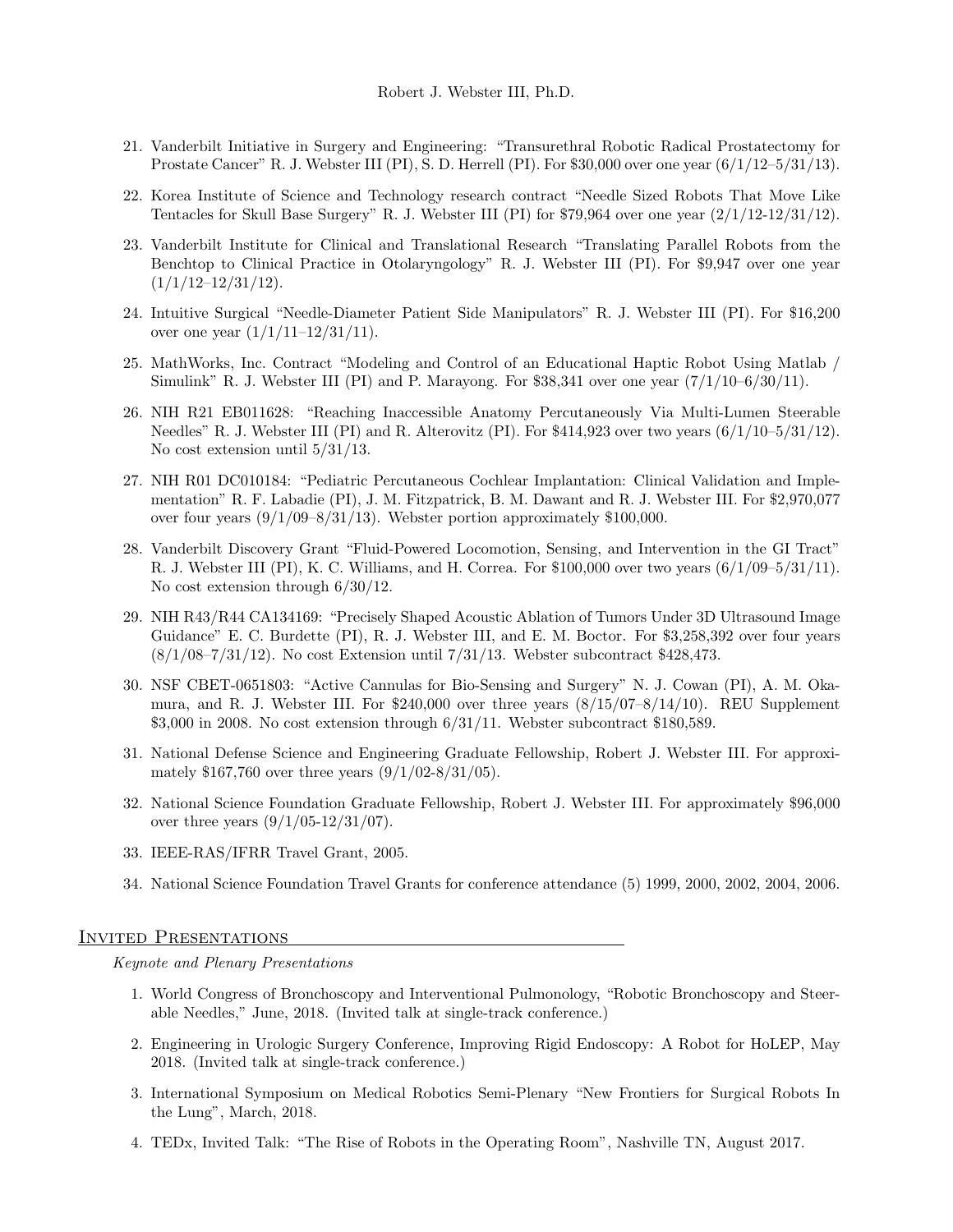- 5. Computer Assisted Radiology and Surgery/ISCAS Invited Lecture, "Can Needle-Sized Robots Help Surgeons Save Lives?" June 2017.
- 6. Frontiers Conference. "Image-Guided Robotic Surgery" Nashville, May, 2017. (Invited Talk at singletrack conference.)
- 7. Keynote Speaker at the 28th Conference of the International Society for Medical Innovation and Technology, "Can Needle-Sized Robot Tentacles Help Surgeons Save Lives?" October, 2016.
- 8. Plenary Speaker at the IEEE Safety Security and Rescue Robotics Conference, "Safer Surgeries Through Smaller, Softer, Image-Guided Robots," October, 2015.
- 9. Keynote Speaker at the Computer-Assisted and Robotic Endoscopy Conference, "Transendoscopic Robots," October, 2015.
- 10. Greatest Hits Presentation at the International Symposium on Robotics Research, "Design, Sensing, and Planning: Fundamentally Coupled Problems for Continuum Robots," (Presented by my postdoc Arthur Mahoney), September, 2015.
- 11. Robotics Science and Systems Early Career Spotlight Presentation, "Continuum Robots: Helping Surgeons Save Lives," July, 2015.
- 12. Keynote Speaker, IEEE International Conference on Robotics and Automation Young Professionals Lunch, May, 2015.
- 13. Faculty Commencement Seminar, Vanderbilt University, "Re-Engineering Surgery: The Rise of Robots in the Operating Room," Nashville, TN, May, 2012.

Invited Lectures in University Seminar Series

- 1. Leeds University, United Kingdom, Can Needle-Sized Robot Tentacles Help Surgeons Save Lives?, June, 2019.
- 2. Tennessee State University, Can Needle-Sized Robot Tentacles Help Surgeons Save Lives? March, 2019.
- 3. University of Basel, Switzerland. Can Needle-Sized Robot Tentacles Help Surgeons Save Lives?, November, 2018.
- 4. Interventional Pulmonology Grand Rounds, Vanderbilt University Medical Center. New Robots for Interventional Pulmonology. September, 2018.
- 5. The University of Cork, Ireland, "Can Needle-Sized Robot Tentacles Help Surgeons Save Lives?" June, 2018.
- 6. University of Hawaii, "Can Needle-Sized Robot Tentacles Help Surgeons Save Lives?", April, 2018.
- 7. Johns Hopkins University, "Can Needle-Sized Robots Help Surgeons Save Lives?" December, 2017.
- 8. Vanderbilt University, Mechanical Engineering External Advisory Committee,"IP and Entrepreneurship at Vanderbilt" April, 2017.
- 9. Vanderbilt University Medical Center, Neurosurgery Grand Rounds, "How to Become a Medical Device Innovator," March 2017.
- 10. University of Minnesota, "Can Needle-Sized Robot Tentacles Help Surgeons Save Lives?" November, 2016.
- 11. Duke University, "Can Needle-Sized Robot Tentacles Help Surgeons Save Lives?" March, 2016.
- 12. The University of Pennsylvania, "Can Needle-Sized Robot Tentacles Help Surgeons Save Lives?", December, 2015.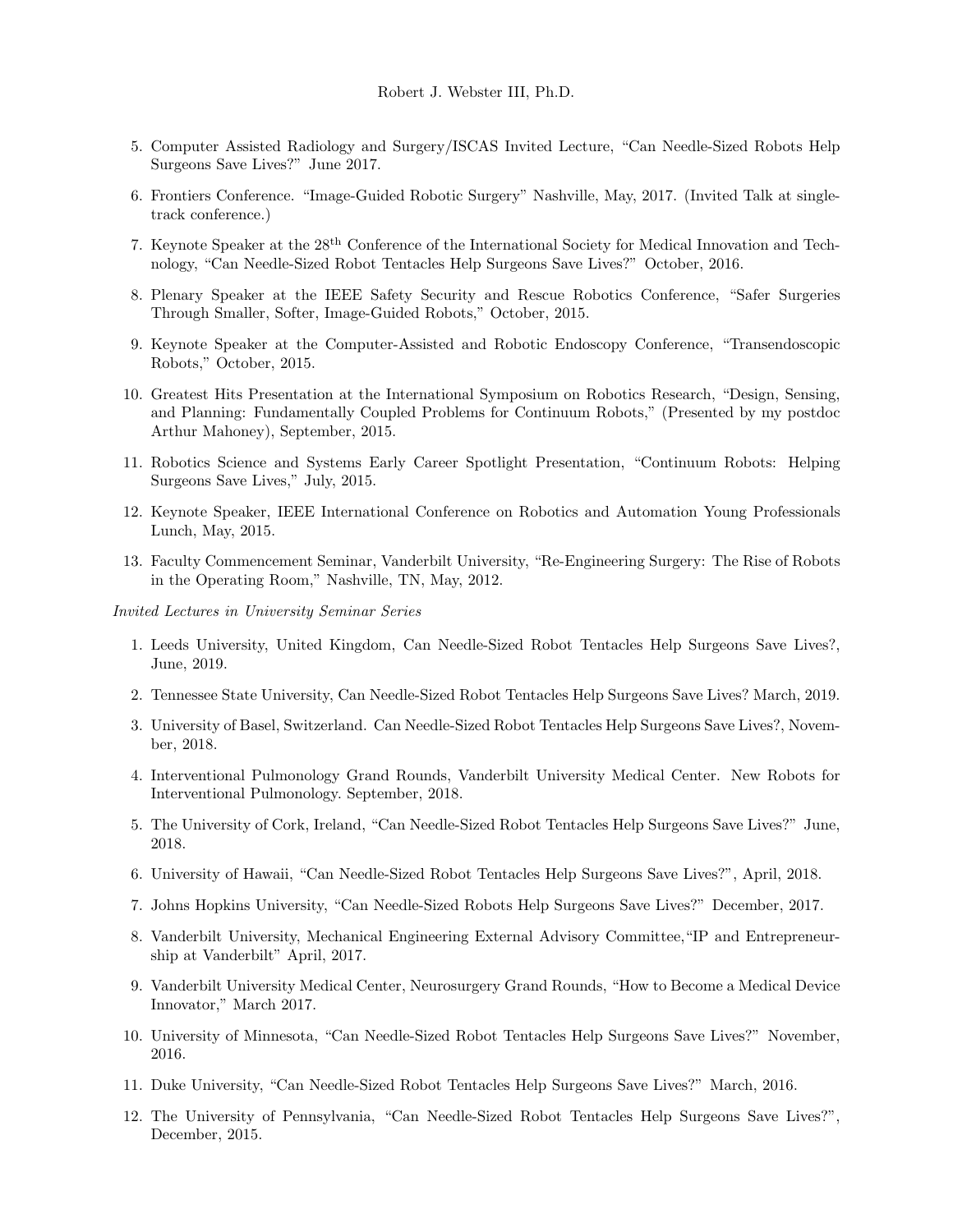- 13. Harvard University, "Can Needle-Sized Robot Tentacles Help Surgeons Save Lives?", November, 2015.
- 14. University of Utah, "Can Needle-Sized Robot Tentacles Help Surgeons Save Lives?", October, 2015.
- 15. MD Anderson Cancer Research Center, "Steerable Needles," August, 2015.
- 16. MD Anderson Cancer Research Center, "Needle-Sized Tools for Natural Orifice Procedures," August, 2015.
- 17. Hannover University, Germany, "Overview of Vanderbilt MED Lab Research", May, 2015.
- 18. Johns Hopkins Symposium on Head and Neck Surgery, "Vanderbilt's Tentacle-Like Robot for Skull Base Surgery", Baltimore, MD, July, 2014.
- 19. Columbia University, "Can Needle-Sized Robots Help Surgeons Save Lives?" April, 2014.
- 20. Kings College, London, "Enabling Technologies for More Accurate, Less Invasive Robotic Surgery" June, 2013.
- 21. Stanford University, "Enabling Technologies for More Accurate, Less Invasive Robotic Surgery," May, 2013.
- 22. Hannover University, "Enabling Technologies for More Accurate, Less Invasive Robotic Surgery," May, 2013.
- 23. Korea Institute of Science and Technology, "Enabling Technologies for More Accurate, Less Invasive Robotic Surgery," KIST International Symposium on Computer Assisted Micro-Surgical Systems, November, 2012.
- 24. Georgia Institute of Technology, "Enabling Technologies for More Accurate, Less Invasive Robotic Surgery," Robotics and Intelligent Machines Center Seminar Series, September, 2012.
- 25. Stanford University, "Enabling Technologies for More Accurate, Less Invasive Robotic Surgery," Stanford, CA, January, 2012.
- 26. Rice University, Department of Mechanical Engineering and Materials Science, "Enabling Technologies for Reducing Invasiveness and Enhancing Accuracy in Robotic Surgery," Houston, Texas, November, 2010.
- 27. Scuola Superiore Sant'Anna, Center for Research in Microengineering, "Enabling Technologies for Reducing the Invasiveness of Robotic Surgery," Pontedera, Italy, July, 2010.
- 28. Scuola Superiore Sant'Anna, Center for Research in Microengineering, "Medical Robotics and Image-Guided Surgery in the MED lab at Vanderbilt," Pontedera, Italy, July, 2009.
- 29. Carnegie Mellon University Robotics Institute, "Toward Steerable Cannula and Legged Capsule Robots in Medicine," October, 2008.
- 30. Scuola Superiore Sant'Anna, Center for Research in Microengineering Seminar, "Design, Mechanics, and Control of Surgical Continuum Robots," Pontedera, Italy, July, 2008.
- 31. Vanderbilt University, Department of Biomedical Engineering, Nashville, TN, March 2008.
- 32. University of Georgia, Faculty of Engineering, Athens, GA, March, 2007.
- 33. Duke University Department of Department of Mechanical Engineering and Materials Science, Durham, NC, February, 2007.
- 34. Vanderbilt University, Department of Mechanical Engineering, Nashville, TN, February, 2007.
- 35. Engineering Research Center for Computer Integrated Surgical Systems and Technology Seminar Series, Johns Hopkins University, Baltimore, MD, May, 2006.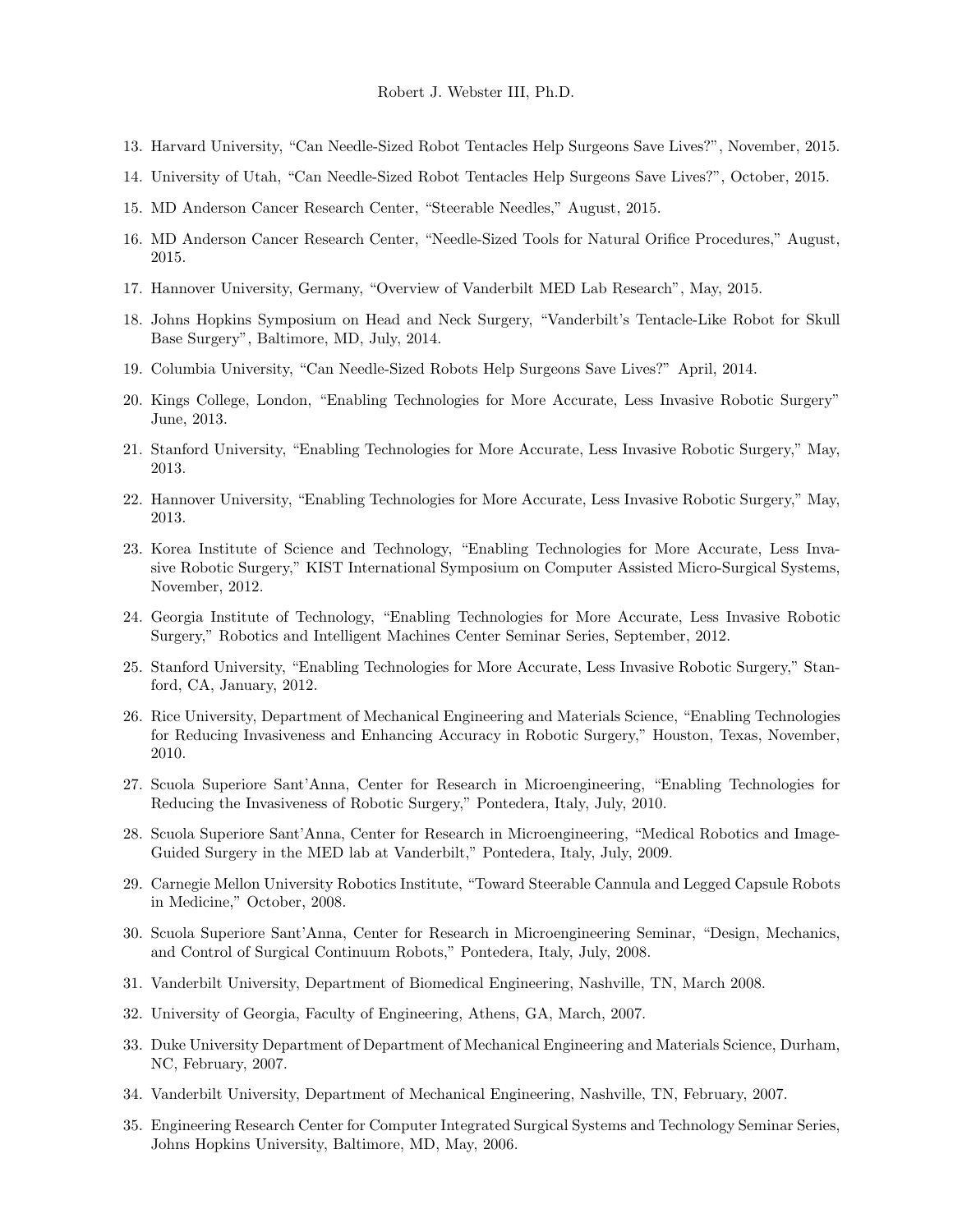Invited Presentations in Conference Workshops and Special Sessions

- 1. R. J. Webster III, "The Virtuoso Endoscopy System", Hamlyn Symposium on Medical Robotics Workshop on the Kuka LBR Med. June 2019.
- 2. Congress of Neurological Surgeons Symposia 2: Surgical Robotics: Engineering to Bedside, "Advances in Minimally Invasive Robotics for Neurosurgery". October, 2018.
- 3. IEEE/RSJ International Conference on Intelligent Robots and Systems, Workshop on Assistive Technologies for Precision Neurosurgery: Current Successes and Future Challenges. (Speaker: Caleb Rucker gave this presentation on my behalf), October, 2018.
- 4. Hamlyn Symposium on Medical Robotics, Invited Workshop Talk, "New Frontiers for Surgical Robots in the Lung", June, 2018.
- 5. Engineering in Urologic Surgery, "Improving Rigid Endoscopy: A Robot for HoLEP", May 2018.
- 6. Hamlyn Symposium Workshop, Next Generation Continuum Robots, "Clinical Translation of Continuum Robots: Grand Challenges," June, 2017.
- 7. IEEE International Conference on Robotics and Automation, Invited Workshop Talk: "Single Port Robots as Hand-Held Tools ... and When to do the Opposite", June 2017.
- 8. Hamlyn Symposium Workshop Towards Clinical Impact in Robotic Assisted Neuro and Skull-Base Surgery, "The Holes in Your Head You Never Knew You Had, and Robots to Reach Through Them," June, 2016.
- 9. SPIE Medical Imaging Workshop on Sensing Challenges and Prospects in Miniaturizing Surgical Robots and Tools, "Why the Design, Sensing, and Planning Communities Must Collaborate to Create Optimal Surgical Robots," February, 2016.
- 10. IEEE/RSJ International Conference on Intelligent Robots and Systems: Workshop on Navigation and Actuation of Flexible Instruments in Medical Applications, Hamburg, Germany: "Transendoscopic Delivery of Concentric Tube Manipulators and Steerable Needles," September, 2015.
- 11. Hamlyn Symposium Smart Surgical Devices Workshop, "Transendoscopic Robots: Needle-Size Manipulators and Steerable Needles," June, 2015.
- 12. Society of Interventional Radiology Foundation Research Consensus Panel, "Steerable Needles," Washington DC, June 2015.
- 13. Invited Frontiers Presentation, "Is a Robot Through Your Urethra Really a Good Idea?" ASME Dynamic Systems and Controls Conference, San Antonio, Texas, October, 2014.
- 14. ISER Invited Workshop Presentation, "Surgery With Needle-Sized Tentacle-Like Robots," Marrakech, Morocco, June, 2014.
- 15. ICRA Invited Presentation in Workshop on Advances in Flexible Access Robots for Surgical Interventions, "Enabling New Flexible Access Surgeries: The Promise of Concentric Tube Robots," Hong Kong, China, May, 2014.
- 16. Hamlyn Symposium. Invited Presentation in Emerging Technologies for Robot-Assisted NOTES and SILS and Micro Robotics for Medical Applications Workshop, "A Robotic System for Transnasal Skull Base Surgery," June, 2013.
- 17. Harvard IDEAS Conference, "Needle-Sized Surgical Tentacles," April, 2013.
- 18. IEEE International Conference on Biomedical Robotics and Biomechatronics Surgical Robotics Symposium, "Robotic Endonasal Skull Base Surgery," Rome, Italy, June, 2012.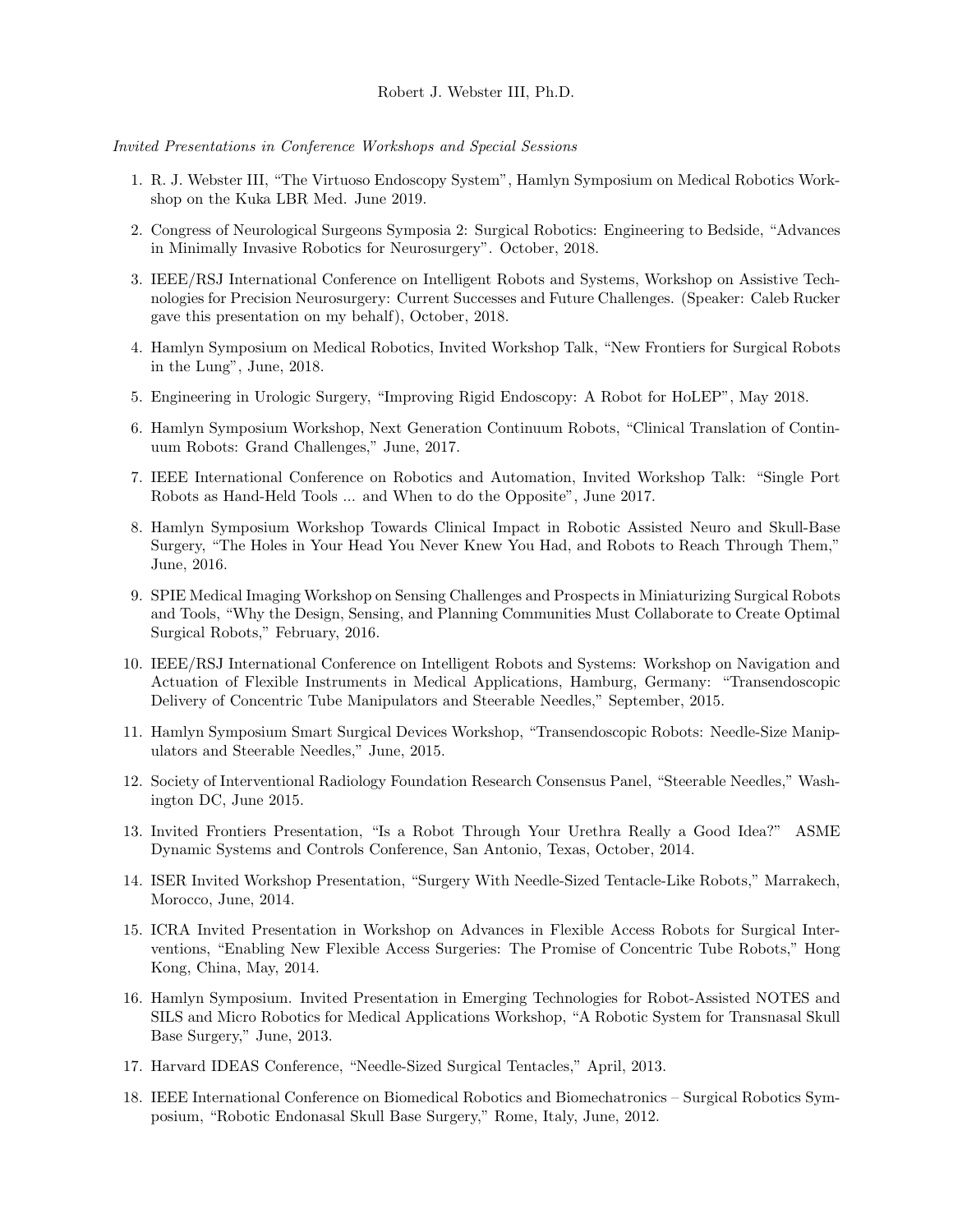- 19. IEEE International Conference on Robotics and Automation Workshop: Pathways to Clinical Needle Steering: Recent Advances and Future Applications, "How Do We Get These Darn Things Into Lots of Real Live Patients?" St. Paul, MN, May, 2012.
- 20. IEEE International Conference on Robotics and Automation workshop on Mechanisms for Surgical Robotics, "Robot-Assisted Percutaneous Cochlear Implantation," Shanghai, China, May, 2011.
- 21. Robotics, Science and Systems 2010 Workshop on Enabling Technologies for Image-Guided Robotic Interventional Procedures, "Continuously Flexible Robots, an Enabling Technology for Less Invasive Surgical Procedures," Zaragoza, Spain, June, 2010.
- 22. IEEE International Conference on Robotics and Automation 2010 Workshop on Snakes, Worms and Catheters: Continuum and Serpentine Robots for Minimally Invasive Surgery, "Modeling, Shape Sensing, Image Guidance, and Therapeutic Applicator Integration: Enabling Technologies for Clinical Continuum Robots," Anchorage, Alaska, May, 2010 (Presented by graduate student Jenna Toennies).
- 23. Medical Image Computing and Computer Assisted Intervention 2008 Workshop, Needle Steering: Recent Results and Future Opportunities, "Modeling and Control of Continuum Robots for Surgery," New York, NY, September 2008.
- 24. Workshop on Medical Diagnosis, Micro Surgery, and Performance Evaluation at IEEE/RSJ International Conference on Intelligent Robots and Systems, Beijing, China, October, 2006.

Other Invited Presentations

- 1. IEEE RAS Soft Robotic Podcast. "How Can You Design A Decentralized Medical Soft Robot". Podcast released August 2020
- 2. Vanderbilt School of Engineering Board of Visitors, "Commodore Open-Source Ventilator", April, 2020.
- 3. Montpelier Surgical Robotics School, "Steerable Scopes, Manipulators, and Needles: Modeling and Design of Curved Surgical Robots," September, 2013.
- 4. University of Illinois Urbana-Champaign, "Fluid Powered Surgery and Rehabilitation via Compact, Integrated Systems – 2G," Center For Compact and Efficient Fluid Power Annual Meeting, 2012.
- 5. NSF Engineering Research Center for Compact and Efficient Fluid Power Industry Advisory Board Meeting, "Fluid Power in Medicine," Nashville, TN, March, 2012.
- 6. Intuitive Surgical, "Needle-Diameter Patient Side Manipulators," San Jose, CA, January, 2012.
- 7. Vanderbilt Family Weekend Seminar. Provided a seminar to students and parents during the 2012 family weekend festivities.
- 8. Vanderbilt Admissions Invited Seminar: Provided an invited seminar on engineering at Vanderbilt for the admissions office, for visiting high school guidance counselors, 2012.
- 9. Vanderbilt Engineering Alumni Council, "Surgical Engineering," Nashville, TN, October, 2011.
- 10. VUMC Otolarynogology Resident Research Symposium, "Toward Robotic, Endonasal, Skull-Base Surgery," Nashville, TN, August, 2011.
- 11. Vanderbilt Initiative for Surgery and Engineering Seminar Series, "Next Generation Surgical Technologies and Robots," Nashville, TN, August, 2011.
- 12. Denso Manufacturing, "Medical Robotics and Prosthetics Research at Vanderbilt" Maryville, TN, August, 2010.
- 13. Grant and Fellowship Workshop: Provided a presentation on graduate fellowships for Vanderbilt graduate students, 2009.
- 14. Vanderbilt University External Advisory Committee Meeting, Nashville, TN, April, 2008.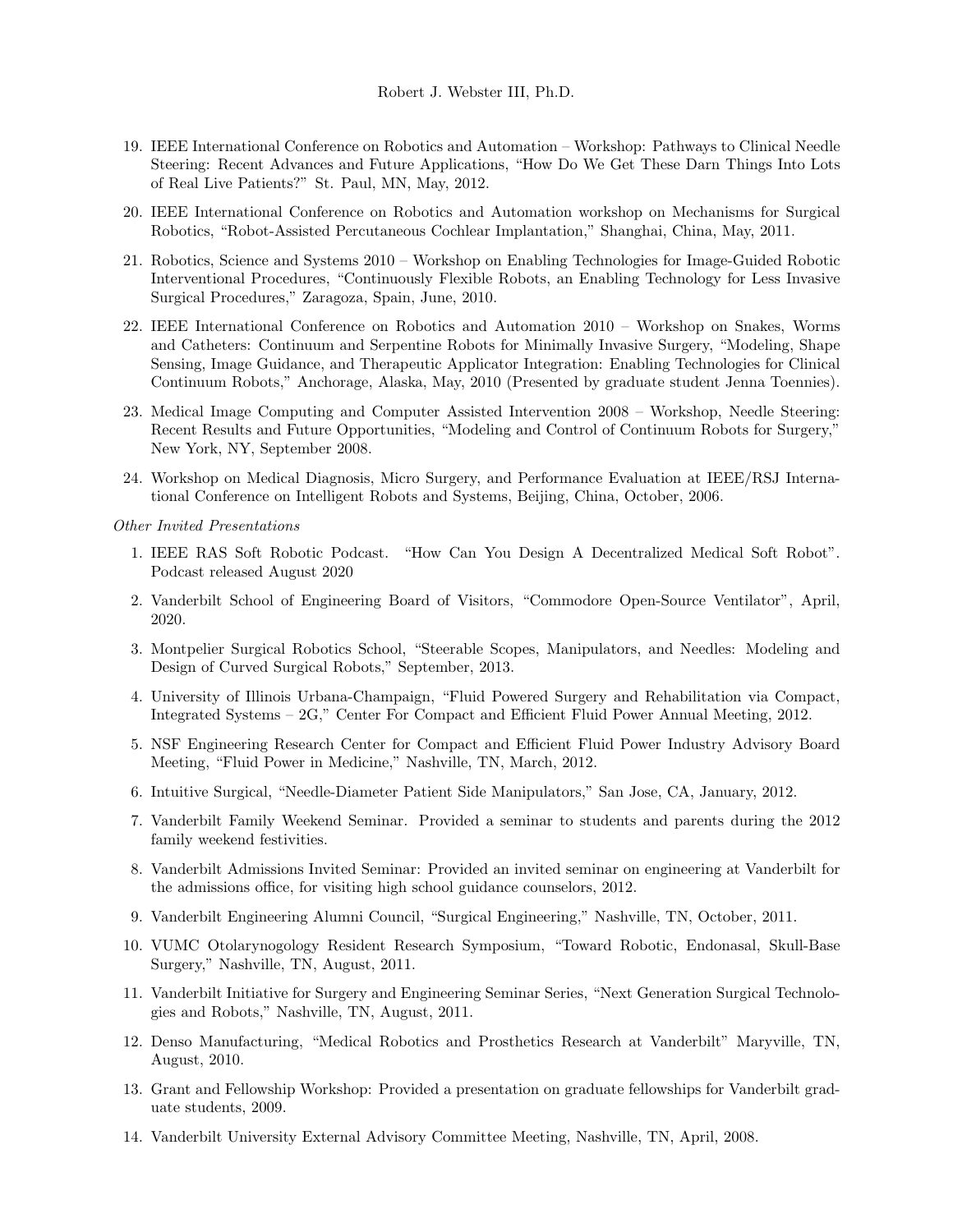## <u>Advising</u>

## Doctoral Students

Jason Shrand, Ph.D. expected 2025.

Dominick Ropella, Ph.D. expected 2023.

Maxwell Emerson, Ph.D. expected 2023.

James Ferguson, Ph.D. expected 2023.

Tayfun Ertop, Ph.D. expected 2022.

Katherine Riojas, Ph.D. expected 2022.

Margaret Rox, Ph.D. expected 2022.

Patrick Anderson, Ph.D. expected 2020.

Andria Remirez, Ph.D. expected 2020.

Michael Siebold, Ph.D. expected 2020.

Patrick Wellborn, Ph.D. Successfully defended, Expected 2020.

Trevor Bruns, Ph.D. Ph.D. 2020. Systems Engineer, Virtuoso Surgical, Inc.

Richard Hendrick, Ph.D. 2017. Chief Operations Officer, Virtuoso Surgical, Inc.

Neal Dillon, Ph.D. 2017. Senior Mechanical Engineer, Virtuoso Surgical, Inc.

Hunter Gilbert, Ph.D. 2016. Assistant Professor, Louisiana State University.

Philip Swaney, Ph.D. 2016. Technology Transfer Officer, Vanderbilt University.

Louis Kratchman, Ph.D. 2015. Research Scientist, Draper Labs.

Ray Lathrop, Ph.D. 2013. Research Engineer, Eli Lilly, Inc.

Jenna Gorlewicz, Ph.D. 2013. Associate Professor, Saint Louis University.

Caleb Rucker, Ph.D. 2011. Associate Professor, University of Tennessee.

## Doctoral Students Co-Advised

Bryn Pitt, Ph.D. Expected 2019. (Co-Advised with Eric Barth) Yue Chen, Ph.D. 2018. (Co-Advised with Eric Barth). Assistant Professor, University of Arkansas. David Comber, Ph.D. 2015. (Co-Advised with Eric Barth). Sarcos Robotics, Inc. Jadav Das, Ph.D. 2010. (Co-Advised with Nilanjan Sarkar). Rockwell Automation, Inc.

#### Masters Students

Stephanie Amack, 2019. Shan Lin, M.S. 2017. Tate Travaglini, M.S. 2015. Christopher Marince, M.S. 2015. Byron Smith, M.S. 2012. Diana Cardona, M.S. 2012.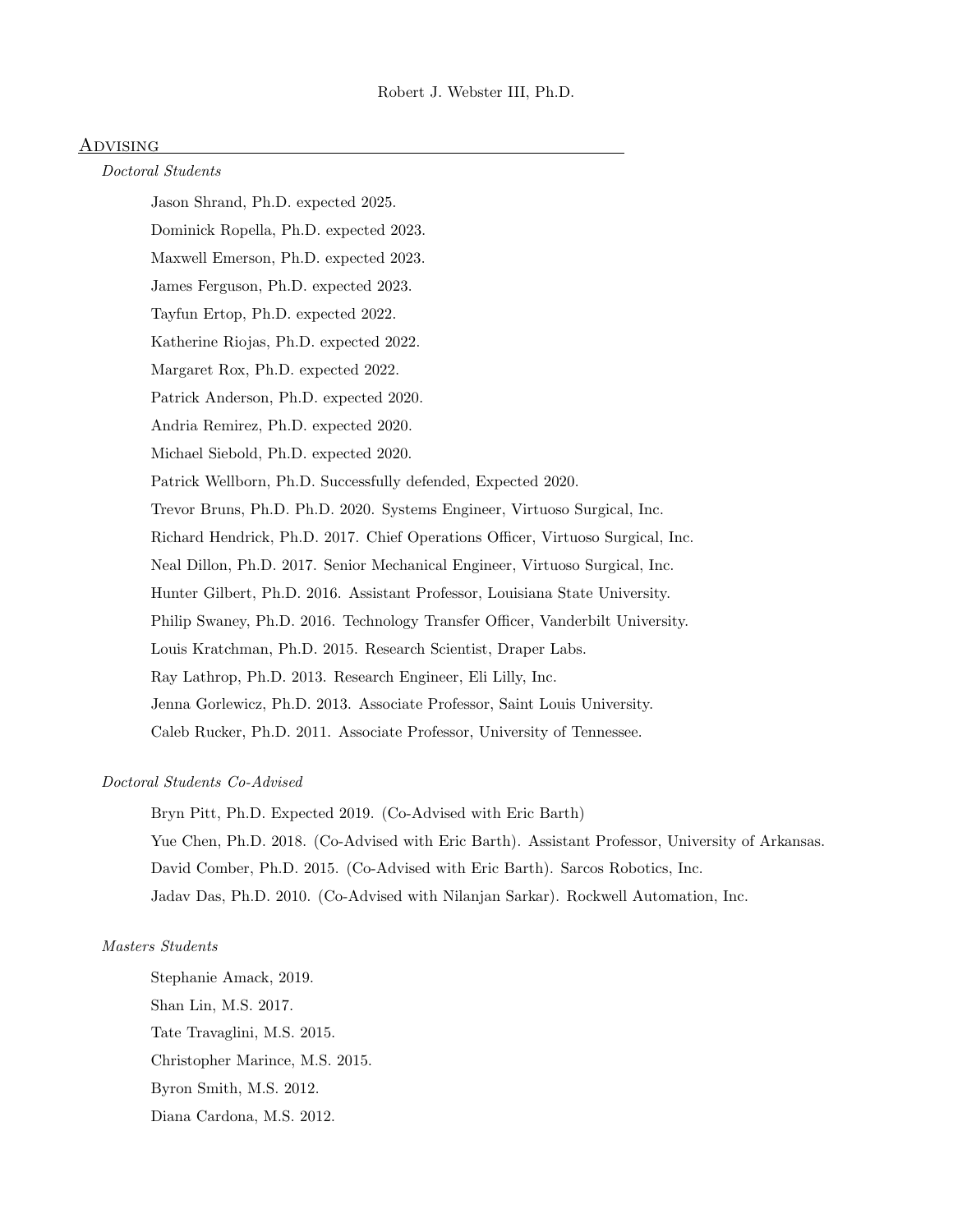#### Research Faculty/Research Engineers Supported/Advised

Jason Mitchell, Research Assistant Professor, Vanderbilt University Gregoire Blachon, Research Engineer, Co-Advised with Robert Labadie Daniel Schurzig, Research Engineer, Co-Advised with Robert Labadie

## Postdoctoral Fellows Supervised

Connor Forbes, 2020-present

Josephine Granna, 2019-present

Ernar Amanov, 2019-present

Naren Nimmagadda, 2019-present

Nicholas Kavoussi, 2018-present

Smita De, 2016-2018. Assistant Professor, Cleveland Clinic

Loris Fichera, 2015-2017. Assistant Professor, Worcester Polytechnic Institute

Arthur Mahoney, 2014-2017. Sarcos Robotics, Inc.

Isuru Godage, 2014-2017. Assistant Professor, DePaul University

Ray Lathrop, 2014-2016. Research Engineer, Eli Lilliy, Inc.

Raul Wirz, 2013-2015. Senior Software Engineer, Globus Medical, Inc.

Jessica Burgner, 2010-2012. Associate Professor, University of Toronto, Canada

## Undergraduate Students

Katie Gosbee, 2020. Adrian Florea, 2019. Emily Tran, 2019. Mustafa Ugur, 2019. Jacob Rogatinsky, 2019. Nicholas Pieper, 2019. Jason Yang, 2019. Rahul Regula, 2019. Anvitha Kosaraju, 2019. Juyoung Kim, 2019. Mia McConnell, 2018. Lauren Saxon, 2018. James Zhu, 2018. Rachel Welscott, 2018. Adrian Alepuz, 2018. Jasmine Jiang, 2018. Jacob Gloudemans, 2018. Narendran Narasimhan, 2018. Anthony Frederick, 2018. Young-Rae Kim, 2017. Avinash Poola, 2017. Syafiq Rahman, 2017. Alex Reed, 2017. Patrick Hall, 2016. Mitch Fulton, 2016. Asfar Azman, 2016. Nicholas Catalan, 2016. Cindy Liu, 2016. Evan Blum, 2016. Ethan James, 2016. Florian Heilemann (German masters student), 2016. Kaili Wang (high school student), 2016. Sanjid Halim, 2015. Mark Chambliss, 2015. Matthew Medlock, 2015. Matthew Hostetler, 2014. Yifan Zhu, 2014. Erik Lamers, 2014. Peter York, 2013. Dylan Losey, 2013. Dexter Watkins, 2012. Sani Sulaiman, 2012. Syed Hamid, 2012. Michael Jekot, 2011. Amir Razak, 2011. Trevor Bruns, 2010. Scott Nill, 2010. Mohammed Rahman, 2010. Stephen Malanoski, 2010. J. Tyler Steier, 2010. Justin Saunders, 2010. Zach Smith, 2009. David Gostin, 2009. Xavier Waller, 2009. Tiffany Cheng, 2009. Sam Nackman, 2009. Jordan Croom, 2008. James Boyle, 2008. Randy Smith, 2008. Robert Pieper, 2008. Todd Dutton, 2008. Brandon Bolds, 2008. Joseph Romano, 2006. Jasenka Memisevic, 2004.

## Thesis and Exam Committees

2019: Rashid Yasin (Ph.D.), Federico Campisano (Ph.D.), and departmental preliminary exam in the area of Dynamic Systems and Control.

2018: Nicolo Garbin (Ph.D.), and departmental preliminary exam in the area of Dynamic Systems and Control.

2017: Amanda Shultz (Ph.D.)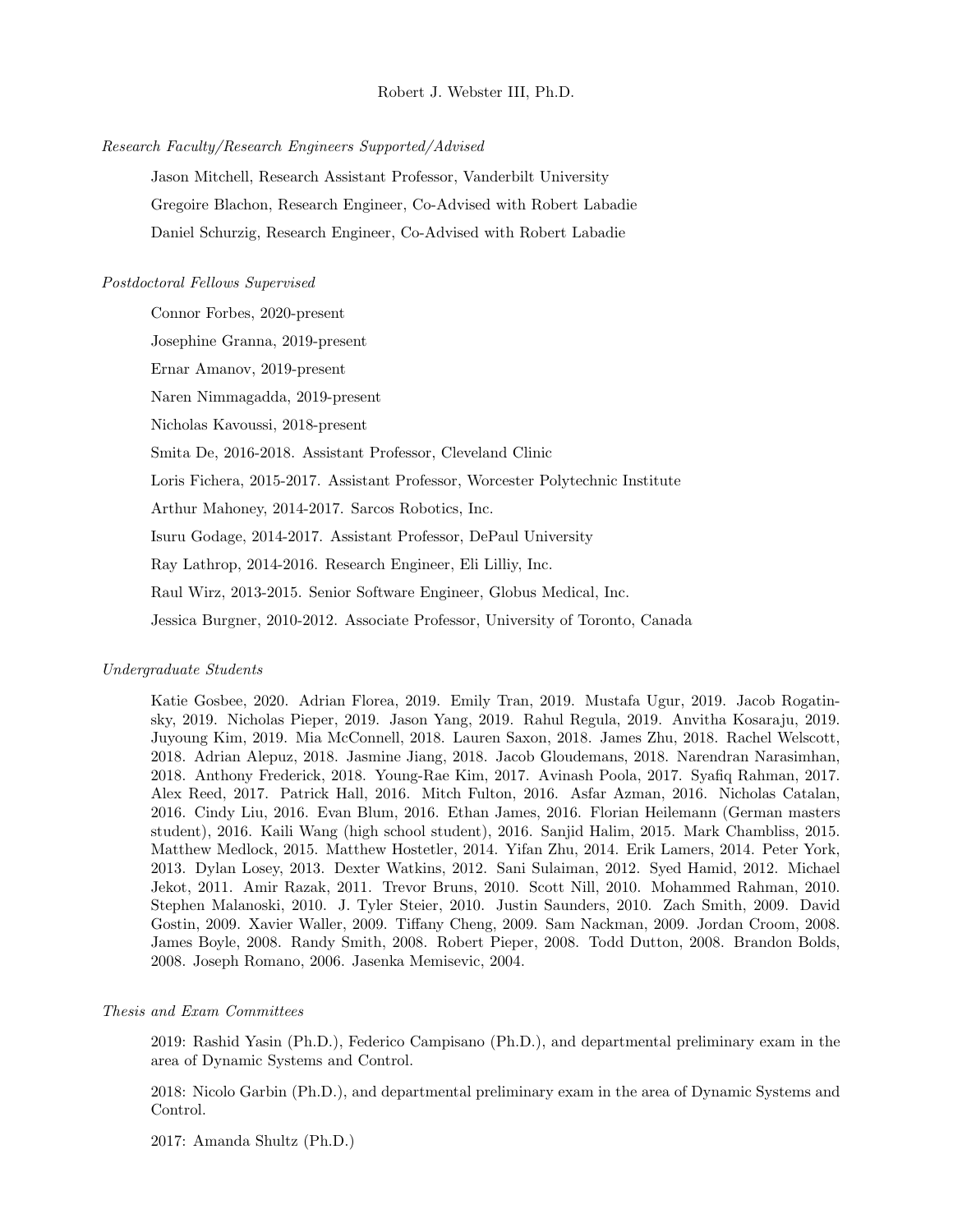2016: Zhi Zeng (Ph.D.), Spencer Murray (Ph.D.), and departmental preliminary exam in the area of Dynamic Systems and Control.

2015: Steve Boronyak (Ph.D.), Daniel Benett (Ph.D.) Christian Di Natali (Ph.D.), and departmental preliminary exam in the area of Dynamic Systems and Control.

2014: Marco Beccani (Ph.D.), Steve Boronyak (Ph.D.), Fitsum Reda (Ph.D.), Kevin Ha (Ph.D.), Brian Lawson (Ph.D), and departmental preliminary exam in the area of Dynamic Systems and Control.

2013: Mark Hoffacker (Ph.D.), Andrea Bajo (Ph.D.), Skyler Dalley (Ph.D.), Jason Mitchell (Ph.D.), and departmental preliminary exam in the area of Dynamic Systems and Control.

2012: John Tucker (M.S.), Rowina Ong (Ph.D.), Ryan Farris (Ph.D.), Hugo Quintero (Ph.D.), Liyun Guo (Ph.D.), Courtenay Glisson (Ph.D.), Ishita Chen (Ph.D.), and departmental preliminary exam in the area of Dynamic Systems and Control.

2011: Chao Yong (Ph.D), Furui Wang (Ph.D), Uttama Lahiri (Ph.D.), Andrei Danilchenko (Ph.D.), and departmental preliminary exam in the area of Dynamic Systems and Control.

2010: Joel Willhite (Ph.D.), Ishita Garg (Ph.D.), Yu Tian (Ph.D.), Keith Wait (Ph.D.), Vikash Gupta (M.S.), Andrei Danilchenko (Ph.D.), and departmental preliminary exam in the area of Dynamic Systems and Control.

2009: Abhijit Barman (Ph.D.), Yu Tian (Ph.D.), Frank Sup (Ph.D.), Atakan Varol (Ph.D.), and departmental preliminary exam in the area of Dynamic Systems and Control.

2008: Tyler Li (Ph.D.), and departmental preliminary exam in the area of Dynamic Systems and Control.

## Instruction and Course Development

## Graduate Courses

- Introduction to Robotics. Forward kinematics, inverse kinematics, dynamics, and control of robotic manipulators. Also, coverage of more advanced topics such as trajectory generation, mobile robots, motion planning, and medical robotics, among others. Vanderbilt University: Fall 2012, Enrollment 27. Fall 2013, Enrollment 25. Fall 2014, Enrollment 31. Fall 2015, Enrollment 32.
- IMPACT Mechanical engineering special topics graduate course focused on medical device entrepreneurship. In IMPACT (Initiating, Maximizing, Promoting, and Accelerating Commercialization and Translation), students worked in small teams to explore a medical device technology from all angles, including intellectual property issues, customer discovery and minimum viable product considerations, market evaluation, FDA regulatory pathways, securing capital, and the practicalities of setting up and running a small business. The course covered elements of the Stanford Lean Launchpad model (used in the NSF I-Corps program) as well as additional medical device-specific considerations. The course was highly interactive and hands-on, with substantial time for discussion and student presentations, and a number of experienced guest lecturers. By the end of the semester, students were well positioned to determine whether a startup company makes sense for their team's technology, and had gained exposure to the basics of medical device entrepreneurship. Vanderbilt University: Fall 2016, Enrollment 8.
- University Course: From Academic Insight to Entrepreneurial Impact This course provides a unique opportunity for graduate students in engineering, science, medicine, law, and business to gain real-world experience as part of an entrepreneurial team. Multidisciplinary teams will examine inventions from Vanderbilt labs from all angles–technical, business, legal, and regulatory–thinking about how these inventions can make an impact on markets and clinics. Students will learn about patents, legal and business strategies to optimize value, customer discovery, funding, and venture terms from a multi-disciplinary team of Vanderbilt faculty, industry, and legal mentors, and members of the greater Nashville entrepreneurial community. Vanderbilt University: Fall and Spring, 2018, Enrollment 15. Taught as MGT 6499 Innovation Realization, Fall and Spring 2019, Enrollment 18, and Fall and Spring 2020.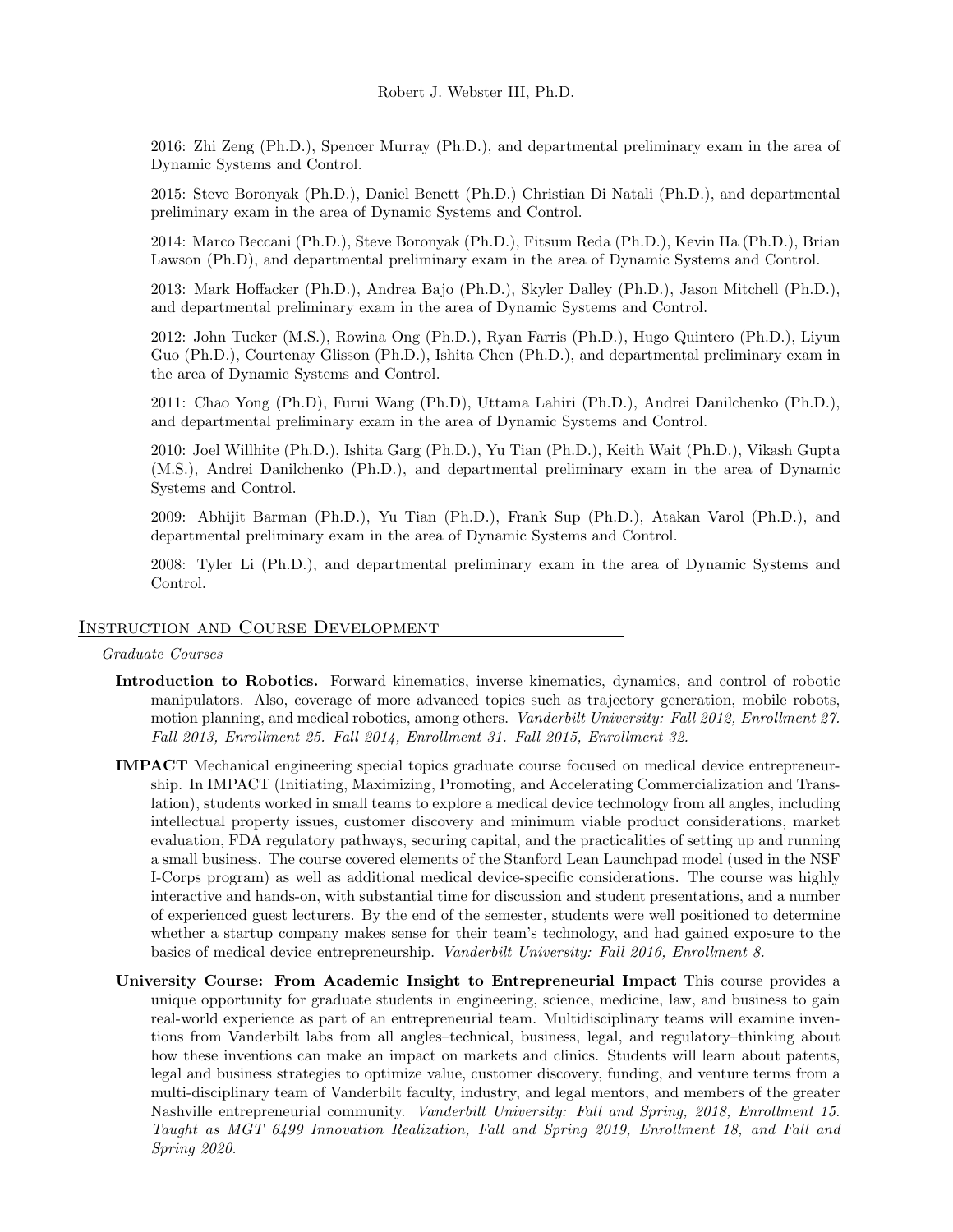## Undergraduate Courses

- Senior Design. In the Senior Design course, students undertake a design project for a sponsoring organization (e.g. a private company, government lab, or university agency or lab). Projects in 2008 included robot design, robot motion planning, heat transfer models for industrial glass melters, rocketry, a science museum exhibit, alternative fuels research, and design of various car and motorcycle components, among others. Vanderbilt University: Spring 2008, Enrollment 20. Spring 2009, Enrollment 27. Spring 2010, Enrollment 23. Spring 2011, Enrollment 34. Spring 2012, Enrollment 31. Spring 2013, Enrollment 21. Spring 2014, Enrollment 27. Spring 2015, Enrollment 71. Spring 2016, Enrollment 79. Fall 2016, Enrollment 84.
- System Dynamics. Modeling and analysis of damped and un-damped, forced and free vibrations in single and multiple degree-of-freedom linear dynamical systems. Introduction to stability and control of linear dynamical systems. Implemented a new set of labs incorporating the Haptic Paddle. Vanderbilt University: Fall 2008, Enrollment 63. Fall 2009, Enrollment 65. Fall 2010, Enrollment 71. Fall 2011, Enrollment 74.
- Mechatronics (TA) Taught lab sections of this interdisciplinary course, which teaches the student to design and build mechatronic devices. Topics include mechanism design, motors and sensors, interfacing and programming microprocessors, mechanical prototyping, and creativity in the design process. Course labs and projects are performed in small student groups. Each group develops a microprocessorcontrolled electromechanical device capable of producing an original piece of artwork. Johns Hopkins University: Fall 2006. Approximately 20 students.
- Design and Analysis of Dynamic Systems (TA) Taught sections of the lab associated with this course, where students learned hands-on modeling and analysis of damped and undamped, forced and free vibrations in single and multiple degree-of-freedom linear dynamical systems. Introduction to stability and control of linear dynamical systems. Johns Hopkins University: Spring 2004. Approximately  $\mu$ 0 students.
- Surgery for Engineers (TA) Assisted with grading exams and teaching labs for this course for graduate engineers (biomedical, mechanical, and computer science), which provides an overview of clinical surgery and concentrates on instrument design and applying engineering principles to the practice of surgery. Johns Hopkins Medical Institute: 2004. Approximately 12 students.

#### Curricular Development

- Undergraduate Design Thread Served on a committee to create a continuous design experience throughout the undergraduate Mechanical Engineering curriculum at Vanderbilt. The committee was successful in placing one course with a major design project in each semester of our curriculum. It was also successful in creating a new Sophomore Design course, a new Junior Mechatronics course, and a new Junior Machine Analysis and Design course.
- Ph.D. Preliminary Examination: I was a member of the committee that revamped the mechanical engineering preliminary examination procedure, converting it from a written examination to an oral examination and accelerating and standardizing the timeline for taking it.
- Graduate Certificate in Surgical and Interventional and Engineering A graduate certificate program that provides students with an additional credential in surgical and interventional engineering. Students must take a course with extensive interaction with physicians, and several other courses related to engineering medical devices to earn this certificate. The objective of this certificate is to provide a broadening experience for the next generation of engineers and scientists interested in the creation, development, implementation, clinical evaluation and commercialization of methods, devices, algorithms, and systems designed to facilitate surgical and interventional processes and their outcome. Students who attain this certificate will be experts in the process of creating novel engineering solutions to surgical and interventional problems, and may pursue careers in academia, industry, startup companies, and in other environments where engineering creativity applied to clinical problems is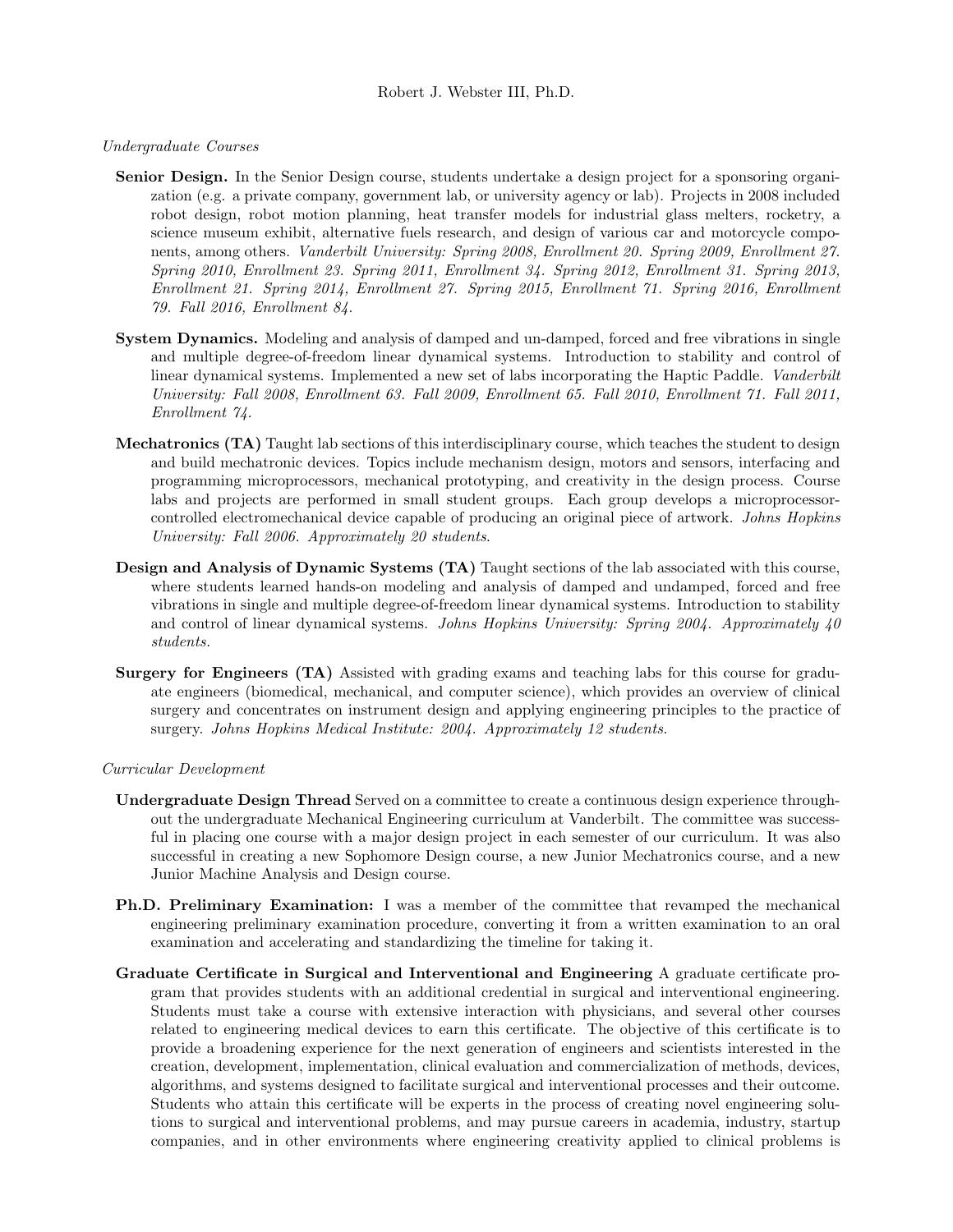needed. Students graduating with this certificate have taken classes and attended seminars in surgical and interventional engineering and have pursued hands-on projects in engineering better surgical and interventional processes and devices. With Mike Miga, I planned and proposed this certificate. I subsequently became the director of this certificate program.

## Research on Engineering Education

A Formal Evaluation of Student Learning in System Dynamics Lab. Collected quiz data on key learning objectives at a variety of time points to determine when student learning occurred. Administered the same test to different cohorts of students before lecture, after lecture, before lab, after lab, after lab report submission, and at the end of the semester, to determine what was learned and whether it was learned in lecture vs. lab. Found that one of the 5 labs for the course did not statistically significantly improve student learning, but the other four did. Modified the content of that lab. Published results of three year study. Prior to this, the haptic paddle labs had been used at multiple universities including Johns Hopkins, Stanford, and Michigan, with only anecdotal evaluation.

Publications from this work:

1. J. L. Gorlewicz, L. B. Kratchman, and R. J. Webster III, Haptic Paddle Enhancements and a Formal Assessment of Student Learning in System Dynamics, ASEE Advances in Engineering Education, vol. 4, no. 2, pp. 1-31, 2014

2. J. L. Gorlewicz and R. J. Webster III, A Formal Assessment of the Haptic Paddle Laboratories in Teaching System Dynamics, in American Society of Engineering Education, 2012. Best Paper, Mechanical Engineering Division

#### PROFESSIONAL SERVICE

| <i>Journal Editorial Boards</i> |                                                                                                                                        |  |
|---------------------------------|----------------------------------------------------------------------------------------------------------------------------------------|--|
|                                 | 2018-present International Journal of Robotics Research, Associate Editor<br>2014-2017 IEEE Transactions on Robotics, Associate Editor |  |

#### NIH Study Section Membership

- 2016-2020 Charter Member of NIH Biomedical Imaging Technology (BMIT-B) Study Section. Study section subsequently re-named through reorganization to Image Guided Interventions and Surgery (IGIS). Involves serving in 2-3 study section meetings per year. 2008-Present Served on many NIH Study Sections
	- - 2018 Reviewer for NIH Entrepreneurial Finance Video Series

#### International Scientific Steering Committees

2017-present Strategic Advisory Board, United Kingdom Engineering and Physical Sciences Research Council Grant 'Micro-Robotics for Surgery'

## Conference Chairmanship

2014-2018 Chair of SPIE Image Guided Procedures, Robotic Interventions, and Modeling Conference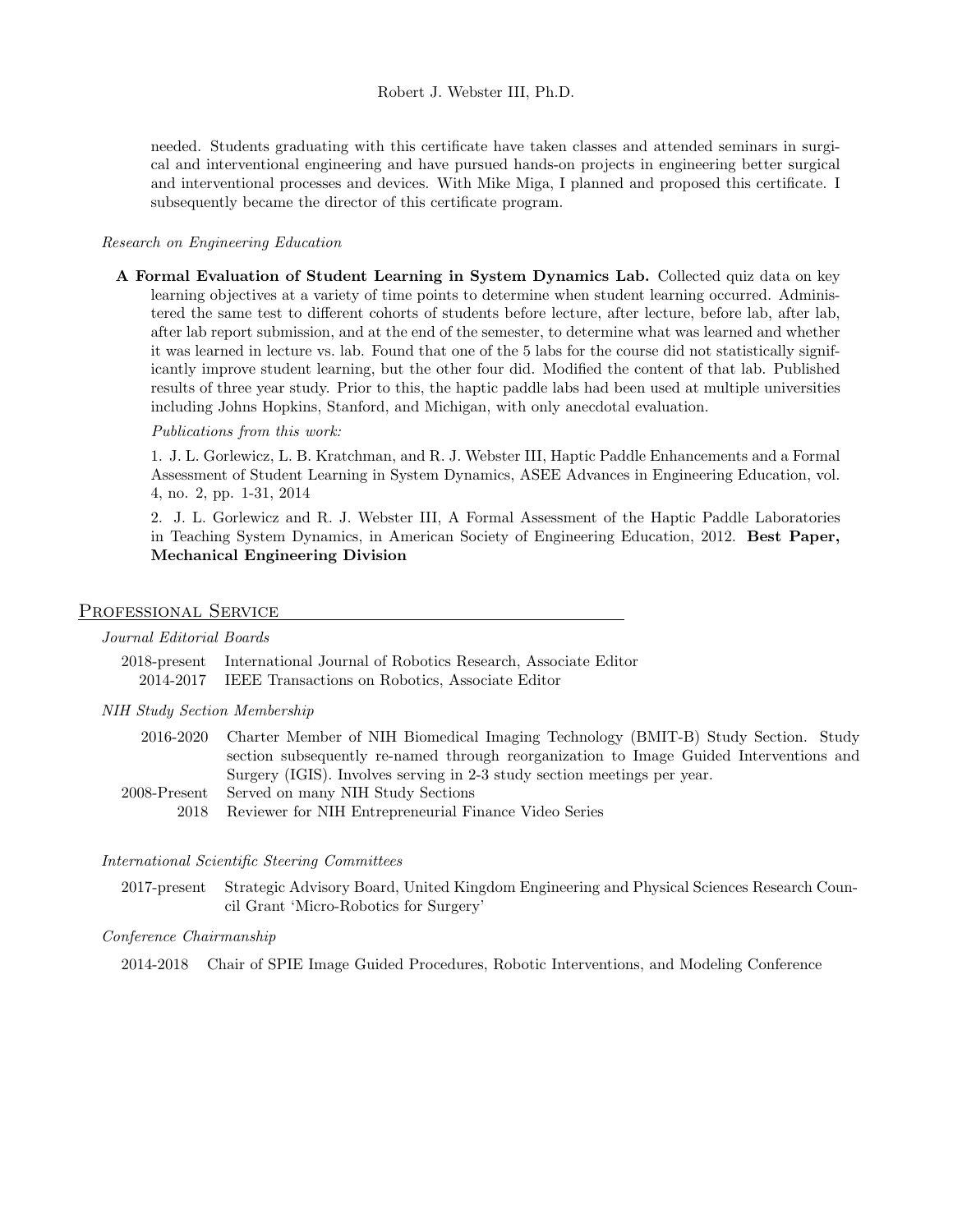# International Conference Organization and Review Committees

2015-present Hamlyn Symposium Program Committee

2015 IEEE International Conference on Robotics and Automation - Mentor for Young Reviewers Program 2014 IEEE International Conference on Intelligent Robots and Systems (IROS): Workshop and Tutorials Committee Member 2013 Associate Editor, IEEE/RSJ International Conference on Intelligent Robots and Systems (IROS) 2012 Associate Editor, IEEE/RAS-EMBS International Conference on Biomedical Robotics and Biomechatronics (Bio-Rob) 2012-present ASME Dynamic Systems and Controls, Bio-Systems and & Heathcare Technical Committee 2011-present NIH Reviewer (Many Panels) 2010-present SPIE Image-Guided Procedures, Robotic Interventions, and Modeling Program Committee 2009-present ASME Dynamic Systems and Controls, Robotics Technical Committee

2007-present NSF Proposal Review Panelist (Many Panels)

## Professional Society Committees:

American Association of Physicists in Medicine, Task Group on Robot-Assisted Interventions, 2016

Society of Interventional Radiology Foundation, Research Consensus Panel, Washington DC, June 2015.

## Technical Reviews

Reviewed 89 papers for Journals including the following:

International Journal of Robotics Research, IEEE Transactions on Robotics, IEEE Transactions on Automation Science and Engineering, IEEE Transactions on Biomedical Engineering, IEEE Transactions on Medical Robotics and Bionics, IEEE Sensors Journal, IEEE Transactions on Haptics, IEEE Transactions on Medical Imaging, IEEE/ASME Transactions on Mechatronics, ASME Journal of Dynamic Systems, Measurement, and Control, ASME Journal of Medical Devices, ASME Journal of Mechanisms and Robotics, Robotica, Autonomous Robots, Journal of Medical and Biological Engineering, International Journal of Medical Robotics and Computer Assisted Surgery, Journal of Applied Bionics and Biomechanics, Medical Physics

Reviewed many papers for conferences such as the following:

IEEE International Conference on Robotics and Automation (ICRA), IEEE/RSJ International Conference on Intelligent Robots and Systems (IROS), Workshop on the Algorithmic Foundations of Robotics (WAFR), IEEE International Conference on Biomedical Robotics and Biomechatronics (BioRob), Eurohaptics, Worldhaptics, International Symposium on Robot and Human Interactive Communication (RO-MAN), International Conference on Medical Image Computing and Computer Assisted Intervention (MICCAI), ASME Design of Medical Devices Conference (DMD), International Conference of the IEEE Engineering in Medicine and Biology Society (EMBC), SPIE Medical Imaging, ASME Fluid Power and Motion Control Conference (FPMC), ASME Dynamic Systems and Control Conference (DSCC), IFTOMM International Symposium on Robotics and Mechatronics (ISRM), Hamlyn Symposium on Medical Robotics Reviewed many papers conferences such as the following:

Book Proposals Reviewed:

Reviewed two book proposals for Springer Tracts on Advanced Robotics.

## Workshop Organization

Endoluminal Intervention, Hamlyn Symposium on Medical Robotics, 2018.

Hamlyn Symposium Surgical Robotic Challenge Judge, 2017.

Hamlyn Symposium Surgical Robotics Challenge Judge, 2016.

SPIE Workshop "Novel Robots for Less Invasive Surgery" at the Image-Guided Procedures, Robotic Interventions, and Modeling Conference, Orlando, Florida, February, 2015.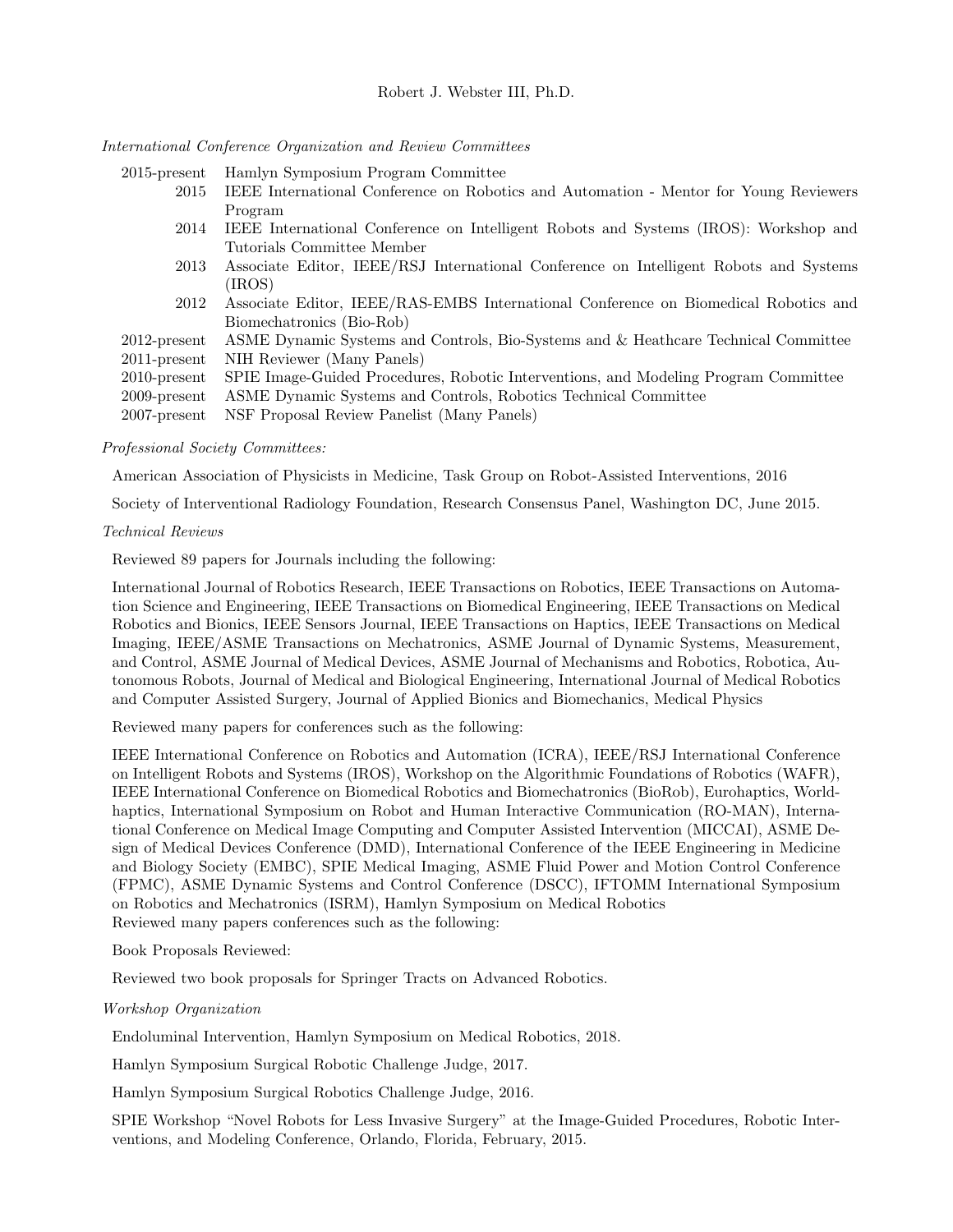IEEE International Conference on Biomedical Robotics and Biomechatronics: Surgical Robotics Symposium, Rome, Italy, June, 2012.

IEEE International Conference on Robotics and Automation: Pathways to Clinical Needle Steering: Recent Advances and Future Applications, St. Paul, MN, May, 2012.

Robotics, Science and Systems: Enabling Technologies for Image-Guided Robotic Interventional Procedures, June 28, 2010.

OR2020 Operating Room of the Future Workshop, Ellicott City, Maryland, March 18-20, 2004. Volunteer Student Organizer.

#### Workshop Participation

Hamlyn Symposium on Medical Robotics, Workshop on the Kuka LBR Med. June 2019.

Congress of Neurological Surgeons Symposia 2: Surgical Robotics: Engineering to Bedside, October, 2018.

Next Generation Continuum Robots, Hamlyn Symposium, 2017.

C4 Surgical Robots: Compliant, Continuum, Cognitive, and Collaborative, IEEE International Conference on Robotics and Automation, 2017.

Towards Clinical Impact in Robot Assisted Neuro and Skull-Base Surgery, Hamlyn Symposium, 2016.

Sensing Challenges and Prospects in Miniaturizing Surgical Robots and Tools, SPIE, 2016.

Research Consensus Panel, Society of Interventional Radiology, 2015.

Navigation and Actuation of Flexible Instruments in Medical Applications, IROS, 2015.

Smart Surgical Devices, Hamlyn Symposium, 2015.

Robotics Workshop For Local Students, ISER, 2014.

Advances in Flexible Access Robots for Surgical Interventions, ICRA, 2014.

Harvard IDEAS Conference, 2013.

Flexible Access Surgery Workshop, Hamlyn Symposium, 2013.

Symposium on Surgical Robotics, BioRob, 2012.

NSF Advocacy Day, Washington D.C., 2012.

Image-Guided Medical Robotic Interventions, IROS, 2011.

Mechanisms for Surgical Robotics, ICRA, 2011.

Meso-Scale Robotics for Medical Interventions, ICRA, 2010.

Snakes, Worms and Catheters: Continuum and Serpentine Robots for Minimally Invasive Surgery, ICRA, 2010.

Needle Steering: Recent Results and Future Opportunities, MICCAI, 2008.

WPI Robotics Symposium: Engineering the Revolution, 2007.

Workshop on Medical Diagnosis, Micro Surgery, and Performance Evaluation, IROS, 2006.

Medical Robotics and Welfare: Medical Robotics in the Surgical Theater, ICRA, 2005.

Operating Room of the Future Workshop, OR2020, 2004.

Reality-Based Modeling of Tissues for Simulation and Robot-Assisted Surgery, IROS, 2003.

#### Memberships

Senior Member: Institute of Electrical and Electronics Engineers (IEEE)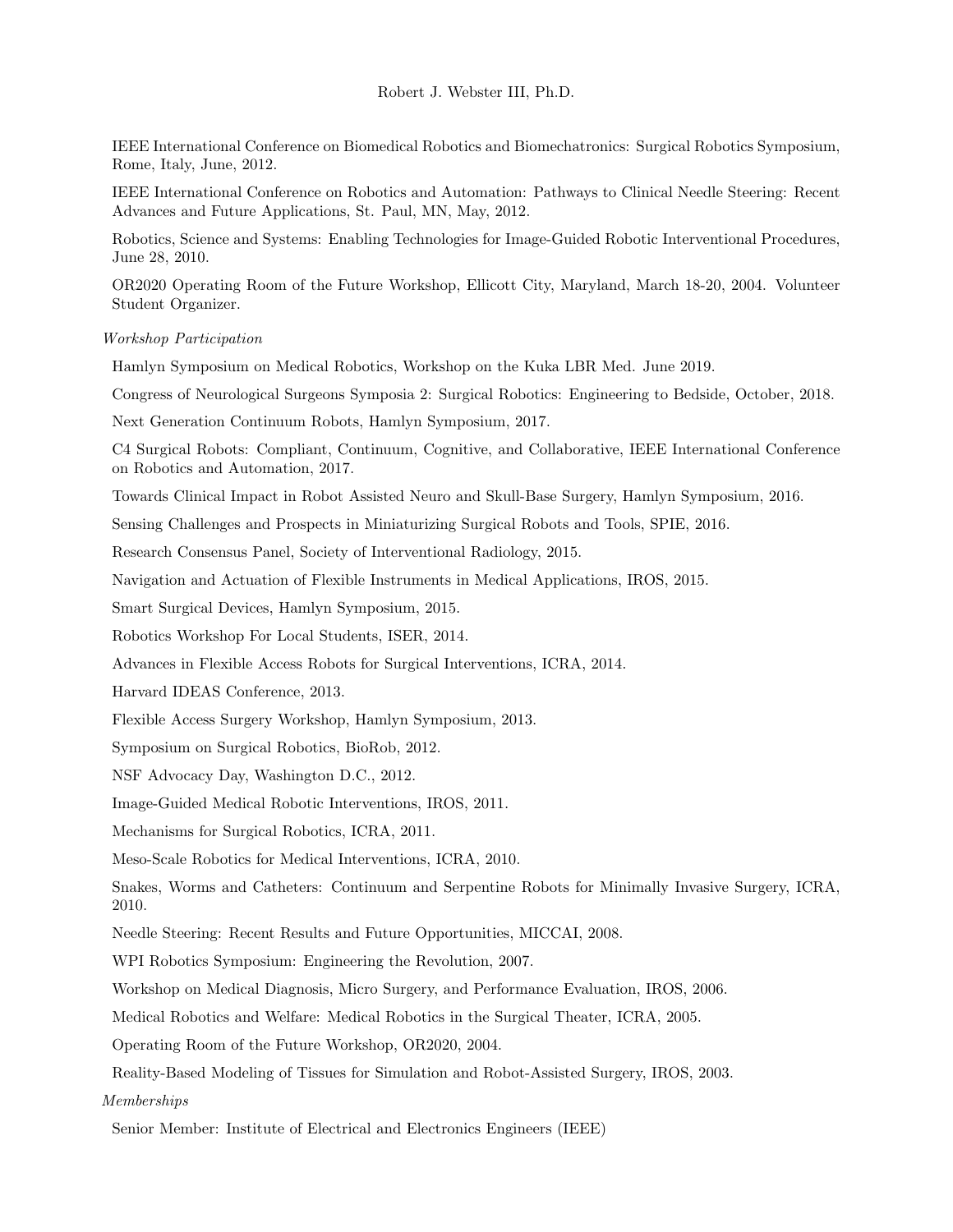Senior Member & Lifetime Member, SPIE International Society for Optics and Photonics

Permanent Member, American Society of Mechanical Engineers

Other memberships held at various times:

IEEE Robotics and Automation Society, American Society of Engineering Education (ASEE), Washington Computer Aided Surgery Society, Tau Beta Pi, Eta Kappa Nu, IEEE Mechatronics, Communications, and Power Societies, Medical Image Computing and Computer-Assisted Intervention (MICCAI) Society

#### University Service

Vanderbilt Limited Submission Opportunity Review Committee Vanderbilt Graduate Leadership Institute Planning Committee Vanderbilt Provost's Research Council Vanderbilt International Research and Engagement Subcommittee Vanderbilt University Limited Submission Opportunity Review Committee Vanderbilt Engineering Faculty Development & Diversity Committee Vanderbilt Work Group on Faculty Financial Incentives Related to Research Vanderbilt Institute for Surgery and Engineering Steering Committee Vanderbilt Discovery Grant Review Committee (Chaired in 2019) Vanderbilt Graduate Faculty Council (Elected Secretary 2015) Vanderbilt Biomedical Engineering Faculty Search Committee Vanderbilt Mechanical Engineering Faculty Search Committee Vanderbilt Computer Science Faculty Search Committee Vanderbilt Mechanical Engineering Design Curriculum Committee Vanderbilt Mechanical Engineering Webpage Coordinator Vanderbilt Mechanical Engineering Graduate Program Committee Vanderbilt Mechanical Engineering Graduate Program SACS Accreditation Committee Vanderbilt Mechanical Engineering Alumni Development and Industrial Relations Committee Vanderbilt School Dean's Consultive Committee on Promotion and Tenure Vanderbilt School of Engineering Strategic Planning Committee Vanderbilt School of Engineering Grants Management Task Force Vanderbilt School of Engineering Faculty Development & Diversity Committee Vanderbilt School of Engineering Working Group on Faculty Financial Incentives Related to Research Vanderbilt School of Engineering Entrepreneurship Task Force Vanderbilt School of Engineering Admission and Scholarship Committee Vanderbilt School of Engineering Webpage Committee Vanderbilt Goldwater Scholarship Review Committee Vanderbilt School of Engineering Admission and Scholarship Committee Vanderbilt School of Engineering Committee on  $1^{st}$  Year Engineering Curriculum Vanderbilt School of Engineering Senior Design Committee